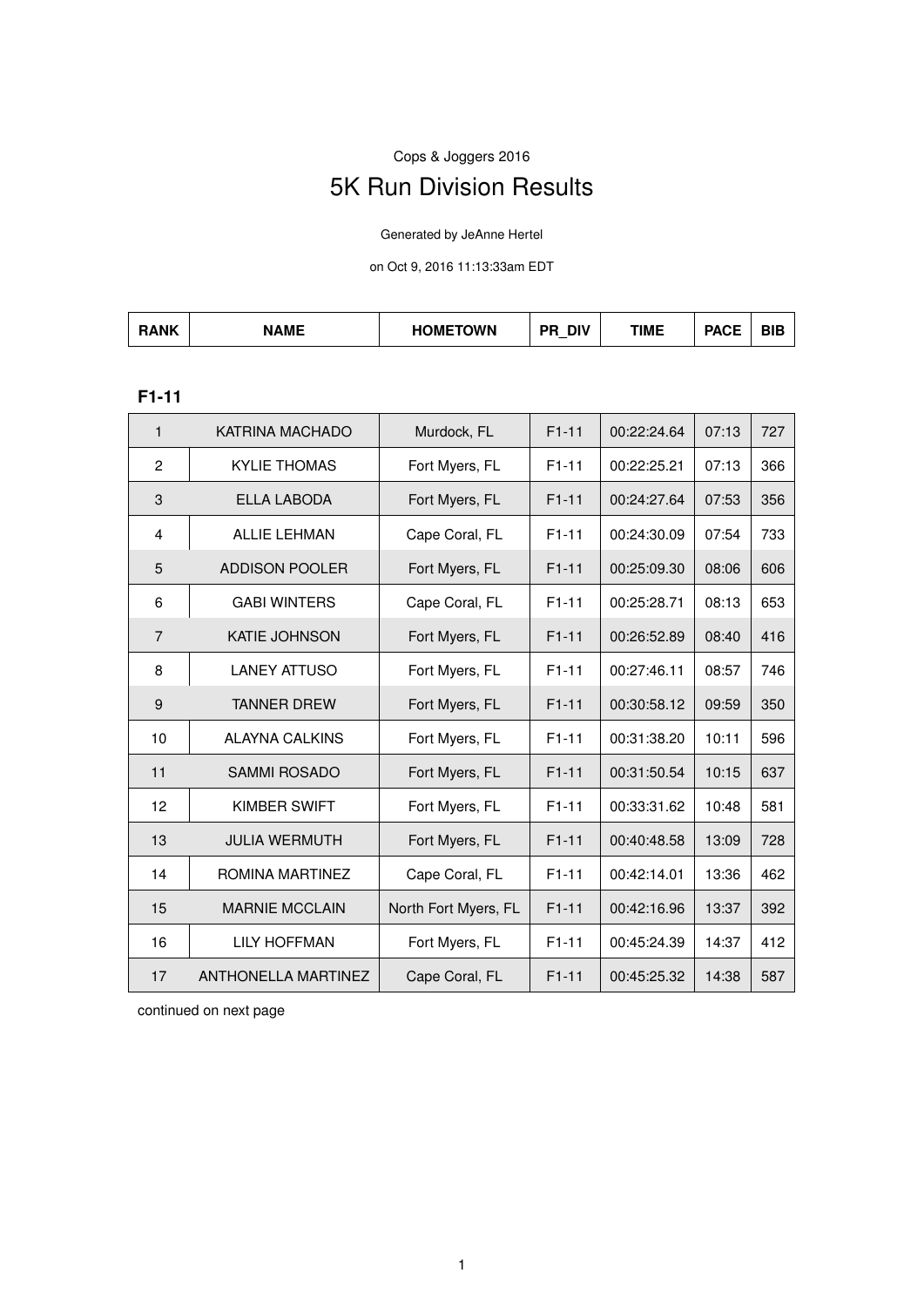| <b>RANK</b> | <b>NAME</b>            | <b>HOMETOWN</b> | <b>PR DIV</b> | <b>TIME</b> | <b>PACE</b> | <b>BIB</b> |
|-------------|------------------------|-----------------|---------------|-------------|-------------|------------|
| 18          | MIA MAZURKIEWICZ       | Cape Coral, FL  | $F1-11$       | 00:46:39.59 | 15:02       | 384        |
| 19          | <b>MICHELLE HECKEY</b> | Cape Coral, FL  | $F1-11$       | 00:47:36.92 | 15:20       | 476        |
| 20          | SARAH VALDIVIA         | Cape Coral, FL  | $F1-11$       | 00:51:27.74 | 16:34       | 680        |

### **F12-15**

| $\mathbf{1}$   | <b>CAROLINE MACKENZIE</b> | Fort Myers, FL | $F12-15$ | 00:20:14.08 | 06:31 | 586 |
|----------------|---------------------------|----------------|----------|-------------|-------|-----|
| $\overline{2}$ | <b>CLARICE SPENCER</b>    | Cape Coral, FL | $F12-15$ | 00:22:31.02 | 07:15 | 612 |
| 3              | <b>ASHLEY COLLINS</b>     | Fort Myers, FL | $F12-15$ | 00:22:52.27 | 07:22 | 648 |
| 4              | SARAH LABODA              | Fort Myers, FL | $F12-15$ | 00:23:57.74 | 07:43 | 355 |
| 5              | <b>DINAH CEILLEY</b>      | Fort Myers, FL | $F12-15$ | 00:24:03.62 | 07:45 | 658 |
| 6              | ANJOLIE BERNINGER         | Sarasota, FL   | $F12-15$ | 00:24:29.95 | 07:54 | 566 |
| $\overline{7}$ | <b>ASHLEY AYRES</b>       | Cape Coral, FL | $F12-15$ | 00:27:53.03 | 08:59 | 702 |
| 8              | <b>NEVAEH ZAMMIT</b>      | Cape Coral, FL | $F12-15$ | 00:29:31.44 | 09:31 | 706 |
| 9              | <b>ALLIE ATTUSO</b>       | Fort Myers, FL | $F12-15$ | 00:31:47.54 | 10:14 | 745 |
| 10             | <b>GRACIE BENTLEY</b>     | Cape Coral, FL | $F12-15$ | 00:32:05.39 | 10:20 | 739 |
| 11             | AMBER SCHAEFFER           | Cape Coral, FL | $F12-15$ | 00:32:41.03 | 10:32 | 732 |
| 12             | <b>AUBRYNN SWIFT</b>      | Fort Myers, FL | $F12-15$ | 00:33:31.62 | 10:48 | 580 |
| 13             | <b>TRISTIN MULLIGAN</b>   | Cape Coral, FL | $F12-15$ | 00:33:34.77 | 10:49 | 433 |
| 14             | <b>SARAH BUZZELLI</b>     | Cape Coral, FL | F12-15   | 00:33:49.32 | 10:54 | 601 |
| 15             | <b>LAUREN LOVELL</b>      | Cape Coral, FL | $F12-15$ | 00:40:19.17 | 12:59 | 251 |
| 16             | <b>JADA RIVERA</b>        | Cape Coral, FL | $F12-15$ | 00:45:25.32 | 14:38 | 594 |

### **F16-19**

|   | ABIGAIL VITTUR          | North Fort Myers, FL | $F16-19$            | 00:30:50.56 | 09:56 | 286 |
|---|-------------------------|----------------------|---------------------|-------------|-------|-----|
| 2 | <b>MIKAELAH MONAHAN</b> | Cape Coral, FL       | F <sub>16</sub> -19 | 00:32:56.88 | 10:37 | 766 |
| 3 | CASSIE JAKUBUWSKI       | Cape Coral, FL       | F <sub>16</sub> -19 | 00:33:16.56 | 10:43 | 692 |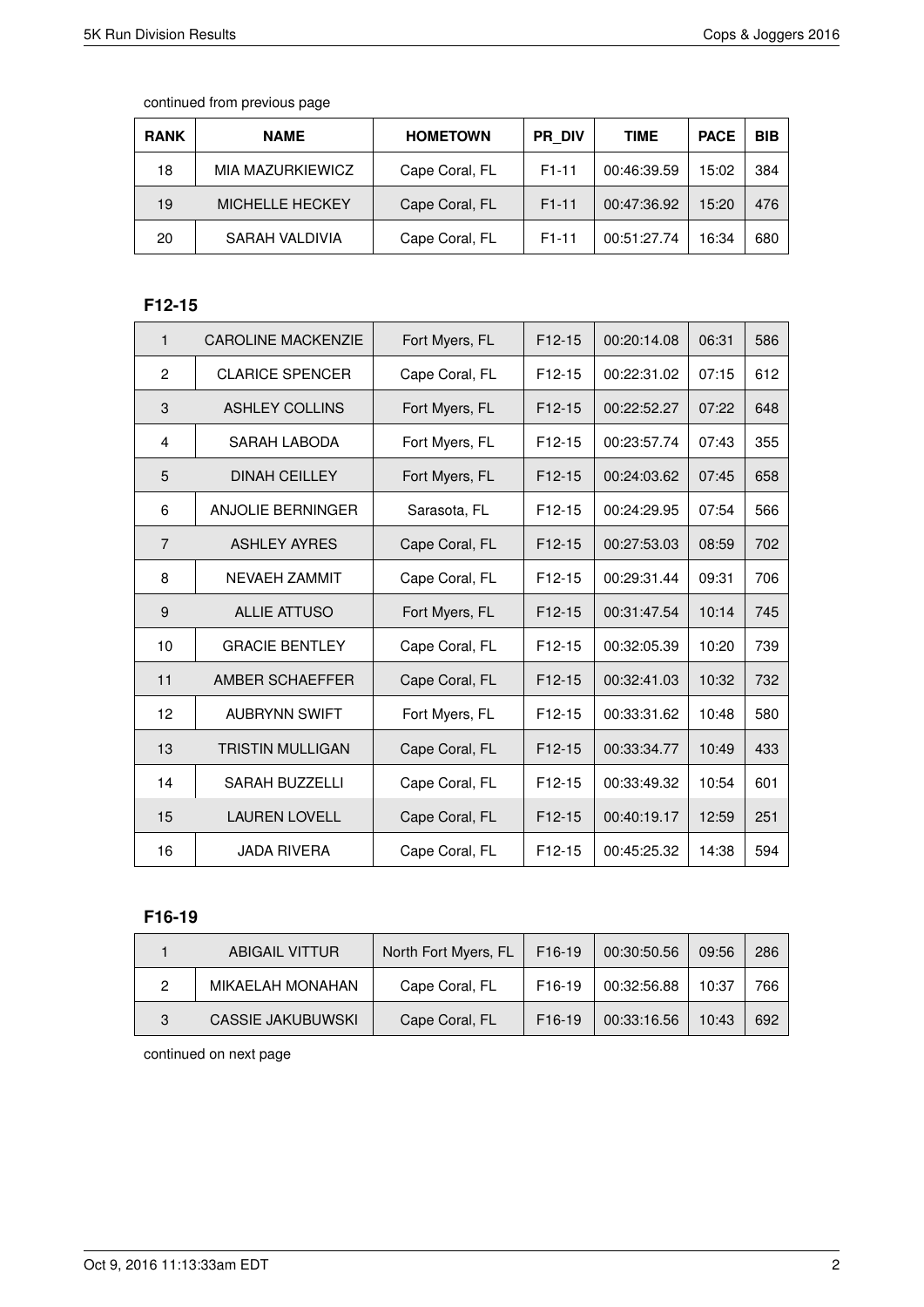| <b>RANK</b> | <b>NAME</b>         | <b>HOMETOWN</b>  | PR DIV              | <b>TIME</b> | <b>PACE</b> | <b>BIB</b> |
|-------------|---------------------|------------------|---------------------|-------------|-------------|------------|
| 4           | AUBRIANA TALAMANTEZ | Lehigh Acres, FL | F <sub>16</sub> -19 | 00:41:39.37 | 13:25       | 532        |
| 5           | CAITLYN MONAHAN     | Cape Coral, FL   | F <sub>16</sub> -19 | 00:46:50.00 | 15:05       | 767        |
| 6           | <b>TAYLOR SENSE</b> | Cape Coral, FL   | F <sub>16</sub> -19 | 00:46:52.00 | 15:06       | 698        |

### **F20-24**

| 1              | <b>KATIE BURKETT</b>            | Fort Myers, FL   | F <sub>20</sub> -24 | 00:24:33.13 | 07:55 | 738 |
|----------------|---------------------------------|------------------|---------------------|-------------|-------|-----|
| $\overline{2}$ | PAYGE QUINN                     | Fort Myers, FL   | F <sub>20</sub> -24 | 00:24:55.09 | 08:02 | 319 |
| 3              | <b>JASMYN CHURCH</b>            | Pearland, TX     | F <sub>20</sub> -24 | 00:29:32.76 | 09:31 | 757 |
| 4              | OLGA LEYSHYNA                   | Captiva, FL      | F <sub>20</sub> -24 | 00:29:54.59 | 09:38 | 507 |
| 5              | BREE ANN CAMACHO                | Fort Myers, FL   | F20-24              | 00:30:38.44 | 09:52 | 762 |
| 6              | <b>VALENTINA CHEREDNICHENKO</b> | Lehigh Acres, FL | F <sub>20</sub> -24 | 00:31:52.59 | 10:16 | 385 |
| $\overline{7}$ | <b>COURTNEY KELLIHER</b>        | Fort Myers, FL   | F <sub>20</sub> -24 | 00:31:58.25 | 10:18 | 368 |
| 8              | <b>KAITY CORZILIUS</b>          | Placida, FL      | F <sub>20</sub> -24 | 00:32:02.06 | 10:19 | 479 |
| 9              | <b>CANDIS DEROW</b>             | Fort Myers, FL   | F <sub>20</sub> -24 | 00:32:47.82 | 10:34 | 295 |
| 10             | <b>JENNIFER LEVIN</b>           | Sarasota, FL     | F <sub>20</sub> -24 | 00:33:04.16 | 10:39 | 239 |
| 11             | <b>LAUREN TAYLOR</b>            | Fort Myers, FL   | F20-24              | 00:33:04.77 | 10:39 | 536 |
| 12             | <b>LEIGH WHITE</b>              | Fort Myers, FL   | F <sub>20</sub> -24 | 00:38:42.73 | 12:28 | 354 |
| 13             | <b>TALOR MORRIS</b>             | Alva, FL         | F20-24              | 01:00:38.12 | 19:31 | 468 |

#### **F25-29**

|                | <b>BRITTANY MARSHALL</b>    | Cape Coral, FL       | F <sub>25</sub> -29 | 00:22:33.12 | 07:16 | 687 |
|----------------|-----------------------------|----------------------|---------------------|-------------|-------|-----|
| $\overline{c}$ | <b>KYLA SANDERS</b>         | Cape Coral, FL       | F <sub>25</sub> -29 | 00:24:34.31 | 07:55 | 605 |
| 3              | <b>HEATHER HESSELGESSER</b> | Naples, FL           | F <sub>25</sub> -29 | 00:25:12.43 | 08:07 | 623 |
| 4              | <b>BEGUM VERGUL</b>         | Lehigh Acres, FL     | F <sub>25</sub> -29 | 00:25:38.82 | 08:16 | 451 |
| 5              | CANDACE WOODWORTH           | Estero, FL           | F <sub>25</sub> -29 | 00:27:00.74 | 08:42 | 446 |
| 6              | ERICA CALOGERO              | North Fort Myers, FL | F <sub>25</sub> -29 | 00:27:57.46 | 09:00 | 552 |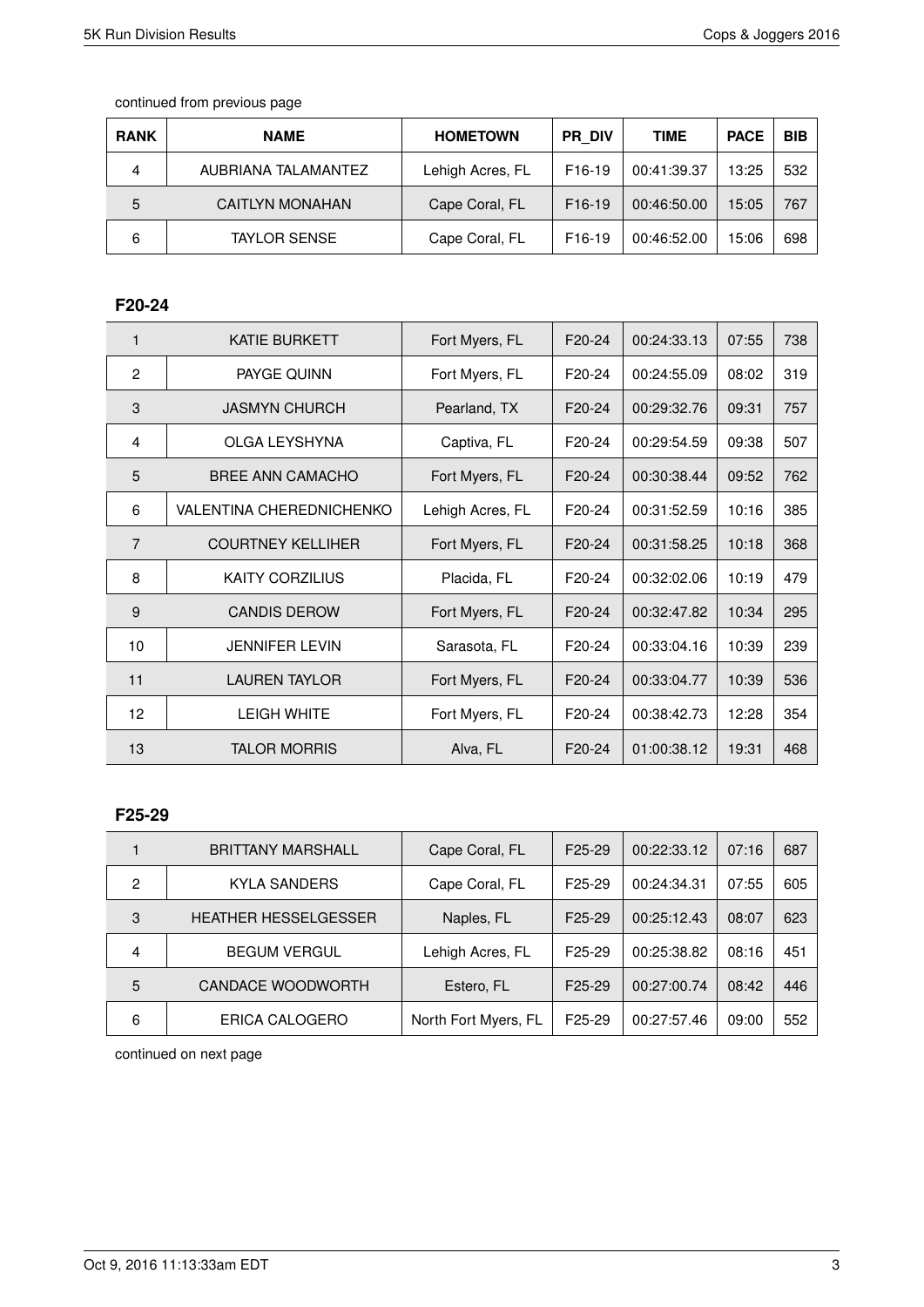| <b>RANK</b>    | <b>NAME</b>              | <b>HOMETOWN</b>      | PR DIV              | <b>TIME</b> | <b>PACE</b> | <b>BIB</b> |
|----------------|--------------------------|----------------------|---------------------|-------------|-------------|------------|
| $\overline{7}$ | <b>MICHELLE HABERMAN</b> | Cape Coral, FL       | F <sub>25</sub> -29 | 00:28:40.90 | 09:14       | 619        |
| 8              | <b>MOLLY REVAK</b>       | Fort Myers, FL       | F <sub>25</sub> -29 | 00:31:50.53 | 10:15       | 307        |
| 9              | <b>MEAGHAN SCORELLE</b>  | Cape Coral, FL       | F <sub>25</sub> -29 | 00:33:39.18 | 10:50       | 627        |
| 10             | <b>LINDSEY MAURER</b>    | Fort Myers, FL       | F <sub>25</sub> -29 | 00:34:54.13 | 11:15       | 292        |
| 11             | <b>HOLLY GUASTALLI</b>   | Fort Myers, FL       | F <sub>25</sub> -29 | 00:37:09.64 | 11:58       | 345        |
| 12             | <b>ALLISON SCHAEFER</b>  | Fort Myers, FL       | F <sub>25</sub> -29 | 00:38:45.75 | 12:29       | 298        |
| 13             | AMANDA MAHATZKE          | Lehigh Acres, FL     | F <sub>25</sub> -29 | 00:38:58.76 | 12:33       | 360        |
| 14             | <b>CAITLIN PRADO</b>     | Fort Myers, FL       | F <sub>25</sub> -29 | 00:39:04.01 | 12:35       | 526        |
| 15             | <b>TIFFANY HOLZAPFEL</b> | Cape Coral, FL       | F <sub>25</sub> -29 | 00:42:43.04 | 13:45       | 481        |
| 16             | <b>ERICA CARR</b>        | Cape Coral, FL       | F <sub>25</sub> -29 | 00:42:47.01 | 13:47       | 342        |
| 17             | <b>ALECIA SCHAD</b>      | Cape Coral, FL       | F <sub>25</sub> -29 | 00:44:44.65 | 14:25       | 477        |
| 18             | <b>SAR BOYCE</b>         | Cape Coral, FL       | F25-29              | 00:46:53.04 | 15:06       | 257        |
| 19             | <b>STEFANIE YOUNG</b>    | Cape Coral, FL       | F <sub>25</sub> -29 | 00:50:37.74 | 16:18       | 365        |
| 20             | CASSANDRA CANNOVA        | North Fort Myers, FL | F <sub>25</sub> -29 | 00:52:27.50 | 16:54       | 265        |
| 21             | AMANDA CASTILLO          | North Fort Myers, FL | F25-29              | 00:52:29.16 | 16:54       | 466        |

#### **F30-34**

| 1            | <b>LINDSEY KAPTUR</b>  | Oconomowoc, WI   | F30-34              | 00:24:50.06 | 08:00 | 557 |
|--------------|------------------------|------------------|---------------------|-------------|-------|-----|
| $\mathbf{2}$ | KRISTALYN LOSON        | Cape Coral, FL   | F30-34              | 00:27:13.36 | 08:46 | 761 |
| 3            | JESSICA O'HARA         | Fort Myers, FL   | F <sub>30</sub> -34 | 00:28:45.72 | 09:16 | 317 |
| 4            | NICOLE BERGSKAUG       | Fort Myers, FL   | F30-34              | 00:29:17.46 | 09:26 | 386 |
| 5            | <b>DANA MCNEAL</b>     | Fort Myers, FL   | F <sub>30</sub> -34 | 00:30:13.01 | 09:44 | 438 |
| 6            | <b>JILL CASTELLANO</b> | Fort Myers, FL   | F <sub>30</sub> -34 | 00:30:15.26 | 09:45 | 547 |
| 7            | <b>MARI MUNOZ</b>      | Fort Myers, FL   | F <sub>30</sub> -34 | 00:30:25.45 | 09:48 | 696 |
| 8            | <b>RUBY RUNCO</b>      | Cape Coral, FL   | F30-34              | 00:31:36.35 | 10:11 | 628 |
| 9            | <b>COREY VOISELLE</b>  | Lehigh Acres, FL | F30-34              | 00:32:18.52 | 10:24 | 670 |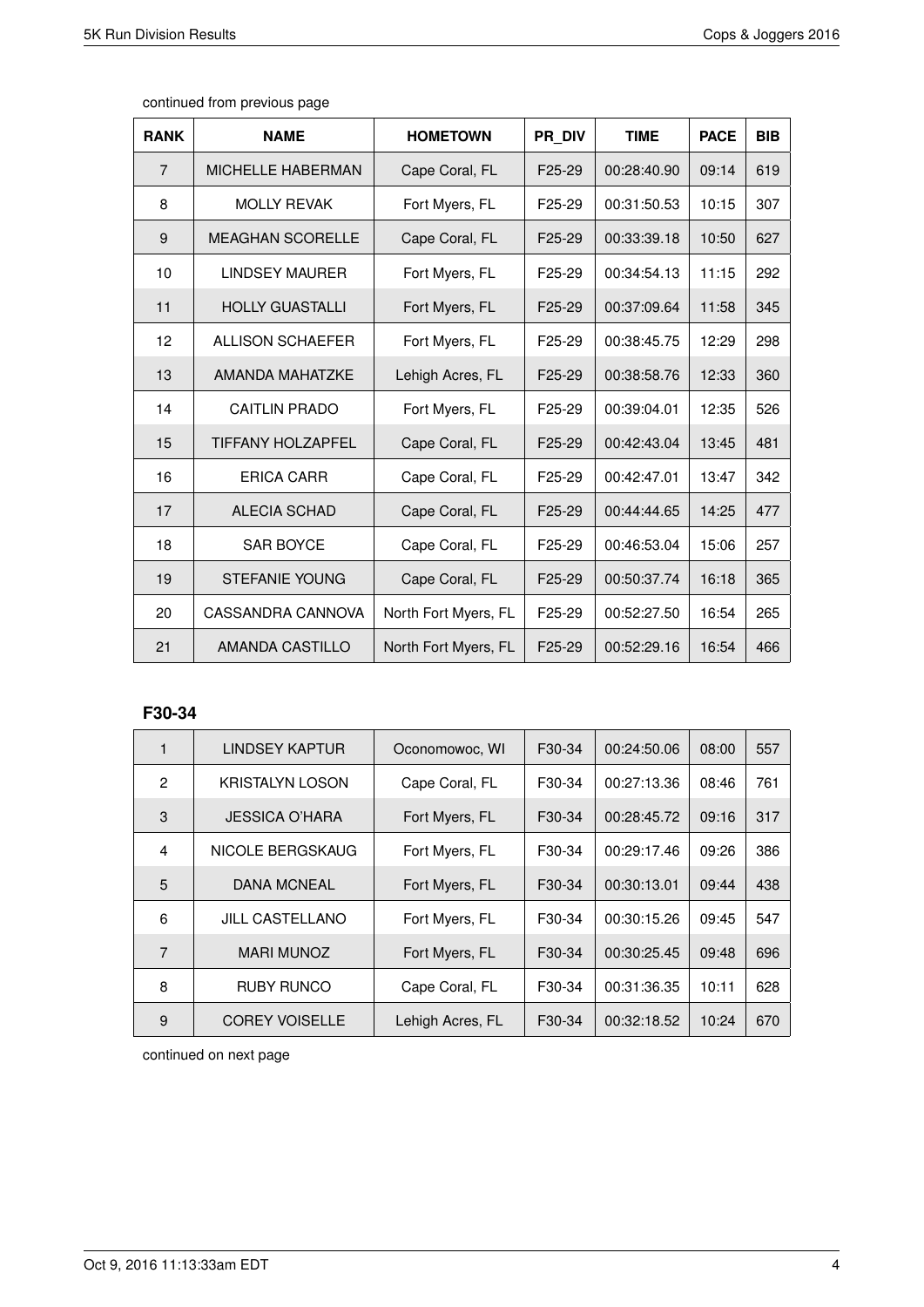| continued from previous page |  |  |
|------------------------------|--|--|
|------------------------------|--|--|

| <b>RANK</b> | <b>NAME</b>                | <b>HOMETOWN</b>  | PR DIV | <b>TIME</b> | <b>PACE</b> | <b>BIB</b> |
|-------------|----------------------------|------------------|--------|-------------|-------------|------------|
| 10          | <b>AMY HENRY</b>           | Fort Myers, FL   | F30-34 | 00:32:21.38 | 10:25       | 243        |
| 11          | STACEY-ANN GRAY            | Captiva, FL      | F30-34 | 00:34:53.52 | 11:14       | 734        |
| 12          | <b>LACIE REMY</b>          | Fort Myers, FL   | F30-34 | 00:34:54.26 | 11:15       | 483        |
| 13          | <b>JENNIFER KROHNFELDT</b> | Fort Myers, FL   | F30-34 | 00:35:47.39 | 11:32       | 491        |
| 14          | <b>SARA LUSTER</b>         | Estero, FL       | F30-34 | 00:36:03.35 | 11:37       | 351        |
| 15          | <b>DEHNE CHIBRAS</b>       | Cape Coral, FL   | F30-34 | 00:37:16.64 | 12:00       | 553        |
| 16          | <b>CODI PORTER</b>         | Fort Myers, FL   | F30-34 | 00:37:41.30 | 12:08       | 423        |
| 17          | <b>DAPHNEE RICE</b>        | Fort Myers, FL   | F30-34 | 00:37:54.51 | 12:13       | 562        |
| 18          | <b>AMANDA FRENCH</b>       | Cape Coral, FL   | F30-34 | 00:38:10.54 | 12:18       | 363        |
| 19          | REBECCA RINGLAND-MYERS     | Cape Coral, FL   | F30-34 | 00:38:33.80 | 12:25       | 387        |
| 20          | <b>CAROL JOHNSON</b>       | Cape Coral, FL   | F30-34 | 00:38:41.80 | 12:28       | 463        |
| 21          | <b>CHRISTINA FLORENCE</b>  | Fort Myers, FL   | F30-34 | 00:40:00.57 | 12:53       | 377        |
| 22          | <b>ADRY VILLA</b>          | Labelle, FL      | F30-34 | 00:41:14.71 | 13:17       | 465        |
| 23          | MICHELLE VAN DER HEYDE     | Cape Coral, FL   | F30-34 | 00:41:20.06 | 13:19       | 472        |
| 24          | SARAH GALIOTTO             | Fort Myers, FL   | F30-34 | 00:41:46.15 | 13:27       | 426        |
| 25          | <b>GRACE SOLIVAN</b>       | Fort Myers, FL   | F30-34 | 00:41:56.87 | 13:31       | 421        |
| 26          | DANILEY BARROSO            | Lehigh Acres, FL | F30-34 | 00:42:32.74 | 13:42       | 443        |
| 27          | AMANDA FLEISHMAN           | Fort Myers, FL   | F30-34 | 00:43:04.29 | 13:52       | 485        |

#### **F35-39**

|   | <b>LEIGH WILLIAMSON</b> | Estero, FL     | F35-39              | 00:22:51.49 | 07:22 | 597 |
|---|-------------------------|----------------|---------------------|-------------|-------|-----|
| 2 | <b>JAIME MUSSELMAM</b>  | Estero, FL     | F35-39              | 00:24:08.36 | 07:47 | 752 |
| 3 | AMBER MAZZOLA           | Fort Myers, FL | F35-39              | 00:25:19.69 | 08:10 | 233 |
| 4 | <b>SHERI MORAN</b>      | Fort Myers, FL | F35-39              | 00:25:23.08 | 08:11 | 556 |
| 5 | SARAH SCOZZAFAVA        | Fort Myers, FL | F <sub>35</sub> -39 | 00:28:36.46 | 09:13 | 272 |
| 6 | <b>CAROL BROMAN</b>     | Fort Myers, FL | F35-39              | 00:29:31.45 | 09:31 | 431 |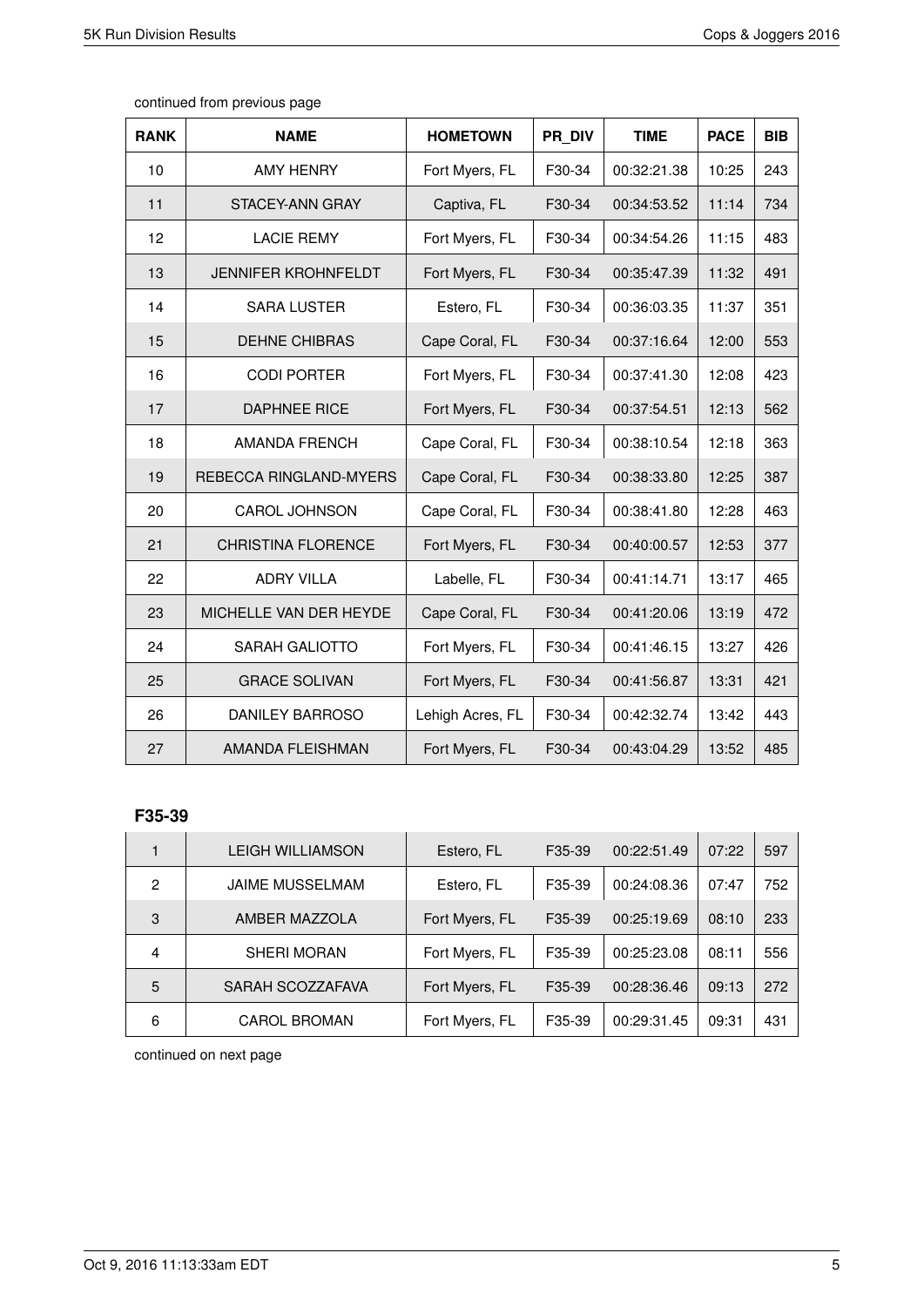| <b>RANK</b>    | <b>NAME</b>                 | <b>HOMETOWN</b>      | PR DIV | <b>TIME</b> | <b>PACE</b> | <b>BIB</b> |
|----------------|-----------------------------|----------------------|--------|-------------|-------------|------------|
| $\overline{7}$ | <b>DENISE DRAGO</b>         | Estero, FL           | F35-39 | 00:29:45.44 | 09:35       | 371        |
| 8              | <b>ALYSON CLEMENTS</b>      | Fort Myers, FL       | F35-39 | 00:29:53.76 | 09:38       | 683        |
| 9              | ROXANN SHUSTER              | Fort Myers, FL       | F35-39 | 00:29:56.24 | 09:39       | 424        |
| 10             | <b>JENN JESSOGNE</b>        | Fort Myers, FL       | F35-39 | 00:30:11.84 | 09:44       | 763        |
| 11             | <b>HALEY TURNER</b>         | Fort Myers, FL       | F35-39 | 00:30:58.52 | 09:59       | 514        |
| 12             | <b>HEIDI JOHNSON</b>        | Cape Coral, FL       | F35-39 | 00:31:03.69 | 10:00       | 591        |
| 13             | AURELIJA GRIDZIUSKA         | North Fort Myers, FL | F35-39 | 00:33:41.47 | 10:51       | 750        |
| 14             | ANDREA SCHUCH               | Cape Coral, FL       | F35-39 | 00:33:44.51 | 10:52       | 747        |
| 15             | <b>CARINA BIERI</b>         | Fort Myers, FL       | F35-39 | 00:33:47.37 | 10:53       | 475        |
| 16             | <b>MELISSA SHAFFER</b>      | Fort Myers, FL       | F35-39 | 00:34:07.69 | 11:00       | 715        |
| 17             | <b>KIM COSENTINO</b>        | Cape Coral, FL       | F35-39 | 00:34:25.88 | 11:05       | 287        |
| 18             | <b>HEATHER BAILEY</b>       | Woonsocket, RI       | F35-39 | 00:35:09.57 | 11:20       | 369        |
| 19             | <b>LIDIA MINO</b>           | Cape Coral, FL       | F35-39 | 00:35:49.49 | 11:32       | 264        |
| 20             | <b>JEAN CRENSHAW</b>        | Fort Myers, FL       | F35-39 | 00:37:02.67 | 11:56       | 448        |
| 21             | ANGIE TIBBLE                | Cape Coral, FL       | F35-39 | 00:38:45.63 | 12:29       | 334        |
| 22             | <b>BRANDY MINCHEW</b>       | Estero, FL           | F35-39 | 00:39:01.82 | 12:34       | 361        |
| 23             | <b>JENNIFER MOSS</b>        | Fort Myers, FL       | F35-39 | 00:39:12.68 | 12:38       | 436        |
| 24             | AMY BEALL                   | Naples, FL           | F35-39 | 00:39:38.05 | 12:46       | 527        |
| 25             | <b>JAMIE AYRES</b>          | Cape Coral, FL       | F35-39 | 00:41:01.23 | 13:13       | 701        |
| 26             | ELIZABETH HERMAN            | Fort Myers, FL       | F35-39 | 00:41:24.17 | 13:20       | 241        |
| 27             | AUDREY LOVELL               | Cape Coral, FL       | F35-39 | 00:42:21.79 | 13:39       | 254        |
| 28             | FLORINDA HERRERA            | Lehigh Acres, FL     | F35-39 | 00:42:56.48 | 13:50       | 705        |
| 29             | <b>DEVON CONSTANTINIDIS</b> | Fort Myers, FL       | F35-39 | 00:44:11.27 | 14:14       | 530        |
| 30             | RYANN CALDERONE             | Fort Myers, FL       | F35-39 | 00:44:26.95 | 14:19       | 618        |
| 31             | <b>HOPE ZAPATA</b>          | Fort Myers, FL       | F35-39 | 00:44:39.01 | 14:23       | 388        |
| 32             | STEPHANIE HOFFMAN           | Fort Myers, FL       | F35-39 | 00:45:23.68 | 14:37       | 410        |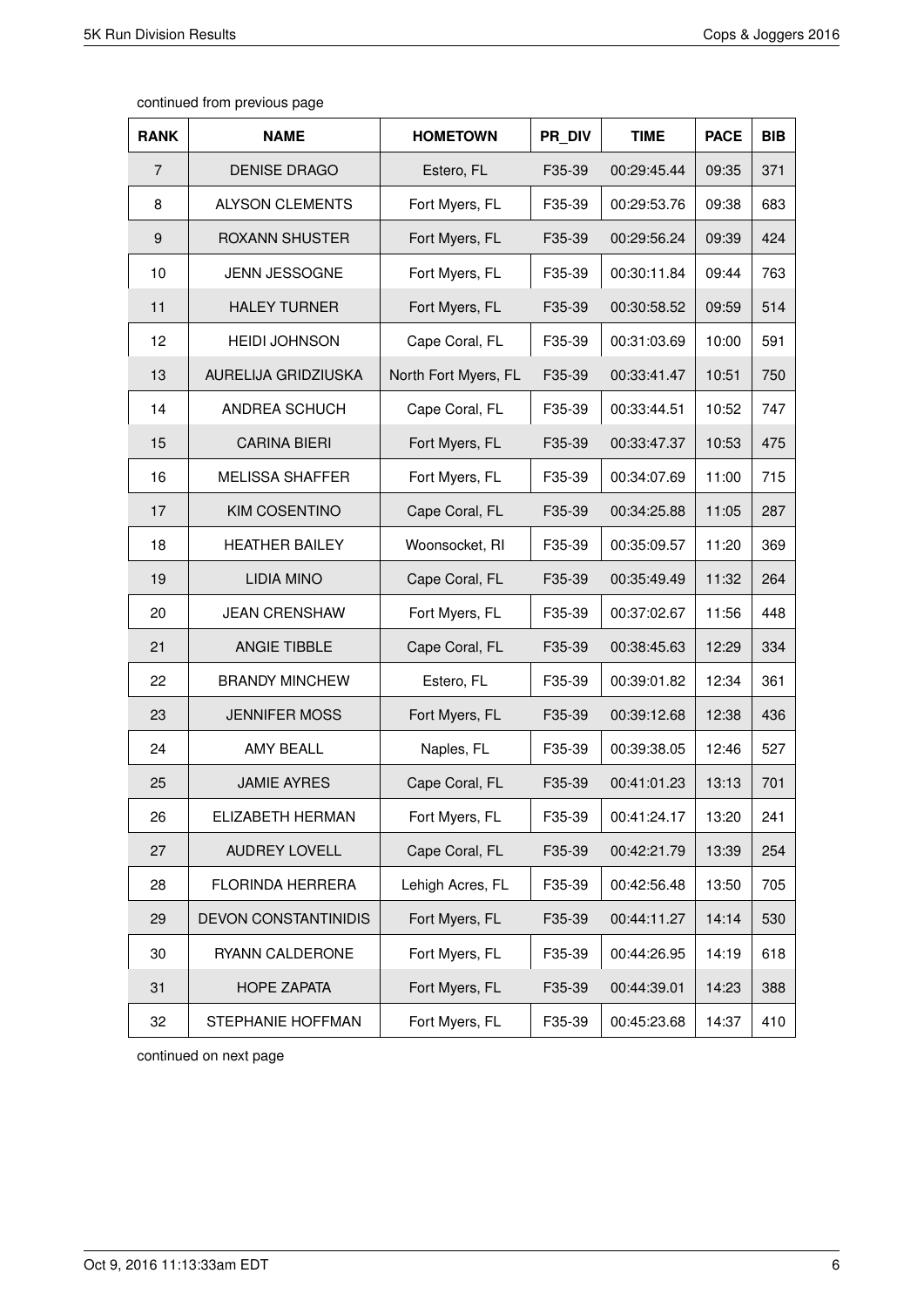| <b>RANK</b> | <b>NAME</b>        | <b>HOMETOWN</b> | <b>PR DIV</b> | TIME        | <b>PACE</b> | <b>BIB</b> |
|-------------|--------------------|-----------------|---------------|-------------|-------------|------------|
| 33          | <b>MANDI PRYOR</b> | Cape Coral, FL  | F35-39        | 00:58:29.51 | 18:50       | 315        |
| 34          | SHAWNDA HEINEN     | Fort Myers, FL  | F35-39        | 01:00:38.23 | 19:32       | 469        |
| 35          | TINA BRIGHT        | Cape Coral, FL  | F35-39        | 01:05:24.34 | 21:04       | 467        |

### **F40-44**

| $\mathbf{1}$            | <b>MANUELA LYONS</b>    | Fort Myers, FL           | F40-44 | 00:20:22.15 | 06:34 | 427 |
|-------------------------|-------------------------|--------------------------|--------|-------------|-------|-----|
| $\overline{c}$          | <b>SALLY LIBONATI</b>   | Rotonda West, FL         | F40-44 | 00:23:34.24 | 07:36 | 664 |
| $\mathbf{3}$            | <b>IOLANDA VIRZI</b>    | Tremestieri Etneo, Italy | F40-44 | 00:24:29.40 | 07:53 | 685 |
| $\overline{\mathbf{4}}$ | <b>JAMI MAXWELL</b>     | Fort Myers, FL           | F40-44 | 00:26:05.38 | 08:24 | 636 |
| 5                       | ANGELA MCGILVREY        | Fort Myers, FL           | F40-44 | 00:27:56.77 | 09:00 | 731 |
| 6                       | <b>BRITTON SWANK</b>    | Fort Myers, FL           | F40-44 | 00:28:00.98 | 09:02 | 445 |
| $\overline{7}$          | <b>HEATHER CAMPBELL</b> | Cape Coral, FL           | F40-44 | 00:28:27.96 | 09:10 | 640 |
| 8                       | KIM JASMIN ZEITTRAEGER  | Berlin, Germany          | F40-44 | 00:29:06.07 | 09:23 | 498 |
| 9                       | <b>MEEGHAN RHOADS</b>   | Cape Coral, FL           | F40-44 | 00:30:38.45 | 09:52 | 484 |
| 10                      | <b>CHRISTINE GIBSON</b> | Lehigh Acres, FL         | F40-44 | 00:30:56.24 | 09:58 | 533 |
| 11                      | MICHELE DOTSON          | Cape Coral, FL           | F40-44 | 00:31:06.63 | 10:01 | 434 |
| 12                      | <b>SHAY ROBISON</b>     | Cape Coral, FL           | F40-44 | 00:31:17.06 | 10:05 | 277 |
| 13                      | <b>VALERIE LANDS</b>    | Cape Coral, FL           | F40-44 | 00:32:48.72 | 10:34 | 341 |
| 14                      | <b>KAREN SPENCER</b>    | Cape Coral, FL           | F40-44 | 00:33:06.23 | 10:40 | 461 |
| 15                      | <b>EMILY LOCICERO</b>   | Pineland, FL             | F40-44 | 00:33:07.10 | 10:40 | 722 |
| 16                      | <b>ALLISON MURPHY</b>   | Fort Myers, FL           | F40-44 | 00:33:08.57 | 10:41 | 418 |
| 17                      | <b>REBECC PRINCE</b>    | Fort Myers, FL           | F40-44 | 00:33:32.45 | 10:48 | 578 |
| 18                      | <b>AMY DREW</b>         | Fort Myers, FL           | F40-44 | 00:33:58.78 | 10:57 | 349 |
| 19                      | DYAN VAN WAGNER         | Naples, FL               | F40-44 | 00:35:10.79 | 11:20 | 420 |
| 20                      | <b>JESSICA BRILHART</b> | Fort Myers, FL           | F40-44 | 00:37:07.53 | 11:57 | 505 |
| 21                      | ANNA MARIA LAZZIZZERA   | Cape Coral, FL           | F40-44 | 00:38:38.92 | 12:27 | 518 |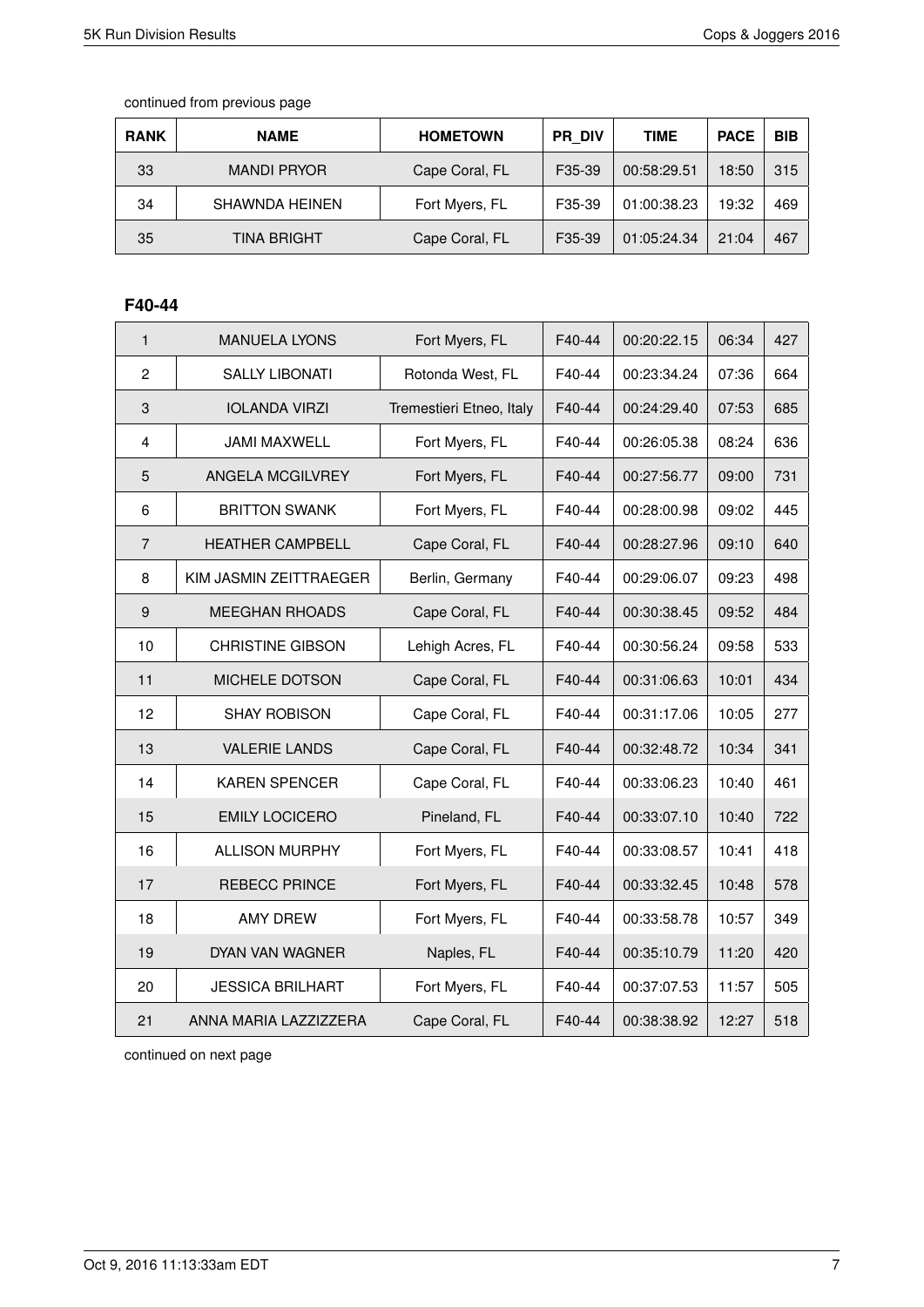| <b>RANK</b> | <b>NAME</b>             | <b>HOMETOWN</b>      | <b>PR DIV</b> | <b>TIME</b> | <b>PACE</b> | <b>BIB</b> |
|-------------|-------------------------|----------------------|---------------|-------------|-------------|------------|
| 22          | AMY LYNCH               | Cape Coral, FL       | F40-44        | 00:39:21.60 | 12:41       | 308        |
| 23          | <b>JULIE OBNEY</b>      | North Fort Myers, FL | F40-44        | 00:41:02.91 | 13:13       | 602        |
| 24          | ALICIA CHIAPPETTA       | Cape Coral, FL       | F40-44        | 00:41:52.75 | 13:29       | 568        |
| 25          | NATALIE CHRACHOL        | Cape Coral, FL       | F40-44        | 00:41:53.12 | 13:29       | 741        |
| 26          | ANGELA MELOY            | Cape Coral, FL       | F40-44        | 00:43:02.01 | 13:52       | 488        |
| 27          | <b>BARBARA MORELAND</b> | Lehigh Acres, FL     | F40-44        | 00:52:13.22 | 16:49       | 338        |
| 28          | <b>REBEKAH MINTON</b>   | Cape Coral, FL       | F40-44        | 00:58:28.31 | 18:50       | 316        |
| 29          | AMY CURETON             | Fort Myers, FL       | F40-44        | 00:59:19.47 | 19:06       | 511        |

#### **Female Masters**

| $\mathbf 1$    | <b>MANUELA LYONS</b>      | Fort Myers, FL           | F40-44 | 00:20:22.15 | 06:34 | 427 |
|----------------|---------------------------|--------------------------|--------|-------------|-------|-----|
| 2              | <b>SALLY LIBONATI</b>     | Rotonda West, FL         | F40-44 | 00:23:34.24 | 07:36 | 664 |
| 3              | <b>AMY YANNI</b>          | Fort Myers, FL           | F60-64 | 00:23:59.05 | 07:44 | 607 |
| $\overline{4}$ | <b>IOLANDA VIRZI</b>      | Tremestieri Etneo, Italy | F40-44 | 00:24:29.40 | 07:53 | 685 |
| 5              | <b>JAMI MAXWELL</b>       | Fort Myers, FL           | F40-44 | 00:26:05.38 | 08:24 | 636 |
| 6              | DAN SCHULTZ               | Fort Myers, FL           | F50-54 | 00:26:15.32 | 08:28 | 675 |
| $\overline{7}$ | ANGELA MCGILVREY          | Fort Myers, FL           | F40-44 | 00:27:56.77 | 09:00 | 731 |
| 8              | <b>TRICIA WINTERSTEIN</b> | Cape Coral, FL           | F45-49 | 00:27:59.62 | 09:01 | 330 |
| 9              | <b>BRITTON SWANK</b>      | Fort Myers, FL           | F40-44 | 00:28:00.98 | 09:02 | 445 |
| 10             | <b>HEATHER CAMPBELL</b>   | Cape Coral, FL           | F40-44 | 00:28:27.96 | 09:10 | 640 |
| 11             | KIM JASMIN ZEITTRAEGER    | Berlin, Germany          | F40-44 | 00:29:06.07 | 09:23 | 498 |
| 12             | <b>DEANA WATSON</b>       | Cape Coral, FL           | F45-49 | 00:29:16.96 | 09:26 | 711 |
| 13             | <b>TONYA SUITER</b>       | Fort Myers, FL           | F45-49 | 00:29:22.90 | 09:28 | 381 |
| 14             | <b>FRANCINE GOLDEN</b>    | Lehigh Acres, FL         | F55-59 | 00:30:08.08 | 09:42 | 232 |
| 15             | <b>NANCY SHEETS</b>       | North Fort Myers, FL     | F50-54 | 00:30:26.05 | 09:48 | 660 |
| 16             | <b>MEEGHAN RHOADS</b>     | Cape Coral, FL           | F40-44 | 00:30:38.45 | 09:52 | 484 |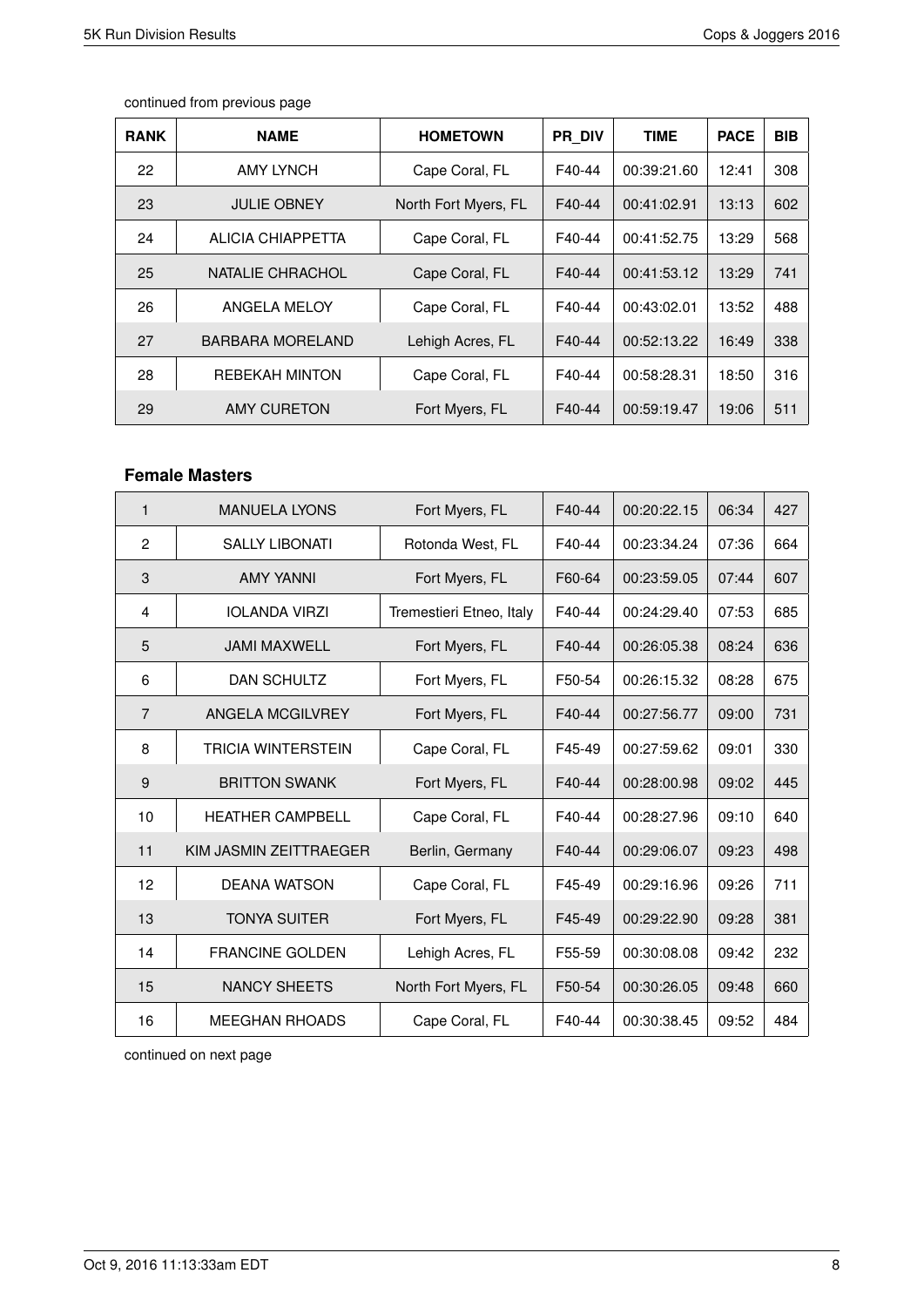| <b>RANK</b> | <b>NAME</b>              | <b>HOMETOWN</b>      | PR_DIV | <b>TIME</b> | <b>PACE</b> | <b>BIB</b> |
|-------------|--------------------------|----------------------|--------|-------------|-------------|------------|
| 17          | <b>MARIBETH LICHTY</b>   | Fort Myers, FL       | F50-54 | 00:30:50.67 | 09:56       | 486        |
| 18          | <b>JULIE THIER</b>       | Cape Coral, FL       | F45-49 | 00:30:54.24 | 09:57       | 539        |
| 19          | <b>CHRISTINE GIBSON</b>  | Lehigh Acres, FL     | F40-44 | 00:30:56.24 | 09:58       | 533        |
| 20          | MICHELE DOTSON           | Cape Coral, FL       | F40-44 | 00:31:06.63 | 10:01       | 434        |
| 21          | <b>SHAY ROBISON</b>      | Cape Coral, FL       | F40-44 | 00:31:17.06 | 10:05       | 277        |
| 22          | EILEEN B BRISCOE         | Fort Myers, FL       | F45-49 | 00:31:20.75 | 10:06       | 490        |
| 23          | <b>MIKEOL STROH</b>      | Fort Myers, FL       | F45-49 | 00:31:20.79 | 10:06       | 489        |
| 24          | <b>KELLY MCCLAIN</b>     | North Fort Myers, FL | F45-49 | 00:31:28.00 | 10:08       | 391        |
| 25          | <b>CYNTHIA KELLY</b>     | Cape Coral, FL       | F55-59 | 00:31:37.27 | 10:11       | 288        |
| 26          | <b>KRISSY HATLE</b>      | Cape Coral, FL       | F45-49 | 00:31:39.13 | 10:12       | 567        |
| 27          | <b>SANDI FAUST</b>       | North Fort Myers, FL | F65-69 | 00:32:19.15 | 10:25       | 590        |
| 28          | YADI LUNA                | Fort Myers, FL       | F45-49 | 00:32:20.18 | 10:25       | 559        |
| 29          | <b>VALERIE LANDS</b>     | Cape Coral, FL       | F40-44 | 00:32:48.72 | 10:34       | 341        |
| 30          | JENNIFER CRAWFORD-FRANTZ | Fort Myers, FL       | F45-49 | 00:32:57.33 | 10:37       | 723        |
| 31          | <b>KAREN SPENCER</b>     | Cape Coral, FL       | F40-44 | 00:33:06.23 | 10:40       | 461        |
| 32          | <b>EMILY LOCICERO</b>    | Pineland, FL         | F40-44 | 00:33:07.10 | 10:40       | 722        |
| 33          | <b>ALLISON MURPHY</b>    | Fort Myers, FL       | F40-44 | 00:33:08.57 | 10:41       | 418        |
| 34          | <b>JANEY CAHILL</b>      | Cape Coral, FL       | F50-54 | 00:33:25.83 | 10:46       | 709        |
| 35          | <b>JILL BUYSSE</b>       | Cape Coral, FL       | F45-49 | 00:33:29.27 | 10:47       | 329        |
| 36          | <b>REBECC PRINCE</b>     | Fort Myers, FL       | F40-44 | 00:33:32.45 | 10:48       | 578        |
| 37          | <b>DIANA RIPPL</b>       | Fort Myers, FL       | F45-49 | 00:33:54.71 | 10:55       | 691        |
| 38          | <b>AMY DREW</b>          | Fort Myers, FL       | F40-44 | 00:33:58.78 | 10:57       | 349        |
| 39          | PHYLLIS ERSHOWSKY        | Fort Myers, FL       | F55-59 | 00:34:19.56 | 11:03       | 659        |
| 40          | DEBRA KELLY              | Cape Coral, FL       | F45-49 | 00:34:28.24 | 11:06       | 519        |
| 41          | DYAN VAN WAGNER          | Naples, FL           | F40-44 | 00:35:10.79 | 11:20       | 420        |
| 42          | <b>MARCI PERRY</b>       | Cape Coral, FL       | F55-59 | 00:35:36.51 | 11:28       | 310        |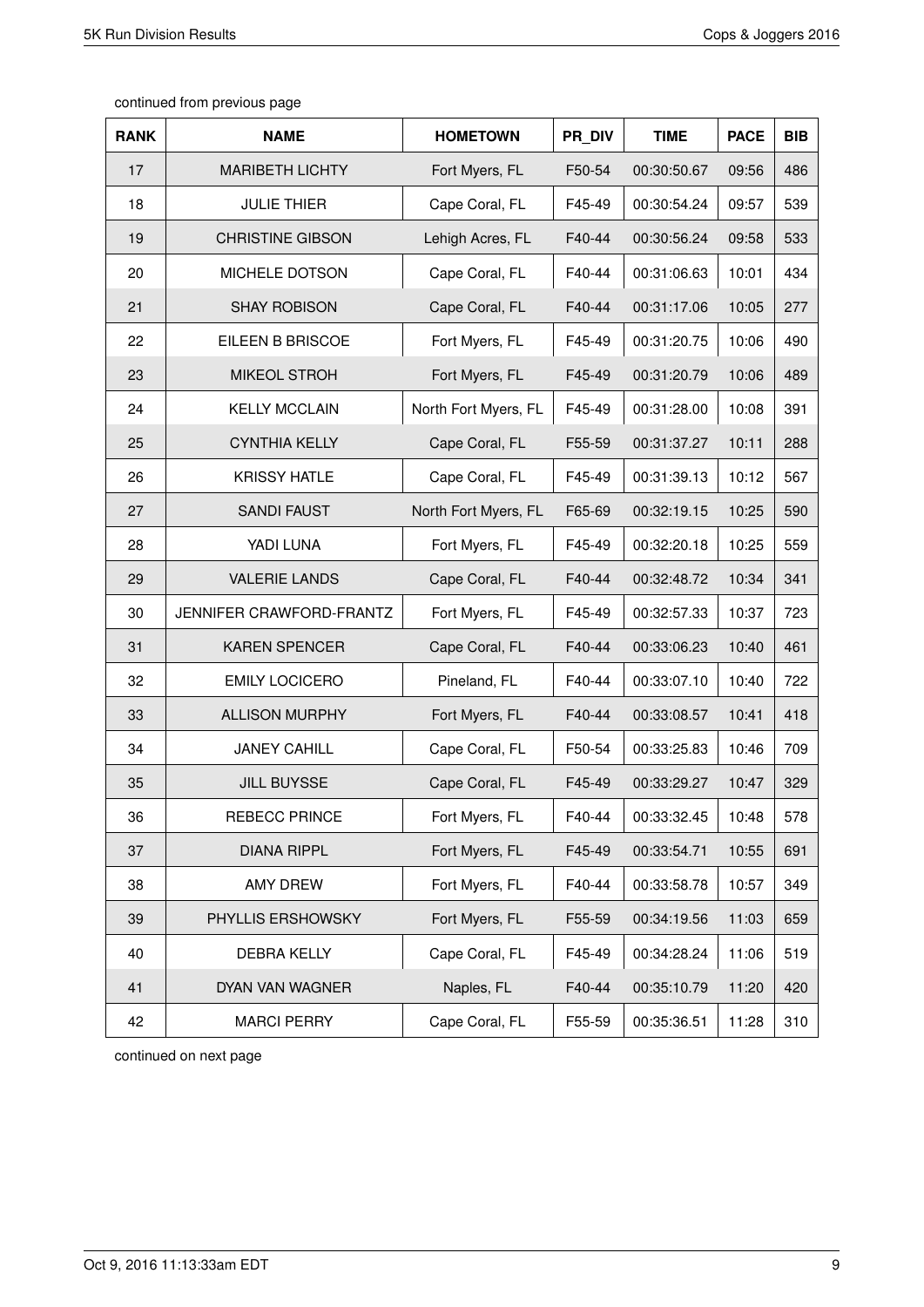| <b>RANK</b> | <b>NAME</b>             | <b>HOMETOWN</b>      | PR DIV | <b>TIME</b> | <b>PACE</b> | <b>BIB</b> |
|-------------|-------------------------|----------------------|--------|-------------|-------------|------------|
| 43          | <b>JESSICA OKEEFE</b>   | Cape Coral, FL       | F45-49 | 00:35:38.66 | 11:29       | 346        |
| 44          | <b>SANDY HILLAR</b>     | North Fort Myers, FL | F45-49 | 00:35:42.35 | 11:30       | 576        |
| 45          | <b>MARTI DEROW</b>      | Fort Myers, FL       | F45-49 | 00:35:44.07 | 11:31       | 294        |
| 46          | HEATHER TOWNSEND        | Fort Myers, FL       | F45-49 | 00:36:09.30 | 11:39       | 289        |
| 47          | <b>JANICE WATSON</b>    | North Fort Myers, FL | F50-54 | 00:36:32.80 | 11:46       | 515        |
| 48          | <b>AMY LONG</b>         | Cape Coral, FL       | F45-49 | 00:36:33.75 | 11:47       | 661        |
| 49          | <b>JOANNE TRUSSELL</b>  | Lehigh Acres, FL     | F65-69 | 00:36:42.25 | 11:49       | 322        |
| 50          | <b>JEAN OBRIEN</b>      | Fort Myers, FL       | F70-74 | 00:36:55.98 | 11:54       | 609        |
| 51          | <b>ROXY HAMBLETON</b>   | Fort Myers, FL       | F50-54 | 00:37:06.13 | 11:57       | 737        |
| 52          | <b>JESSICA BRILHART</b> | Fort Myers, FL       | F40-44 | 00:37:07.53 | 11:57       | 505        |
| 53          | <b>TIRZA S TUFANO</b>   | Cape Coral, FL       | F50-54 | 00:37:19.45 | 12:01       | 306        |
| 54          | ROSA TAPIA              | Fort Myers, FL       | F45-49 | 00:38:22.87 | 12:22       | 592        |
| 55          | LYNDI HALVERSON         | Fort Myers, FL       | F45-49 | 00:38:29.42 | 12:24       | 375        |
| 56          | ANNA MARIA LAZZIZZERA   | Cape Coral, FL       | F40-44 | 00:38:38.92 | 12:27       | 518        |
| 57          | <b>MARY GILYARD</b>     | Cape Coral, FL       | F60-64 | 00:38:56.48 | 12:33       | 656        |
| 58          | ELLEN HUNTER HAMAKER    | Lehigh Acres, FL     | F50-54 | 00:39:01.57 | 12:34       | 359        |
| 59          | <b>LINDA BLACKMON</b>   | Fort Myers, FL       | F55-59 | 00:39:01.61 | 12:34       | 278        |
| 60          | <b>LISA HARDY</b>       | Punta Gorda, FL      | F55-59 | 00:39:07.29 | 12:36       | 654        |
| 61          | <b>AMY LYNCH</b>        | Cape Coral, FL       | F40-44 | 00:39:21.60 | 12:41       | 308        |
| 62          | NORMA CHILDS            | Fort Myers, FL       | F50-54 | 00:39:22.73 | 12:41       | 570        |
| 63          | <b>JENNIFER TAYLOR</b>  | Fort Myers, FL       | F55-59 | 00:39:27.65 | 12:43       | 538        |
| 64          | DAWN JOKICH-KELLEY      | Fort Myers, FL       | F50-54 | 00:40:04.15 | 12:54       | 631        |
| 65          | <b>AMY SELLERS</b>      | Lehigh Acres, FL     | F45-49 | 00:40:34.07 | 13:04       | 667        |
| 66          | <b>JULIE OBNEY</b>      | North Fort Myers, FL | F40-44 | 00:41:02.91 | 13:13       | 602        |
| 67          | <b>SARALYN RIOS</b>     | Lehigh Acres, FL     | F45-49 | 00:41:05.53 | 13:14       | 575        |
| 68          | MARIETJIE VAN DER HEYDE | Cape Coral, FL       | F55-59 | 00:41:20.71 | 13:19       | 470        |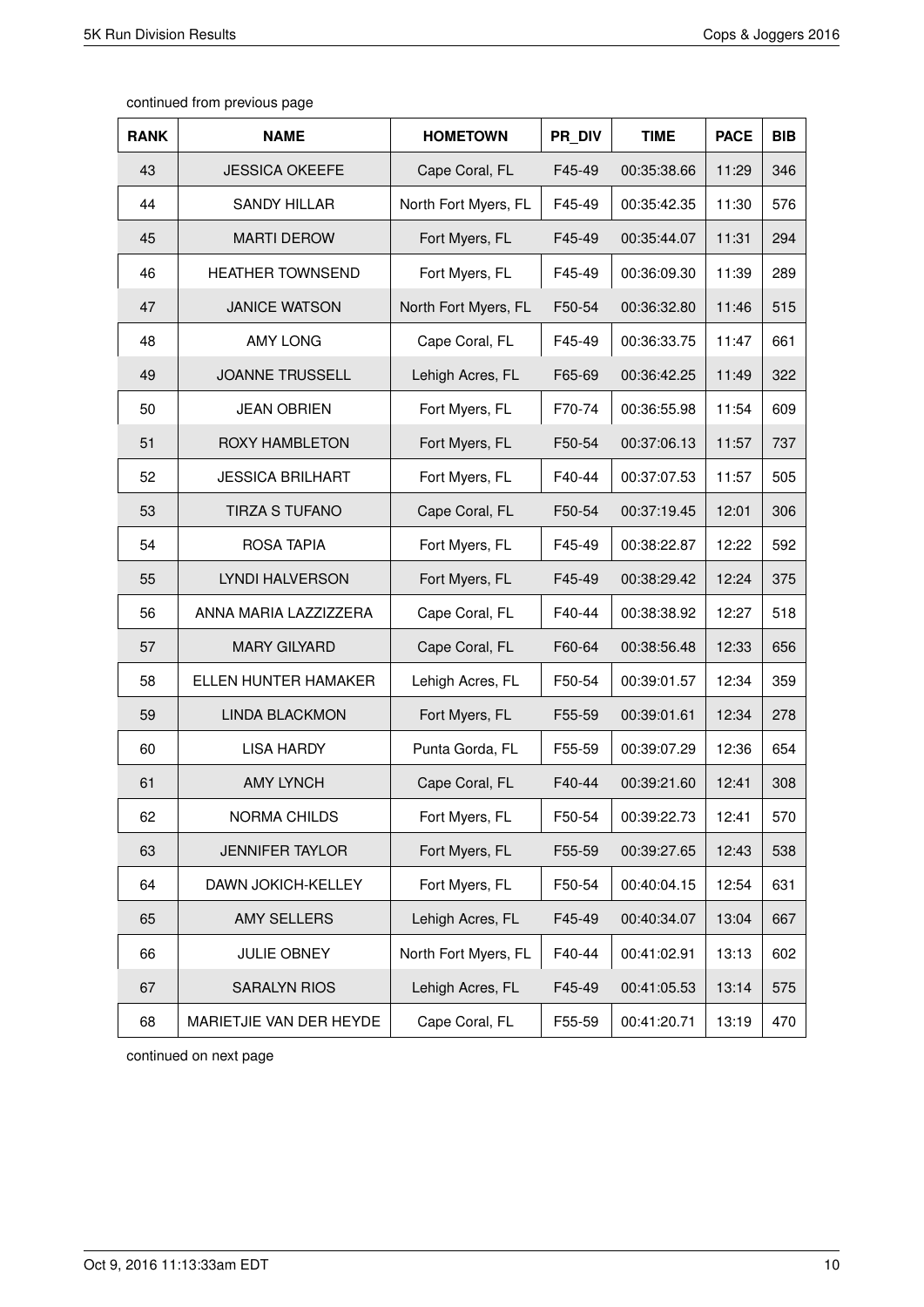| <b>RANK</b> | <b>NAME</b>              | <b>HOMETOWN</b>      | PR DIV | <b>TIME</b> | <b>PACE</b> | <b>BIB</b> |
|-------------|--------------------------|----------------------|--------|-------------|-------------|------------|
| 69          | <b>DINAH VARGAS</b>      | Cape Coral, FL       | F45-49 | 00:41:21.67 | 13:19       | 267        |
| 70          | STEPHANIE MORELAND       | Lehigh Acres, FL     | F45-49 | 00:41:28.93 | 13:22       | 337        |
| 71          | SAMANTHA WESTEN          | Fort Myers, FL       | F45-49 | 00:41:51.82 | 13:29       | 504        |
| 72          | <b>ALICIA CHIAPPETTA</b> | Cape Coral, FL       | F40-44 | 00:41:52.75 | 13:29       | 568        |
| 73          | NATALIE CHRACHOL         | Cape Coral, FL       | F40-44 | 00:41:53.12 | 13:29       | 741        |
| 74          | SHERRY YOUNG             | Cape Coral, FL       | F45-49 | 00:42:06.49 | 13:34       | 372        |
| 75          | <b>ARLENE KANE</b>       | Cape Coral, FL       | F50-54 | 00:42:33.86 | 13:43       | 521        |
| 76          | LUT URBINA               | North Fort Myers, FL | F60-64 | 00:42:46.57 | 13:47       | 522        |
| 77          | <b>DEBBIE KELLIHER</b>   | Fort Myers, FL       | F55-59 | 00:42:49.57 | 13:48       | 370        |
| 78          | <b>RENEE BYARS</b>       | Fort Myers, FL       | F45-49 | 00:43:01.92 | 13:52       | 535        |
| 79          | ANGELA MELOY             | Cape Coral, FL       | F40-44 | 00:43:02.01 | 13:52       | 488        |
| 80          | CHERYL BOGGS MCCONAHY    | Fort Myers, FL       | F50-54 | 00:43:20.14 | 13:57       | 543        |
| 81          | <b>DEBORAH JOHNSTON</b>  | Fort Myers, FL       | F60-64 | 00:43:54.50 | 14:08       | 440        |
| 82          | ADELE HUNTER             | Lehigh Acres, FL     | F45-49 | 00:44:41.52 | 14:24       | 250        |
| 83          | <b>MARILYNN SANCHEZ</b>  | Fort Myers, FL       | F60-64 | 00:45:14.80 | 14:34       | 550        |
| 84          | ANDREA BERNINGER         | Sarasota, FL         | F55-59 | 00:45:15.68 | 14:35       | 716        |
| 85          | <b>ELAINE SCHAEFER</b>   | Lehigh Acres, FL     | F60-64 | 00:45:25.18 | 14:38       | 261        |
| 86          | <b>JACQUE JORDAN</b>     | Cape Coral, FL       | F50-54 | 00:45:48.10 | 14:45       | 390        |
| 87          | <b>SHARON GRANTHAM</b>   | Fort Myers, FL       | F50-54 | 00:45:54.90 | 14:47       | 617        |
| 88          | DAWN COSTA               | Cape Coral, FL       | F50-54 | 00:46:25.96 | 14:57       | 327        |
| 89          | HEATHER MAZURKIEWICZ     | Cape Coral, FL       | F45-49 | 00:46:40.84 | 15:02       | 383        |
| 90          | SHARRON HARLAN           | Fort Myers, FL       | F60-64 | 00:47:57.12 | 15:27       | 509        |
| 91          | <b>ALICIA VITTUR</b>     | North Fort Myers, FL | F45-49 | 00:48:36.58 | 15:39       | 285        |
| 92          | LORALEI NADER            | Fort Myers, FL       | F50-54 | 00:49:38.65 | 15:59       | 281        |
| 93          | <b>LAREINA WALSH</b>     | Cape Coral, FL       | F45-49 | 00:49:55.08 | 16:05       | 573        |
| 94          | LAURA BELLEROSE          | Fort Myers, FL       | F55-59 | 00:50:09.31 | 16:09       | 367        |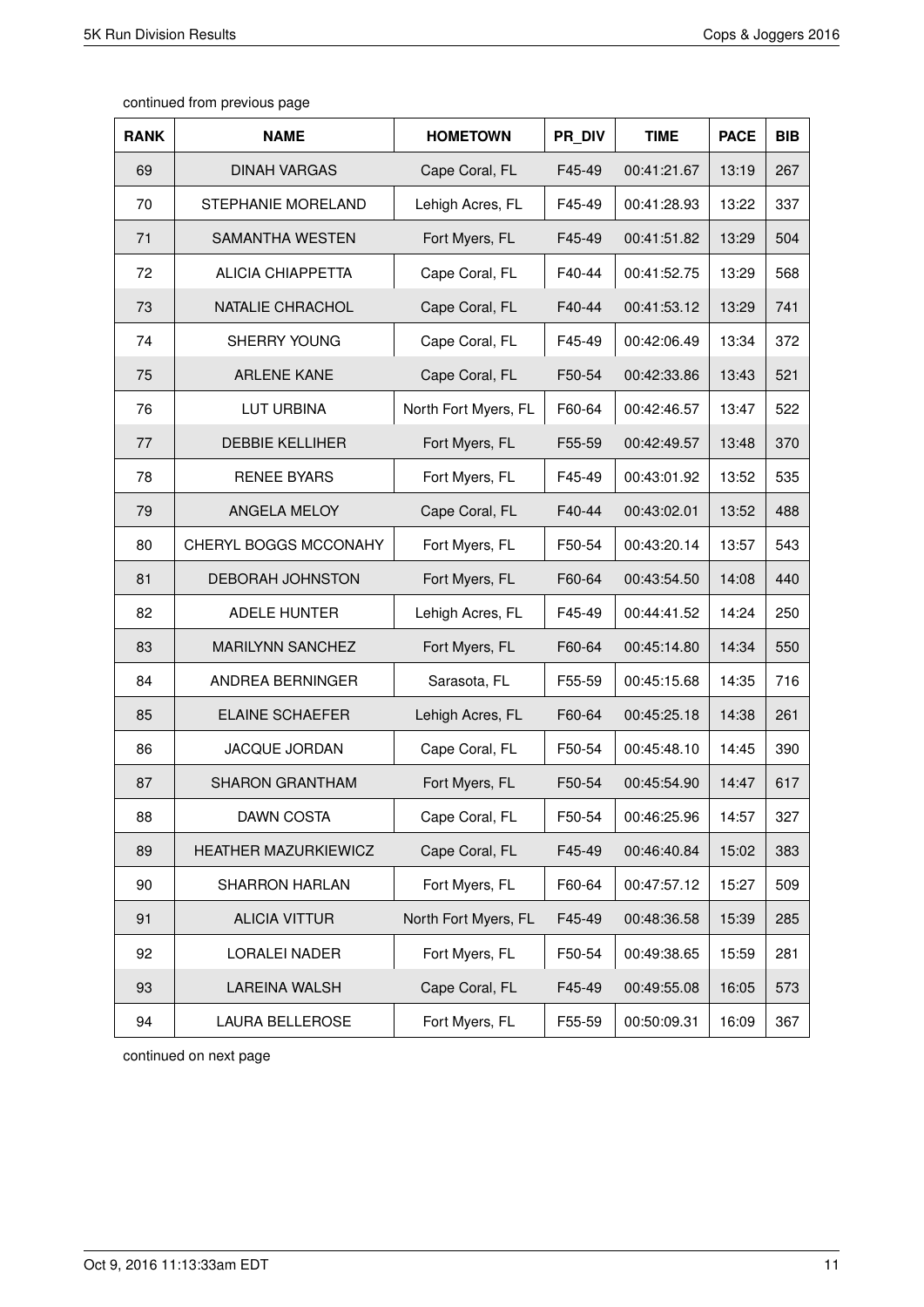| <b>RANK</b> | <b>NAME</b>             | <b>HOMETOWN</b>      | <b>PR DIV</b> | <b>TIME</b> | <b>PACE</b> | <b>BIB</b> |
|-------------|-------------------------|----------------------|---------------|-------------|-------------|------------|
| 95          | TAMMI DARNELL           | F M, FL              | F45-49        | 00:51:47.07 | 16:41       | 452        |
| 96          | BARBARA MORELAND        | Lehigh Acres, FL     | F40-44        | 00:52:13.22 | 16:49       | 338        |
| 97          | LAURA VALDIVIA          | Cape Coral, FL       | F45-49        | 00:53:54.78 | 17:22       | 679        |
| 98          | <b>CAROLINE MASTRES</b> | Cape Coral, FL       | F50-54        | 00:53:54.86 | 17:22       | 678        |
| 99          | SANDRA WEIGHTMAN        | North Fort Myers, FL | F50-54        | 00:54:30.96 | 17:33       | 297        |
| 100         | <b>REBEKAH MINTON</b>   | Cape Coral, FL       | F40-44        | 00:58:28.31 | 18:50       | 316        |
| 101         | <b>KATHERINE ELLGEN</b> | Fort Myers, FL       | F70-74        | 00:59:12.82 | 19:04       | 439        |
| 102         | AMY CURETON             | Fort Myers, FL       | F40-44        | 00:59:19.47 | 19:06       | 511        |
| 103         | <b>JENNIFER POWERS</b>  | Fort Myers, FL       | F45-49        | 01:00:35.89 | 19:31       | 690        |
| 104         | <b>CATHIE HANSEN</b>    | Cape Coral, FL       | F55-59        | 01:02:57.28 | 20:16       | 482        |

#### **F45-49**

| $\mathbf{1}$   | <b>TRICIA WINTERSTEIN</b> | Cape Coral, FL       | F45-49 | 00:27:59.62 | 09:01 | 330 |
|----------------|---------------------------|----------------------|--------|-------------|-------|-----|
| $\overline{2}$ | <b>DEANA WATSON</b>       | Cape Coral, FL       | F45-49 | 00:29:16.96 | 09:26 | 711 |
| 3              | <b>TONYA SUITER</b>       | Fort Myers, FL       | F45-49 | 00:29:22.90 | 09:28 | 381 |
| 4              | <b>JULIE THIER</b>        | Cape Coral, FL       | F45-49 | 00:30:54.24 | 09:57 | 539 |
| 5              | EILEEN B BRISCOE          | Fort Myers, FL       | F45-49 | 00:31:20.75 | 10:06 | 490 |
| 6              | <b>MIKEOL STROH</b>       | Fort Myers, FL       | F45-49 | 00:31:20.79 | 10:06 | 489 |
| $\overline{7}$ | <b>KELLY MCCLAIN</b>      | North Fort Myers, FL | F45-49 | 00:31:28.00 | 10:08 | 391 |
| 8              | <b>KRISSY HATLE</b>       | Cape Coral, FL       | F45-49 | 00:31:39.13 | 10:12 | 567 |
| 9              | YADI LUNA                 | Fort Myers, FL       | F45-49 | 00:32:20.18 | 10:25 | 559 |
| 10             | JENNIFER CRAWFORD-FRANTZ  | Fort Myers, FL       | F45-49 | 00:32:57.33 | 10:37 | 723 |
| 11             | <b>JILL BUYSSE</b>        | Cape Coral, FL       | F45-49 | 00:33:29.27 | 10:47 | 329 |
| 12             | <b>DIANA RIPPL</b>        | Fort Myers, FL       | F45-49 | 00:33:54.71 | 10:55 | 691 |
| 13             | <b>DEBRA KELLY</b>        | Cape Coral, FL       | F45-49 | 00:34:28.24 | 11:06 | 519 |
| 14             | <b>JESSICA OKEEFE</b>     | Cape Coral, FL       | F45-49 | 00:35:38.66 | 11:29 | 346 |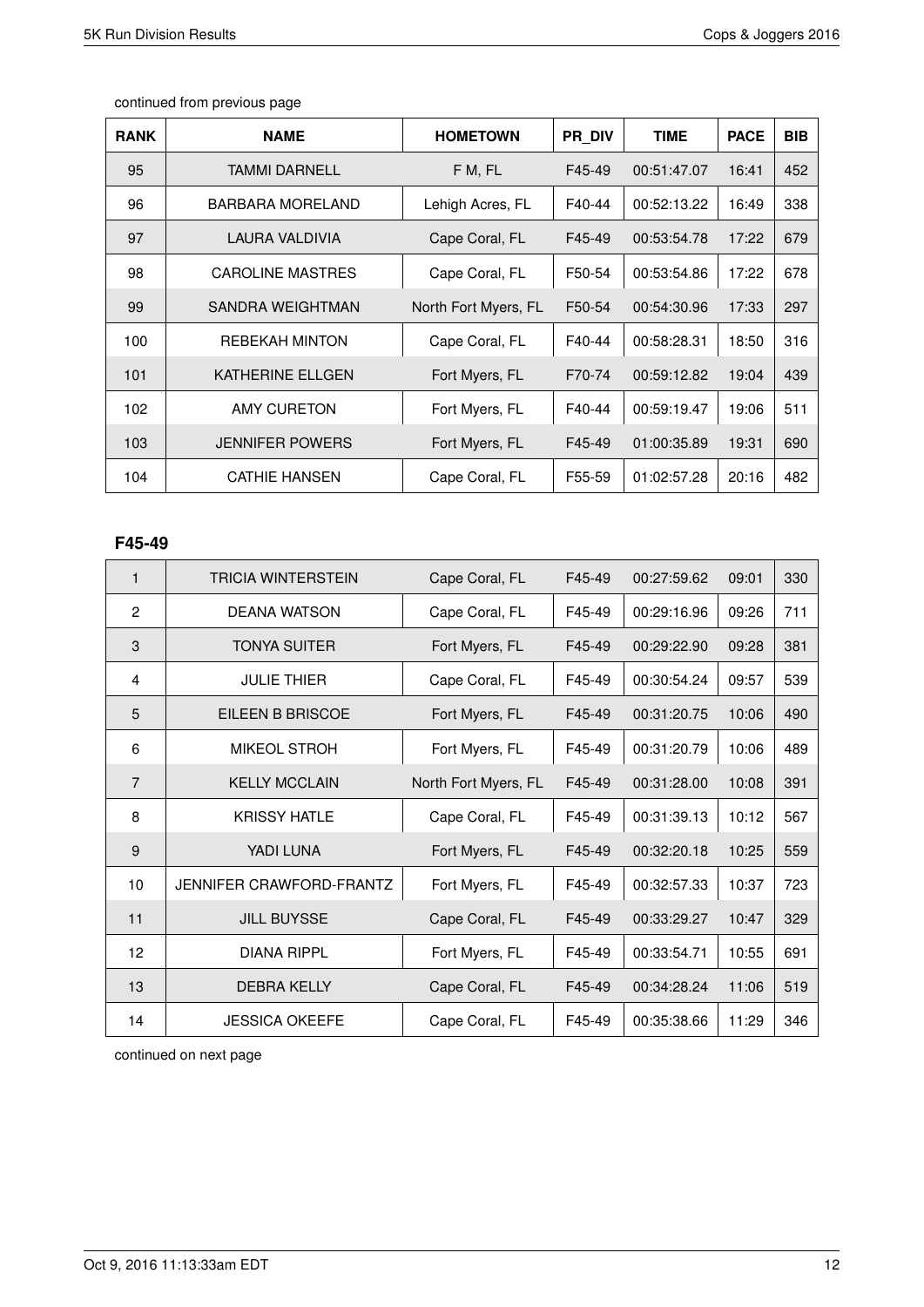| continued from previous page |  |  |
|------------------------------|--|--|
|------------------------------|--|--|

| <b>RANK</b> | <b>NAME</b>             | <b>HOMETOWN</b>      | PR DIV | <b>TIME</b> | <b>PACE</b> | <b>BIB</b> |
|-------------|-------------------------|----------------------|--------|-------------|-------------|------------|
| 15          | <b>SANDY HILLAR</b>     | North Fort Myers, FL | F45-49 | 00:35:42.35 | 11:30       | 576        |
| 16          | <b>MARTI DEROW</b>      | Fort Myers, FL       | F45-49 | 00:35:44.07 | 11:31       | 294        |
| 17          | <b>HEATHER TOWNSEND</b> | Fort Myers, FL       | F45-49 | 00:36:09.30 | 11:39       | 289        |
| 18          | <b>AMY LONG</b>         | Cape Coral, FL       | F45-49 | 00:36:33.75 | 11:47       | 661        |
| 19          | <b>ROSA TAPIA</b>       | Fort Myers, FL       | F45-49 | 00:38:22.87 | 12:22       | 592        |
| 20          | LYNDI HALVERSON         | Fort Myers, FL       | F45-49 | 00:38:29.42 | 12:24       | 375        |
| 21          | <b>AMY SELLERS</b>      | Lehigh Acres, FL     | F45-49 | 00:40:34.07 | 13:04       | 667        |
| 22          | <b>SARALYN RIOS</b>     | Lehigh Acres, FL     | F45-49 | 00:41:05.53 | 13:14       | 575        |
| 23          | <b>DINAH VARGAS</b>     | Cape Coral, FL       | F45-49 | 00:41:21.67 | 13:19       | 267        |
| 24          | STEPHANIE MORELAND      | Lehigh Acres, FL     | F45-49 | 00:41:28.93 | 13:22       | 337        |
| 25          | SAMANTHA WESTEN         | Fort Myers, FL       | F45-49 | 00:41:51.82 | 13:29       | 504        |
| 26          | SHERRY YOUNG            | Cape Coral, FL       | F45-49 | 00:42:06.49 | 13:34       | 372        |
| 27          | <b>RENEE BYARS</b>      | Fort Myers, FL       | F45-49 | 00:43:01.92 | 13:52       | 535        |
| 28          | ADELE HUNTER            | Lehigh Acres, FL     | F45-49 | 00:44:41.52 | 14:24       | 250        |
| 29          | HEATHER MAZURKIEWICZ    | Cape Coral, FL       | F45-49 | 00:46:40.84 | 15:02       | 383        |
| 30          | <b>ALICIA VITTUR</b>    | North Fort Myers, FL | F45-49 | 00:48:36.58 | 15:39       | 285        |
| 31          | <b>LAREINA WALSH</b>    | Cape Coral, FL       | F45-49 | 00:49:55.08 | 16:05       | 573        |
| 32          | <b>TAMMI DARNELL</b>    | F M, FL              | F45-49 | 00:51:47.07 | 16:41       | 452        |
| 33          | <b>LAURA VALDIVIA</b>   | Cape Coral, FL       | F45-49 | 00:53:54.78 | 17:22       | 679        |
| 34          | <b>JENNIFER POWERS</b>  | Fort Myers, FL       | F45-49 | 01:00:35.89 | 19:31       | 690        |

### **F50-54**

|   | DAN SCHULTZ            | Fort Myers, FL       | F50-54 | 00:26:15.32 | 08:28 | 675 |
|---|------------------------|----------------------|--------|-------------|-------|-----|
| 2 | NANCY SHEETS           | North Fort Myers, FL | F50-54 | 00:30:26.05 | 09:48 | 660 |
| 3 | <b>MARIBETH LICHTY</b> | Fort Myers, FL       | F50-54 | 00:30:50.67 | 09:56 | 486 |
| 4 | <b>JANEY CAHILL</b>    | Cape Coral, FL       | F50-54 | 00:33:25.83 | 10:46 | 709 |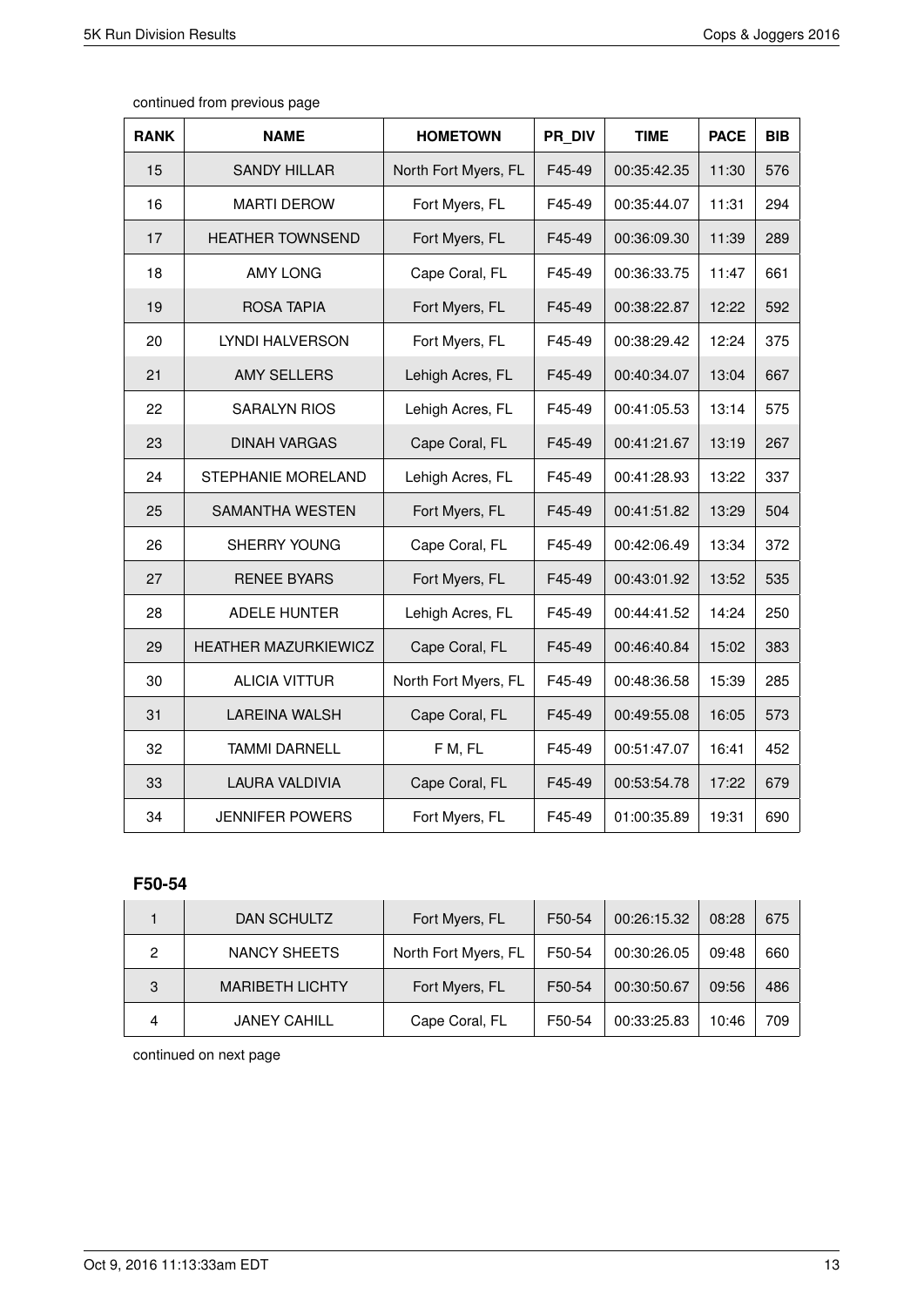| continued from previous page |  |
|------------------------------|--|
|------------------------------|--|

| <b>RANK</b>    | <b>NAME</b>                  | <b>HOMETOWN</b>      | PR_DIV | <b>TIME</b> | <b>PACE</b> | <b>BIB</b> |
|----------------|------------------------------|----------------------|--------|-------------|-------------|------------|
| 5              | <b>JANICE WATSON</b>         | North Fort Myers, FL | F50-54 | 00:36:32.80 | 11:46       | 515        |
| 6              | <b>ROXY HAMBLETON</b>        | Fort Myers, FL       | F50-54 | 00:37:06.13 | 11:57       | 737        |
| $\overline{7}$ | TIRZA S TUFANO               | Cape Coral, FL       | F50-54 | 00:37:19.45 | 12:01       | 306        |
| 8              | ELLEN HUNTER HAMAKER         | Lehigh Acres, FL     | F50-54 | 00:39:01.57 | 12:34       | 359        |
| 9              | <b>NORMA CHILDS</b>          | Fort Myers, FL       | F50-54 | 00:39:22.73 | 12:41       | 570        |
| 10             | <b>DAWN JOKICH-KELLEY</b>    | Fort Myers, FL       | F50-54 | 00:40:04.15 | 12:54       | 631        |
| 11             | ARI FNF KANF                 | Cape Coral, FL       | F50-54 | 00:42:33.86 | 13:43       | 521        |
| 12             | <b>CHERYL BOGGS MCCONAHY</b> | Fort Myers, FL       | F50-54 | 00:43:20.14 | 13:57       | 543        |
| 13             | <b>JACQUE JORDAN</b>         | Cape Coral, FL       | F50-54 | 00:45:48.10 | 14:45       | 390        |
| 14             | <b>SHARON GRANTHAM</b>       | Fort Myers, FL       | F50-54 | 00:45:54.90 | 14:47       | 617        |
| 15             | <b>DAWN COSTA</b>            | Cape Coral, FL       | F50-54 | 00:46:25.96 | 14:57       | 327        |
| 16             | <b>LORALEI NADER</b>         | Fort Myers, FL       | F50-54 | 00:49:38.65 | 15:59       | 281        |
| 17             | <b>CAROLINE MASTRES</b>      | Cape Coral, FL       | F50-54 | 00:53:54.86 | 17:22       | 678        |
| 18             | SANDRA WEIGHTMAN             | North Fort Myers, FL | F50-54 | 00:54:30.96 | 17:33       | 297        |

### **Female Grand Masters**

|                | <b>AMY YANNI</b>         | Fort Myers, FL       | F60-64 | 00:23:59.05 | 07:44 | 607 |
|----------------|--------------------------|----------------------|--------|-------------|-------|-----|
| $\overline{2}$ | DAN SCHULTZ              | Fort Myers, FL       | F50-54 | 00:26:15.32 | 08:28 | 675 |
| 3              | <b>FRANCINE GOLDEN</b>   | Lehigh Acres, FL     | F55-59 | 00:30:08.08 | 09:42 | 232 |
| $\overline{4}$ | <b>NANCY SHEETS</b>      | North Fort Myers, FL | F50-54 | 00:30:26.05 | 09:48 | 660 |
| 5              | <b>MARIBETH LICHTY</b>   | Fort Myers, FL       | F50-54 | 00:30:50.67 | 09:56 | 486 |
| 6              | <b>CYNTHIA KELLY</b>     | Cape Coral, FL       | F55-59 | 00:31:37.27 | 10:11 | 288 |
| $\overline{7}$ | <b>SANDI FAUST</b>       | North Fort Myers, FL | F65-69 | 00:32:19.15 | 10:25 | 590 |
| 8              | <b>JANEY CAHILL</b>      | Cape Coral, FL       | F50-54 | 00:33:25.83 | 10:46 | 709 |
| 9              | <b>PHYLLIS ERSHOWSKY</b> | Fort Myers, FL       | F55-59 | 00:34:19.56 | 11:03 | 659 |
| 10             | <b>MARCI PERRY</b>       | Cape Coral, FL       | F55-59 | 00:35:36.51 | 11:28 | 310 |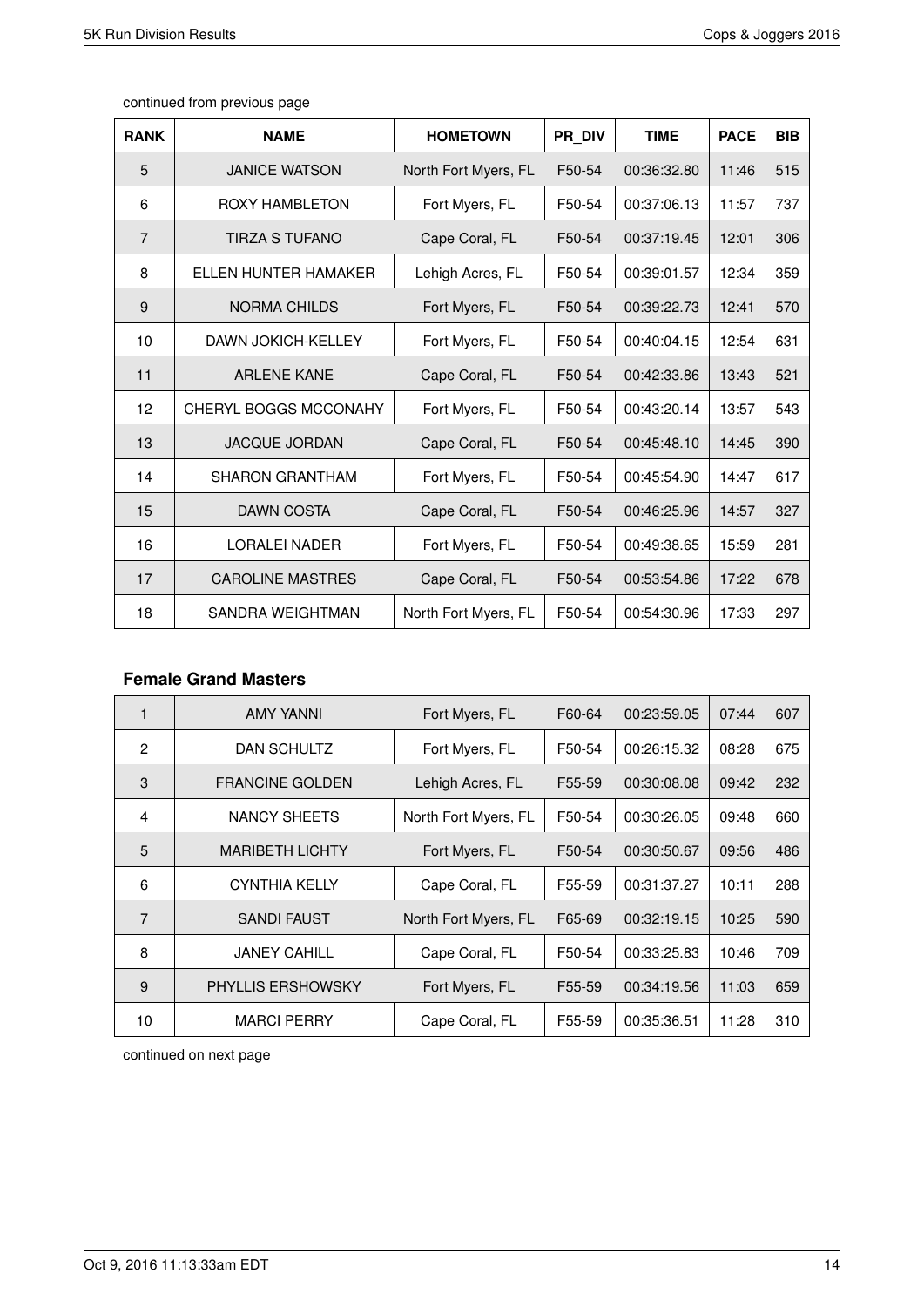| <b>RANK</b> | <b>NAME</b>             | <b>HOMETOWN</b>      | PR DIV | <b>TIME</b> | <b>PACE</b> | <b>BIB</b> |
|-------------|-------------------------|----------------------|--------|-------------|-------------|------------|
| 11          | <b>JANICE WATSON</b>    | North Fort Myers, FL | F50-54 | 00:36:32.80 | 11:46       | 515        |
| 12          | <b>JOANNE TRUSSELL</b>  | Lehigh Acres, FL     | F65-69 | 00:36:42.25 | 11:49       | 322        |
| 13          | <b>JEAN OBRIEN</b>      | Fort Myers, FL       | F70-74 | 00:36:55.98 | 11:54       | 609        |
| 14          | ROXY HAMBLETON          | Fort Myers, FL       | F50-54 | 00:37:06.13 | 11:57       | 737        |
| 15          | <b>TIRZA S TUFANO</b>   | Cape Coral, FL       | F50-54 | 00:37:19.45 | 12:01       | 306        |
| 16          | <b>MARY GILYARD</b>     | Cape Coral, FL       | F60-64 | 00:38:56.48 | 12:33       | 656        |
| 17          | ELLEN HUNTER HAMAKER    | Lehigh Acres, FL     | F50-54 | 00:39:01.57 | 12:34       | 359        |
| 18          | <b>LINDA BLACKMON</b>   | Fort Myers, FL       | F55-59 | 00:39:01.61 | 12:34       | 278        |
| 19          | <b>LISA HARDY</b>       | Punta Gorda, FL      | F55-59 | 00:39:07.29 | 12:36       | 654        |
| 20          | NORMA CHILDS            | Fort Myers, FL       | F50-54 | 00:39:22.73 | 12:41       | 570        |
| 21          | <b>JENNIFER TAYLOR</b>  | Fort Myers, FL       | F55-59 | 00:39:27.65 | 12:43       | 538        |
| 22          | DAWN JOKICH-KELLEY      | Fort Myers, FL       | F50-54 | 00:40:04.15 | 12:54       | 631        |
| 23          | MARIETJIE VAN DER HEYDE | Cape Coral, FL       | F55-59 | 00:41:20.71 | 13:19       | 470        |
| 24          | <b>ARLENE KANE</b>      | Cape Coral, FL       | F50-54 | 00:42:33.86 | 13:43       | 521        |
| 25          | LUT URBINA              | North Fort Myers, FL | F60-64 | 00:42:46.57 | 13:47       | 522        |
| 26          | <b>DEBBIE KELLIHER</b>  | Fort Myers, FL       | F55-59 | 00:42:49.57 | 13:48       | 370        |
| 27          | CHERYL BOGGS MCCONAHY   | Fort Myers, FL       | F50-54 | 00:43:20.14 | 13:57       | 543        |
| 28          | DEBORAH JOHNSTON        | Fort Myers, FL       | F60-64 | 00:43:54.50 | 14:08       | 440        |
| 29          | <b>MARILYNN SANCHEZ</b> | Fort Myers, FL       | F60-64 | 00:45:14.80 | 14:34       | 550        |
| 30          | ANDREA BERNINGER        | Sarasota, FL         | F55-59 | 00:45:15.68 | 14:35       | 716        |
| 31          | <b>ELAINE SCHAEFER</b>  | Lehigh Acres, FL     | F60-64 | 00:45:25.18 | 14:38       | 261        |
| 32          | JACQUE JORDAN           | Cape Coral, FL       | F50-54 | 00:45:48.10 | 14:45       | 390        |
| 33          | <b>SHARON GRANTHAM</b>  | Fort Myers, FL       | F50-54 | 00:45:54.90 | 14:47       | 617        |
| 34          | <b>DAWN COSTA</b>       | Cape Coral, FL       | F50-54 | 00:46:25.96 | 14:57       | 327        |
| 35          | <b>SHARRON HARLAN</b>   | Fort Myers, FL       | F60-64 | 00:47:57.12 | 15:27       | 509        |
| 36          | LORALEI NADER           | Fort Myers, FL       | F50-54 | 00:49:38.65 | 15:59       | 281        |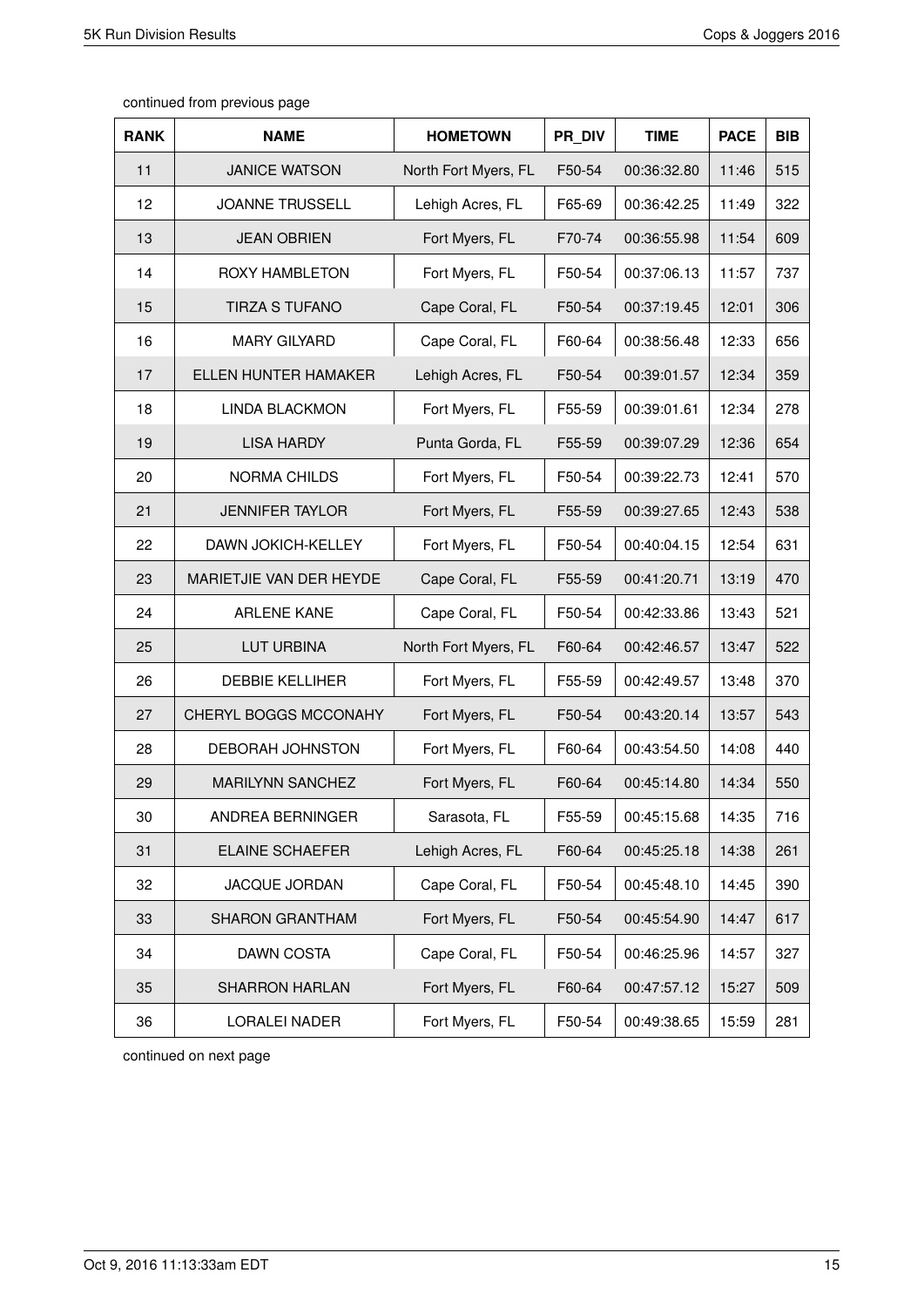| <b>RANK</b> | <b>NAME</b>             | <b>HOMETOWN</b>      | <b>PR DIV</b> | <b>TIME</b> | <b>PACE</b> | <b>BIB</b> |
|-------------|-------------------------|----------------------|---------------|-------------|-------------|------------|
| 37          | LAURA BELLEROSE         | Fort Myers, FL       | F55-59        | 00:50:09.31 | 16:09       | 367        |
| 38          | <b>CAROLINE MASTRES</b> | Cape Coral, FL       | F50-54        | 00:53:54.86 | 17:22       | 678        |
| 39          | SANDRA WEIGHTMAN        | North Fort Myers, FL | F50-54        | 00:54:30.96 | 17:33       | 297        |
| 40          | KATHERINE ELLGEN        | Fort Myers, FL       | F70-74        | 00:59:12.82 | 19:04       | 439        |
| 41          | <b>CATHIE HANSEN</b>    | Cape Coral, FL       | F55-59        | 01:02:57.28 | 20:16       | 482        |

### **F55-59**

| 1              | <b>FRANCINE GOLDEN</b>   | Lehigh Acres, FL | F55-59 | 00:30:08.08 | 09:42 | 232 |
|----------------|--------------------------|------------------|--------|-------------|-------|-----|
| $\overline{2}$ | <b>CYNTHIA KELLY</b>     | Cape Coral, FL   | F55-59 | 00:31:37.27 | 10:11 | 288 |
| 3              | <b>PHYLLIS ERSHOWSKY</b> | Fort Myers, FL   | F55-59 | 00:34:19.56 | 11:03 | 659 |
| 4              | <b>MARCI PERRY</b>       | Cape Coral, FL   | F55-59 | 00:35:36.51 | 11:28 | 310 |
| 5              | <b>LINDA BLACKMON</b>    | Fort Myers, FL   | F55-59 | 00:39:01.61 | 12:34 | 278 |
| 6              | LISA HARDY               | Punta Gorda, FL  | F55-59 | 00:39:07.29 | 12:36 | 654 |
| $\overline{7}$ | <b>JENNIFER TAYLOR</b>   | Fort Myers, FL   | F55-59 | 00:39:27.65 | 12:43 | 538 |
| 8              | MARIETJIE VAN DER HEYDE  | Cape Coral, FL   | F55-59 | 00:41:20.71 | 13:19 | 470 |
| 9              | <b>DEBBIE KELLIHER</b>   | Fort Myers, FL   | F55-59 | 00:42:49.57 | 13:48 | 370 |
| 10             | ANDREA BERNINGER         | Sarasota, FL     | F55-59 | 00:45:15.68 | 14:35 | 716 |
| 11             | <b>LAURA BELLEROSE</b>   | Fort Myers, FL   | F55-59 | 00:50:09.31 | 16:09 | 367 |
| 12             | <b>CATHIE HANSEN</b>     | Cape Coral, FL   | F55-59 | 01:02:57.28 | 20:16 | 482 |

#### **F60-64**

|   | <b>AMY YANNI</b>        | Fort Myers, FL       | F60-64 | 00:23:59.05 | 07:44 | 607 |
|---|-------------------------|----------------------|--------|-------------|-------|-----|
| 2 | <b>MARY GILYARD</b>     | Cape Coral, FL       | F60-64 | 00:38:56.48 | 12:33 | 656 |
| 3 | LUT URBINA              | North Fort Myers, FL | F60-64 | 00:42:46.57 | 13:47 | 522 |
| 4 | DEBORAH JOHNSTON        | Fort Myers, FL       | F60-64 | 00:43:54.50 | 14:08 | 440 |
| 5 | <b>MARILYNN SANCHEZ</b> | Fort Myers, FL       | F60-64 | 00:45:14.80 | 14:34 | 550 |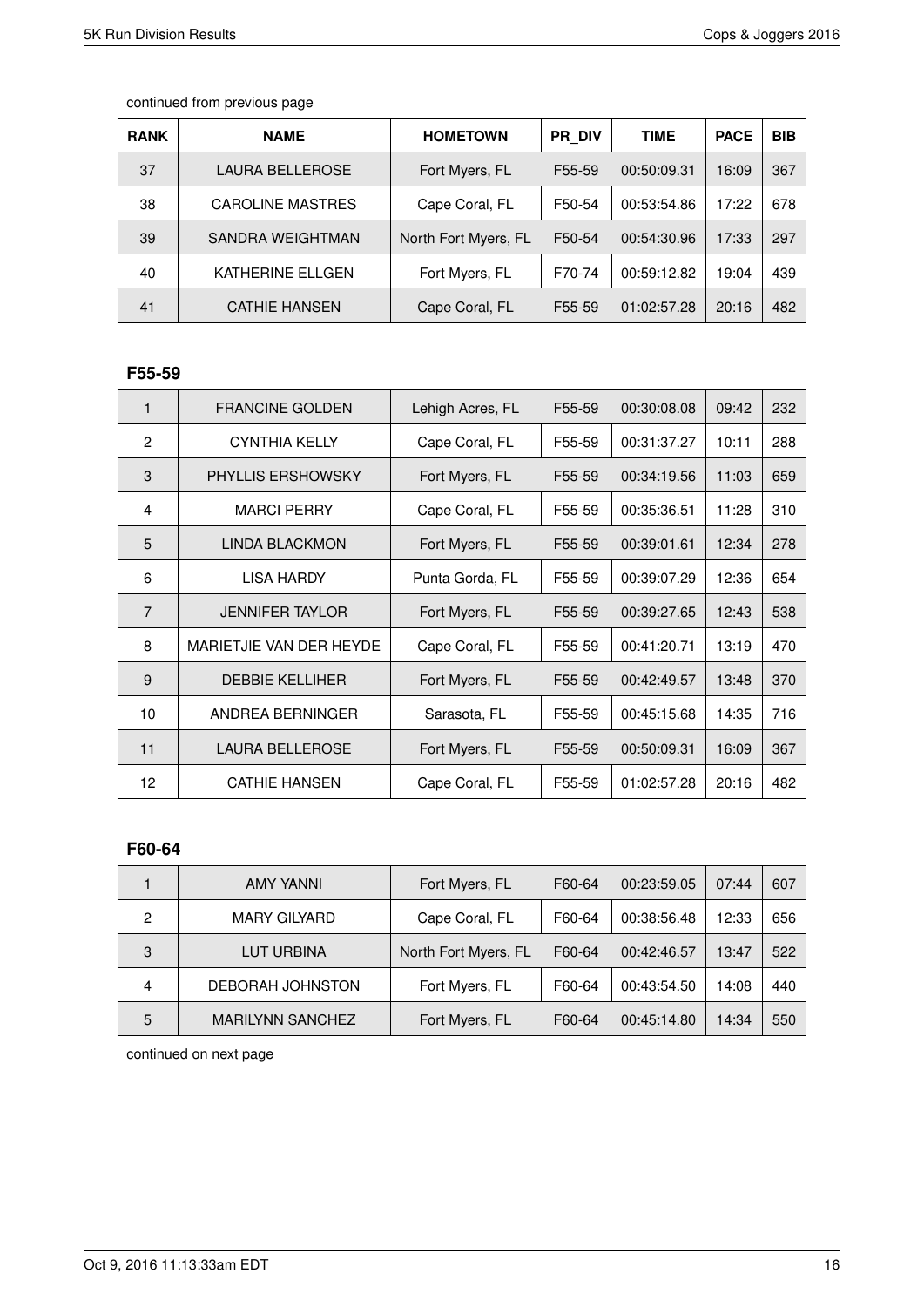| <b>RANK</b> | <b>NAME</b>           | <b>HOMETOWN</b>  | <b>PR DIV</b> | <b>TIME</b> | <b>PACE</b> | <b>BIB</b> |
|-------------|-----------------------|------------------|---------------|-------------|-------------|------------|
| 6           | ELAINE SCHAEFER       | Lehigh Acres, FL | F60-64        | 00:45:25.18 | 14:38       | 261        |
|             | <b>SHARRON HARLAN</b> | Fort Myers, FL   | F60-64        | 00:47:57.12 | 15:27       | 509        |

### **Female Senior Grand Masters**

| 1              | <b>AMY YANNI</b>        | Fort Myers, FL       | F60-64 | 00:23:59.05 | 07:44 | 607 |
|----------------|-------------------------|----------------------|--------|-------------|-------|-----|
| $\overline{2}$ | SANDI FAUST             | North Fort Myers, FL | F65-69 | 00:32:19.15 | 10:25 | 590 |
| 3              | <b>JOANNE TRUSSELL</b>  | Lehigh Acres, FL     | F65-69 | 00:36:42.25 | 11:49 | 322 |
| 4              | <b>JEAN OBRIEN</b>      | Fort Myers, FL       | F70-74 | 00:36:55.98 | 11:54 | 609 |
| 5              | <b>MARY GILYARD</b>     | Cape Coral, FL       | F60-64 | 00:38:56.48 | 12:33 | 656 |
| 6              | LUT URBINA              | North Fort Myers, FL | F60-64 | 00:42:46.57 | 13:47 | 522 |
| $\overline{7}$ | <b>DEBORAH JOHNSTON</b> | Fort Myers, FL       | F60-64 | 00:43:54.50 | 14:08 | 440 |
| 8              | <b>MARILYNN SANCHEZ</b> | Fort Myers, FL       | F60-64 | 00:45:14.80 | 14:34 | 550 |
| 9              | ELAINE SCHAEFER         | Lehigh Acres, FL     | F60-64 | 00:45:25.18 | 14:38 | 261 |
| 10             | <b>SHARRON HARLAN</b>   | Fort Myers, FL       | F60-64 | 00:47:57.12 | 15:27 | 509 |
| 11             | KATHERINE ELLGEN        | Fort Myers, FL       | F70-74 | 00:59:12.82 | 19:04 | 439 |

#### **F65-69**

| <b>SANDI FAUST</b>     | North Fort Myers, FL | F65-69 | 00:32:19.15 | 10:25 | 590 |
|------------------------|----------------------|--------|-------------|-------|-----|
| <b>JOANNE TRUSSELL</b> | Lehigh Acres, FL     | F65-69 | 00:36:42.25 | 11:49 | 322 |

### **F70-74**

| <b>JEAN OBRIEN</b> | Fort Myers, FL | F70-74 | 00:36:55.98 | 11:54 | 609 |
|--------------------|----------------|--------|-------------|-------|-----|
| KATHERINE ELLGEN   | Fort Myers, FL | F70-74 | 00:59:12.82 | 19:04 | 439 |

#### **M1-11**

| <b>TIMMY SCHULTZ</b> | Fort Myers, FL | $M1-1'$ | 00:22:10.87 | 07:09 | 674 |
|----------------------|----------------|---------|-------------|-------|-----|
|                      |                |         |             |       |     |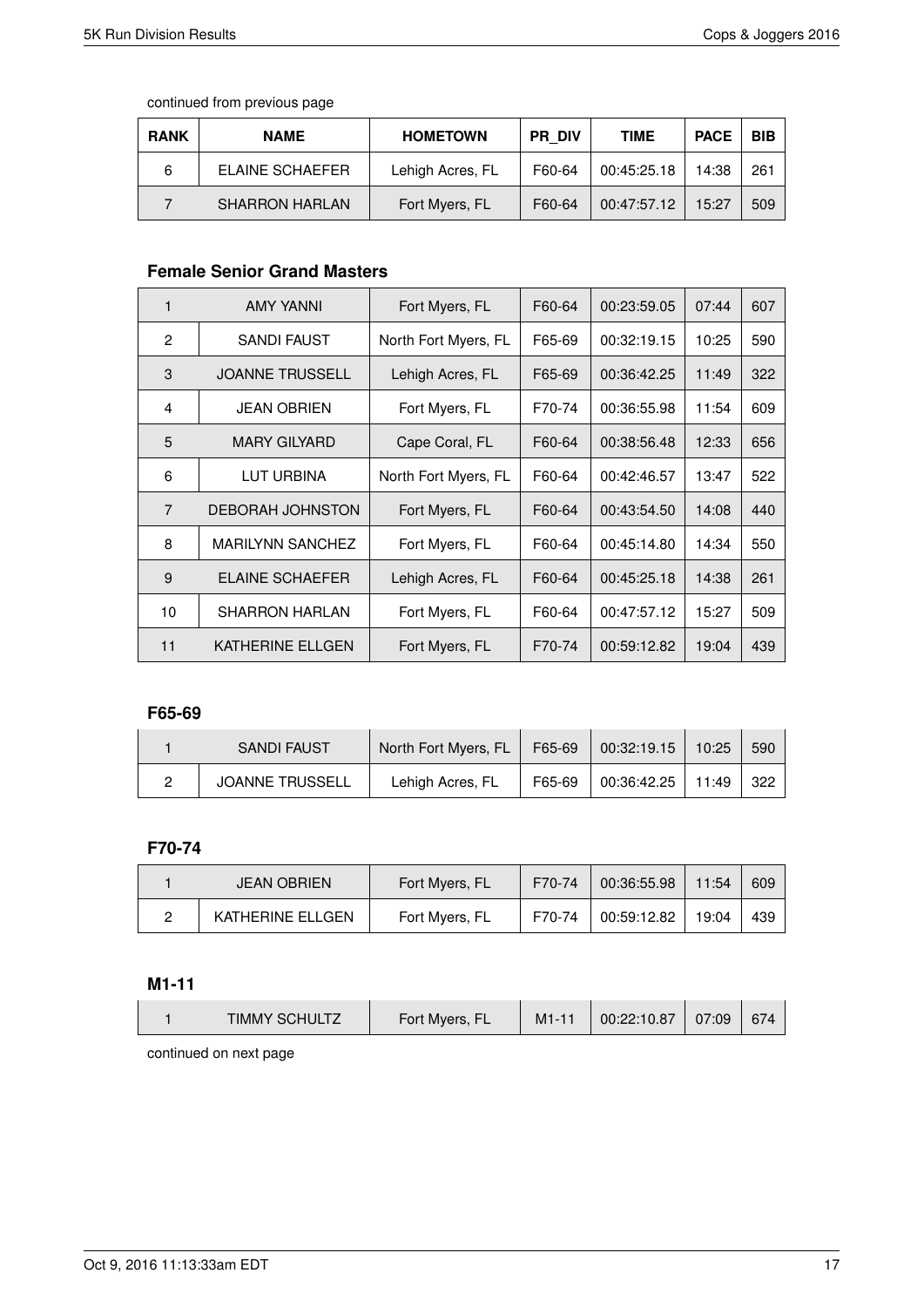| continued from previous page |  |  |
|------------------------------|--|--|
|------------------------------|--|--|

| <b>RANK</b>      | <b>NAME</b>              | <b>HOMETOWN</b>      | PR DIV  | <b>TIME</b> | <b>PACE</b> | <b>BIB</b> |
|------------------|--------------------------|----------------------|---------|-------------|-------------|------------|
| $\overline{2}$   | <b>ETHAN CLARK</b>       | Bonita Springs, FL   | $M1-11$ | 00:24:46.16 | 07:59       | 429        |
| 3                | <b>JARED KISH</b>        | Cape Coral, FL       | $M1-11$ | 00:25:27.02 | 08:12       | 453        |
| $\overline{4}$   | ANDREW JACKSON           | Fort Myers, FL       | $M1-11$ | 00:26:32.99 | 08:33       | 613        |
| 5                | <b>JAMES LACY</b>        | Lehigh Acres, FL     | $M1-11$ | 00:28:24.58 | 09:09       | 340        |
| 6                | <b>AIDAN CLEMENTS</b>    | Fort Myers, FL       | $M1-11$ | 00:28:47.37 | 09:16       | 684        |
| $\overline{7}$   | <b>BEN OBRIEN</b>        | Fort Myers, FL       | $M1-11$ | 00:29:07.43 | 09:23       | 765        |
| 8                | <b>ANTHONY DOTSON</b>    | Cape Coral, FL       | $M1-11$ | 00:29:15.13 | 09:25       | 435        |
| $\boldsymbol{9}$ | <b>JAKE BENTLEY</b>      | Cape Coral, FL       | $M1-11$ | 00:30:24.39 | 09:48       | 748        |
| 10               | ALEXANDER MUNOZ          | Fort Myers, FL       | $M1-11$ | 00:30:25.73 | 09:48       | 697        |
| 11               | <b>COLTON WERNERT</b>    | Fort Myers, FL       | $M1-11$ | 00:30:35.85 | 09:51       | 496        |
| 12               | <b>DEACON SWIFT</b>      | Fort Myers, FL       | $M1-11$ | 00:31:34.49 | 10:10       | 582        |
| 13               | <b>VIVIEN READ</b>       | Fort Myers, FL       | $M1-11$ | 00:31:45.84 | 10:14       | 506        |
| 14               | <b>MAC MCCLAIN</b>       | North Fort Myers, FL | $M1-11$ | 00:31:47.24 | 10:14       | 393        |
| 15               | <b>BRYCE KROHNFELDT</b>  | Fort Myers, FL       | $M1-11$ | 00:32:29.08 | 10:28       | 492        |
| 16               | <b>VINCENT ALBANESE</b>  | Lehigh Acres, FL     | $M1-11$ | 00:33:55.01 | 10:56       | 458        |
| 17               | <b>TYLER AHLBORN</b>     | Cape Coral, FL       | $M1-11$ | 00:34:17.01 | 11:03       | 768        |
| 18               | <b>TANNER SIMON</b>      | Cape Coral, FL       | $M1-11$ | 00:34:48.49 | 11:13       | 444        |
| 19               | <b>LIAM HUGHES</b>       | Lehigh Acres, FL     | $M1-11$ | 00:35:28.20 | 11:26       | 616        |
| 20               | PRINCETON MARINO         | North Fort Myers, FL | $M1-11$ | 00:35:28.55 | 11:26       | 622        |
| 21               | <b>JACK CAMPION</b>      | Cape Coral, FL       | $M1-11$ | 00:35:48.44 | 11:32       | 312        |
| 22               | <b>BRADY JOCK</b>        | Cape Coral, FL       | $M1-11$ | 00:36:18.65 | 11:42       | 749        |
| 23               | <b>CHANDLER FRENCH</b>   | Cape Coral, FL       | $M1-11$ | 00:38:07.40 | 12:17       | 364        |
| 24               | NATHAN HANEY             | Cape Coral, FL       | $M1-11$ | 00:41:41.66 | 13:26       | 548        |
| 25               | <b>GREG PEARCE</b>       | Fort Myers, FL       | $M1-11$ | 00:43:45.50 | 14:06       | 441        |
| 26               | <b>CORBIN SCHAD</b>      | Cape Coral, FL       | $M1-11$ | 00:44:33.65 | 14:21       | 478        |
| 27               | <b>CARTER KROHNFELDT</b> | Fort Myers, FL       | $M1-11$ | 00:45:15.72 | 14:35       | 493        |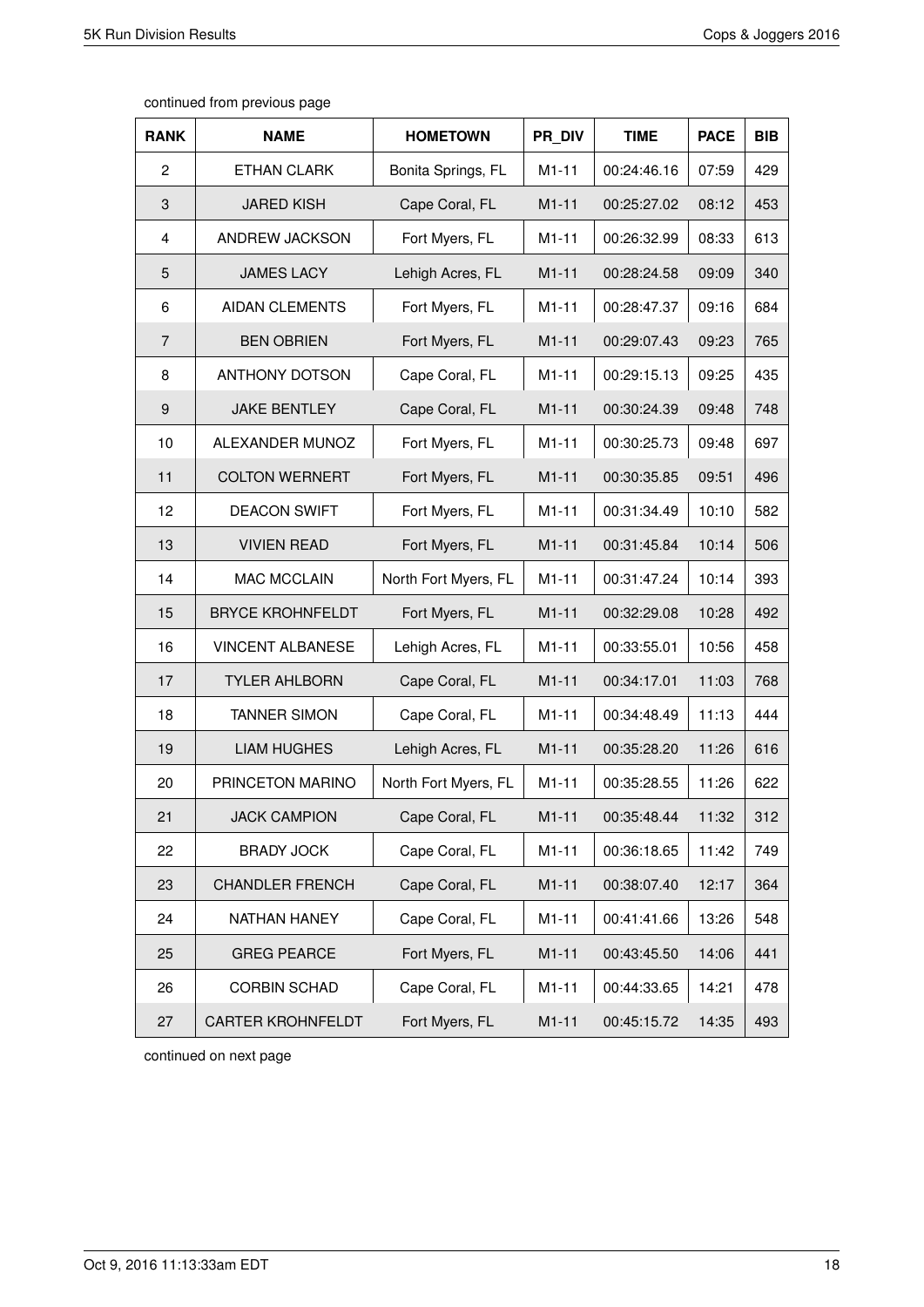| <b>RANK</b> | <b>NAME</b>         | <b>HOMETOWN</b> | PR DIV             | <b>TIME</b> | <b>PACE</b> | <b>BIB</b> |
|-------------|---------------------|-----------------|--------------------|-------------|-------------|------------|
| 28          | <b>RYAN MUELLER</b> | Cape Coral, FL  | M <sub>1</sub> -11 | 01:05:23.45 | 21:03       | 336        |
| 29          | <b>JAKE MUELLER</b> | Cape Coral, FL  | $M1 - 11$          | 01:05:34.72 | 21:07       | 335        |
| 30          | <b>BRADY OKEEFE</b> | Cape Coral, FL  | M <sub>1</sub> -11 | 01:05:39.42 | 21:08       | 347        |

### **M12-15**

| $\mathbf{1}$   | <b>BRYCE HAGEN</b>      | Fort Myers, FL       | M12-15              | 00:18:46.97 | 06:03 | 686 |
|----------------|-------------------------|----------------------|---------------------|-------------|-------|-----|
| $\overline{c}$ | <b>BRADLEY JACKSON</b>  | Fort Myers, FL       | M12-15              | 00:19:26.11 | 06:16 | 614 |
| 3              | <b>RYAN MURPHY</b>      | Fort Myers, FL       | M <sub>12</sub> -15 | 00:19:35.57 | 06:19 | 672 |
| $\overline{4}$ | <b>MATTHEW WEILER</b>   | Fort Myers, FL       | M12-15              | 00:20:06.64 | 06:29 | 649 |
| 5              | <b>REINALDO MORALES</b> | Fort Myers, FL       | M12-15              | 00:20:50.51 | 06:43 | 430 |
| 6              | DYLAN MCHUGH            | Fort Myers, FL       | M12-15              | 00:20:56.16 | 06:45 | 626 |
| $\overline{7}$ | <b>MICHAEL ADKINS</b>   | Fort Myers, FL       | M12-15              | 00:21:07.35 | 06:48 | 237 |
| 8              | <b>KYLE THIER</b>       | Cape Coral, FL       | M12-15              | 00:21:14.14 | 06:51 | 540 |
| 9              | <b>COLTON NOVELLA</b>   | Fort Myers, FL       | M12-15              | 00:21:20.18 | 06:53 | 583 |
| 10             | SARDOR NOSIROV          | Fort Myers, FL       | M12-15              | 00:21:48.94 | 07:02 | 615 |
| 11             | <b>JOSHUA ROBRAHN</b>   | Fort Myers, FL       | M12-15              | 00:23:25.46 | 07:33 | 740 |
| 12             | NICHOLAS HODGES         | Fort Myers, FL       | M12-15              | 00:23:29.25 | 07:34 | 561 |
| 13             | <b>MAX SHIEH</b>        | Fort Myers, FL       | M12-15              | 00:23:52.22 | 07:41 | 673 |
| 14             | <b>LUKE BUZZELLI</b>    | Cape Coral, FL       | M12-15              | 00:24:46.93 | 07:59 | 600 |
| 15             | <b>KANNON DAVIS</b>     | North Fort Myers, FL | M12-15              | 00:25:42.51 | 08:17 | 694 |
| 16             | <b>CHRISTIAN MACON</b>  | North Fort Myers, FL | M12-15              | 00:25:51.74 | 08:20 | 689 |
| 17             | <b>OWEN MAXWELL</b>     | Fort Myers, FL       | M12-15              | 00:25:57.89 | 08:22 | 635 |
| 18             | <b>JOHN STEWART</b>     | Fort Myers, FL       | M12-15              | 00:26:02.88 | 08:24 | 291 |
| 19             | <b>BRENDEN MORELAND</b> | Lehigh Acres, FL     | M12-15              | 00:26:09.35 | 08:26 | 339 |
| 20             | <b>JAKE PETERS</b>      | North Fort Myers, FL | M12-15              | 00:27:03.92 | 08:43 | 577 |
| 21             | <b>DAVID TURNER</b>     | Cape Coral, FL       | M12-15              | 00:27:21.05 | 08:49 | 721 |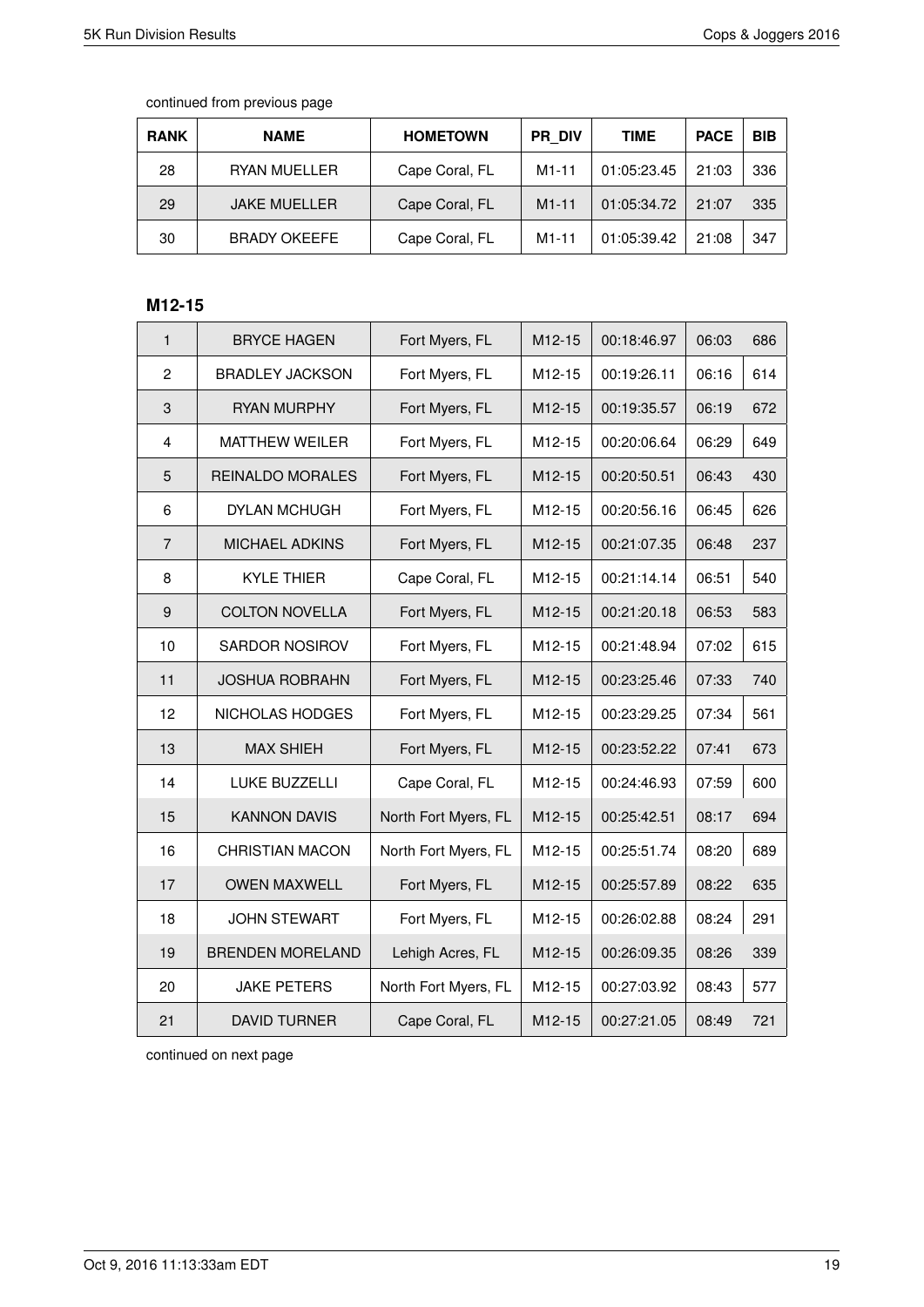| <b>RANK</b> | <b>NAME</b>            | <b>HOMETOWN</b>  | <b>PR DIV</b>       | <b>TIME</b> | <b>PACE</b> | <b>BIB</b> |
|-------------|------------------------|------------------|---------------------|-------------|-------------|------------|
| 22          | KAYDEN CASTRO          | Cape Coral, FL   | M <sub>12</sub> -15 | 00:27:40.61 | 08:55       | 710        |
| 23          | ESHAUD TOLBERT         | Fort Myers, FL   | M <sub>12</sub> -15 | 00:32:03.75 | 10:20       | 743        |
| 24          | <b>JOSEPH ALBANESE</b> | Lehigh Acres, FL | M <sub>12</sub> -15 | 00:33:55.43 | 10:56       | 457        |
| 25          | <b>ALAN JUHL</b>       | Fort Myers, FL   | M <sub>12</sub> -15 | 00:34:23.22 | 11:05       | 651        |
| 26          | <b>BLAKE THIER</b>     | Cape Coral, FL   | M <sub>12</sub> -15 | 00:35:50.46 | 11:33       | 541        |
| 27          | ALEX WINTERSTEIN       | Cape Coral, FL   | M <sub>12</sub> -15 | 00:37:13.81 | 11:59       | 332        |
| 28          | RAMIRO SARABIA         | Fort Myers, FL   | M <sub>12</sub> -15 | 00:51:02.58 | 16:26       | 593        |
| 29          | <b>PHILLIP MASTRES</b> | Cape Coral, FL   | M <sub>12</sub> -15 | 00:53:57.60 | 17:23       | 681        |

### **M16-19**

|               | <b>AUSTIN MACON</b>    | North Fort Myers, FL | M16-19              | 00:18:55.91 | 06:06 | 688 |
|---------------|------------------------|----------------------|---------------------|-------------|-------|-----|
| $\mathcal{P}$ | ASHBY BELCASTRO        | Fort Myers, FL       | M <sub>16</sub> -19 | 00:19:53.53 | 06:25 | 666 |
| 3             | <b>ZACKERY HARRIS</b>  | Labelle, FL          | M <sub>16</sub> -19 | 00:20:01.73 | 06:27 | 454 |
| 4             | <b>JONAH LEE</b>       | Fort Myers, FL       | M <sub>16-19</sub>  | 00:20:21.51 | 06:34 | 584 |
| 5             | <b>MATTHEW SILVER</b>  | Fort Myers, FL       | M <sub>16</sub> -19 | 00:21:30.49 | 06:56 | 610 |
| 6             | RONIEL RAUDES          | Fort Myers, FL       | M <sub>16</sub> -19 | 00:25:57.35 | 08:22 | 402 |
| 7             | <b>RAMSEY MITCHELL</b> | Fort Myers, FL       | M <sub>16-19</sub>  | 00:28:17.34 | 09:07 | 712 |
| 8             | <b>NATE DIEMER</b>     | Fort Myers, FL       | M <sub>16</sub> -19 | 00:29:48.39 | 09:36 | 283 |

#### **M20-24**

|   | RYAN STAFFORD          | Fort Myers, FL | M20-24 | 00:17:43.10 | 05:43 | 501 |
|---|------------------------|----------------|--------|-------------|-------|-----|
| 2 | MARCO DEL GROSSO       | Fort Myers, FL | M20-24 | 00:18:26.76 | 05:57 | 759 |
| 3 | <b>ALEX HAMEL</b>      | Cape Coral, FL | M20-24 | 00:20:15.71 | 06:32 | 729 |
| 4 | <b>GABRIEL MIRANDA</b> | Fort Myers, FL | M20-24 | 00:21:12.83 | 06:50 | 641 |
| 5 | <b>TYLER DEVINE</b>    | Estero, FL     | M20-24 | 00:24:10.07 | 07:47 | 758 |
| 6 | <b>GARRETT YATES</b>   | Fort Myers, FL | M20-24 | 00:24:32.68 | 07:55 | 647 |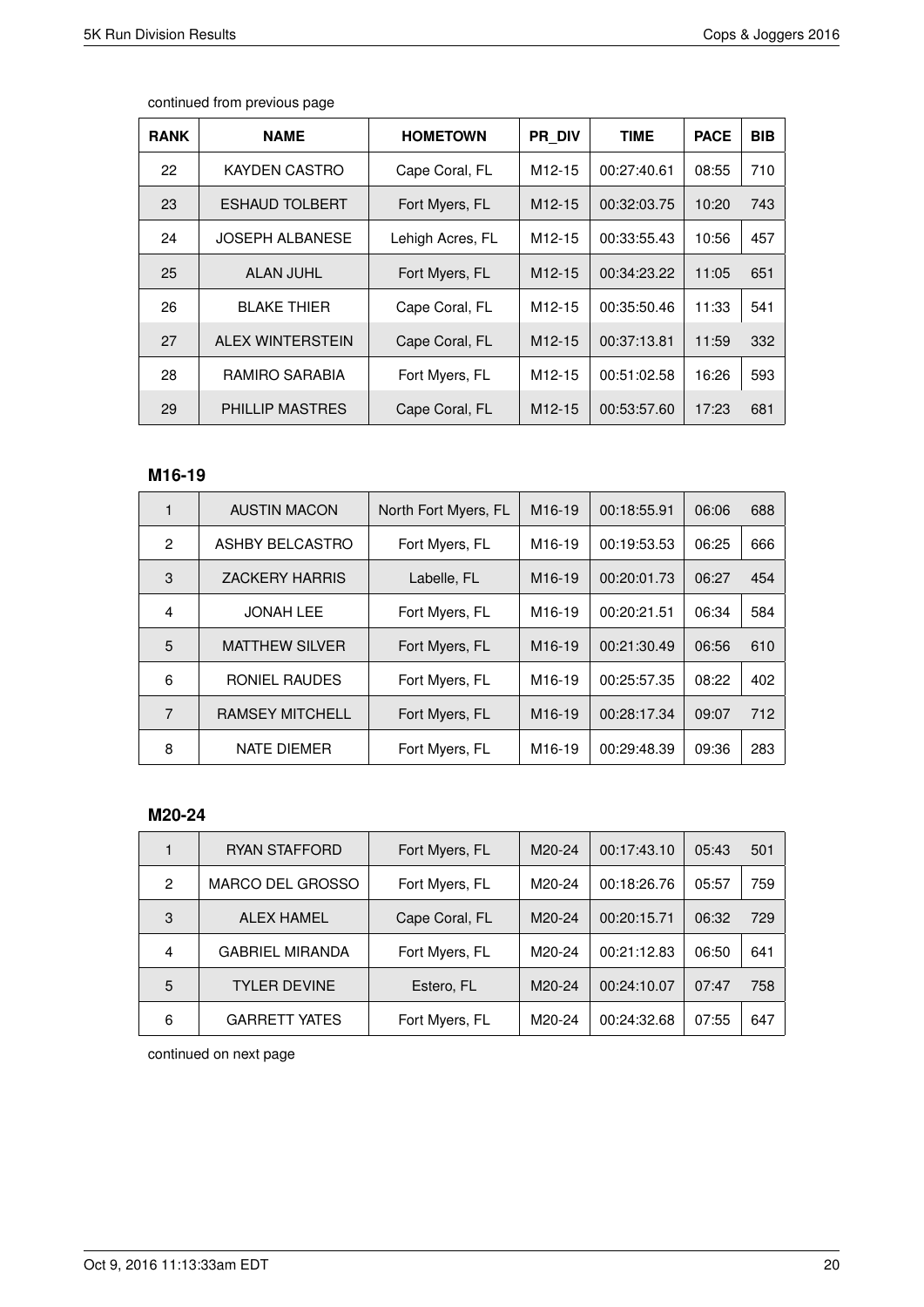| <b>RANK</b>    | <b>NAME</b>             | <b>HOMETOWN</b>  | PR DIV | <b>TIME</b> | <b>PACE</b> | <b>BIB</b> |
|----------------|-------------------------|------------------|--------|-------------|-------------|------------|
| $\overline{7}$ | <b>MATTHEW BORROMEO</b> | Fort Myers, FL   | M20-24 | 00:25:23.96 | 08:11       | 320        |
| 8              | <b>NICK LONGHI</b>      | Fort Myers, FL   | M20-24 | 00:26:10.10 | 08:26       | 398        |
| 9              | <b>MARC BRAKEMAN</b>    | Fort Myers, FL   | M20-24 | 00:26:15.88 | 08:28       | 395        |
| 10             | <b>JT ALONSO</b>        | Estero, FL       | M20-24 | 00:26:30.75 | 08:33       | 585        |
| 11             | <b>LUIS YSLA</b>        | Fort Myers, FL   | M20-24 | 00:26:53.94 | 08:40       | 405        |
| 12             | <b>MICHAEL CHAVIS</b>   | Fort Myers, FL   | M20-24 | 00:26:55.74 | 08:41       | 396        |
| 13             | <b>JAKE COSART</b>      | Fort Myers, FL   | M20-24 | 00:27:20.34 | 08:48       | 512        |
| 14             | <b>BEN TAYLOR</b>       | Fort Myers, FL   | M20-24 | 00:27:42.73 | 08:56       | 406        |
| 15             | <b>TRAVIS LAKINS</b>    | Fort Myers, FL   | M20-24 | 00:28:36.87 | 09:13       | 460        |
| 16             | JORDAN PROCYSHEN        | Fort Myers, FL   | M20-24 | 00:28:49.23 | 09:17       | 401        |
| 17             | <b>DEVON FISHER</b>     | Fort Myers, FL   | M20-24 | 00:28:50.45 | 09:17       | 404        |
| 18             | <b>LUIS BASABE</b>      | Fort Myers, FL   | M20-24 | 00:29:08.93 | 09:23       | 394        |
| 19             | <b>AUSTIN REI</b>       | Fort Myers, FL   | M20-24 | 00:29:11.80 | 09:24       | 403        |
| 20             | YANKORY PIMENTEL        | Fort Myers, FL   | M20-24 | 00:29:11.97 | 09:24       | 400        |
| 21             | <b>GREGORY BOURN</b>    | Pearland, TX     | M20-24 | 00:29:12.60 | 09:25       | 755        |
| 22             | <b>RAFAEL DEVERS</b>    | Fort Myers, FL   | M20-24 | 00:29:12.72 | 09:25       | 397        |
| 23             | <b>JR URBINA</b>        | Lehigh Acres, FL | M20-24 | 00:29:53.43 | 09:38       | 300        |
| 24             | <b>JUSTIN MANETTA</b>   | Lehigh Acres, FL | M20-24 | 00:33:02.19 | 10:39       | 456        |
| 25             | <b>TRAE MAEDER</b>      | Lehigh Acres, FL | M20-24 | 00:39:43.34 | 12:48       | 276        |

#### **M25-29**

|   | <b>ANTONIO WINT</b>         | Cape Coral, FL   | M25-29 | 00:22:33.76 | 07:16 | 624 |
|---|-----------------------------|------------------|--------|-------------|-------|-----|
| 2 | <b>CHRISTOPHER WUTHRICH</b> | Cape Coral, FL   | M25-29 | 00:23:30.29 | 07:34 | 655 |
| 3 | <b>EDGAR BARRETO</b>        | Fort Myers, FL   | M25-29 | 00:24:10.63 | 07:47 | 408 |
| 4 | <b>JOSHUA DORSEY</b>        | Fort Myers, FL   | M25-29 | 00:24:14.85 | 07:49 | 704 |
| 5 | <b>DAVID BRITO</b>          | Lehigh Acres, FL | M25-29 | 00:24:38.17 | 07:56 | 751 |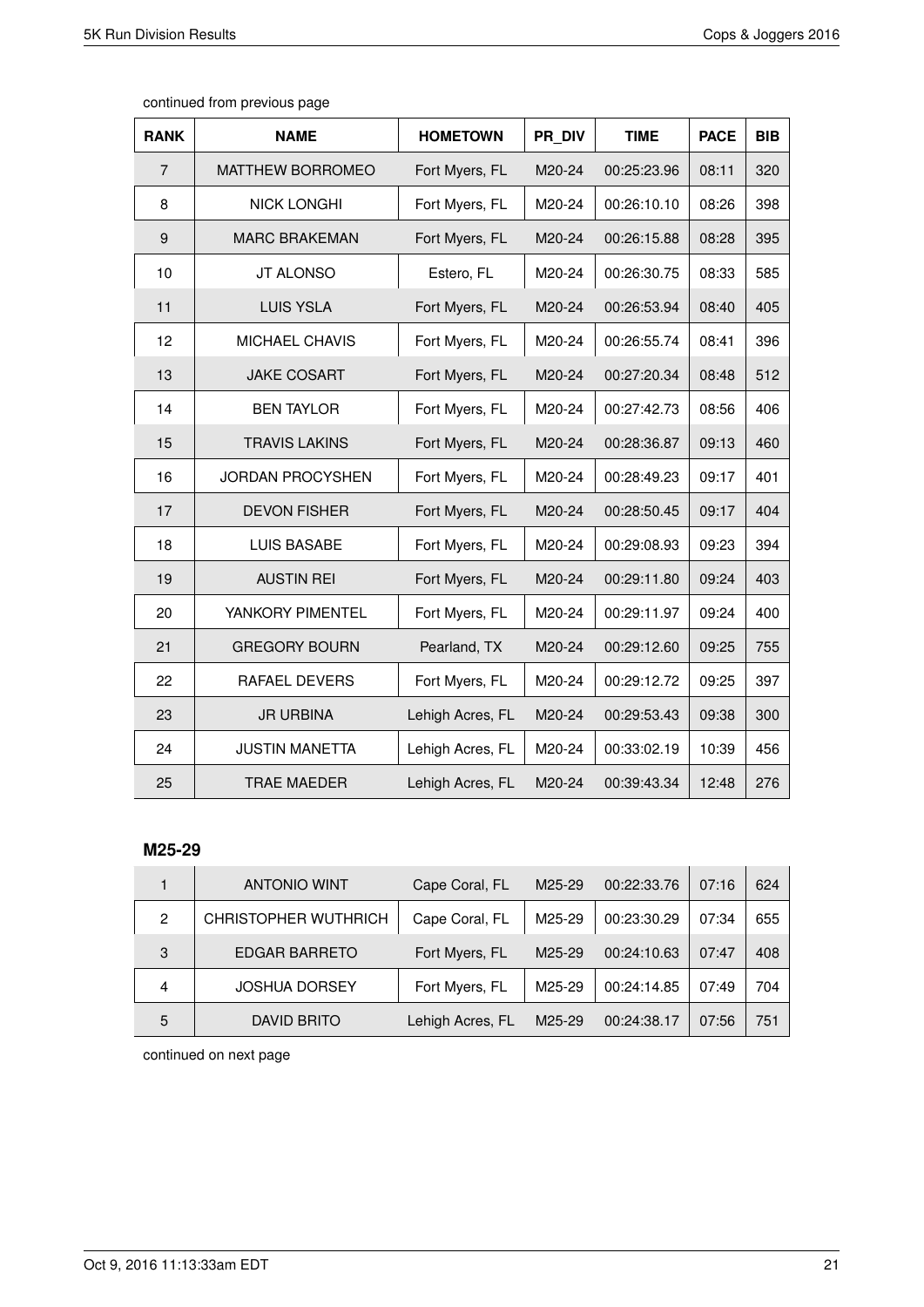| <b>RANK</b>    | <b>NAME</b>              | <b>HOMETOWN</b>      | PR DIV | <b>TIME</b> | <b>PACE</b> | <b>BIB</b> |
|----------------|--------------------------|----------------------|--------|-------------|-------------|------------|
| 6              | <b>ERIC URRUTIA</b>      | Tampa, FL            | M25-29 | 00:24:49.02 | 08:00       | 754        |
| $\overline{7}$ | <b>CARLOS MIRANDA</b>    | Fort Myers, FL       | M25-29 | 00:25:19.39 | 08:10       | 499        |
| 8              | <b>DOUG CLARK</b>        | Bonita Springs, FL   | M25-29 | 00:25:45.20 | 08:18       | 643        |
| 9              | <b>SERGIO GUZMAN</b>     | Fort Myers, FL       | M25-29 | 00:25:56.39 | 08:21       | 353        |
| 10             | <b>AUSTIN MADDOX</b>     | Fort Myers, FL       | M25-29 | 00:28:38.58 | 09:14       | 399        |
| 11             | <b>JAMES LUNA</b>        | Fort Myers, FL       | M25-29 | 00:28:41.54 | 09:15       | 497        |
| 12             | <b>BENJAMIN CHADWICK</b> | Fort Myers, FL       | M25-29 | 00:28:54.13 | 09:19       | 756        |
| 13             | <b>BRADLEY WILLIAMS</b>  | Fort Myers, FL       | M25-29 | 00:30:36.64 | 09:52       | 735        |
| 14             | <b>JAMES MILLS</b>       | Port Charlotte, FL   | M25-29 | 00:32:03.00 | 10:19       | 760        |
| 15             | <b>GARRETT DENNIS</b>    | Cape Coral, FL       | M25-29 | 00:34:50.02 | 11:13       | 730        |
| 16             | <b>JONATHAN SIES</b>     | Fort Myers, FL       | M25-29 | 00:34:56.19 | 11:15       | 769        |
| 17             | <b>JOSHUA PRADO</b>      | Fort Myers, FL       | M25-29 | 00:39:04.52 | 12:35       | 419        |
| 18             | <b>THOMAS MCCOLGAN</b>   | North Fort Myers, FL | M25-29 | 00:39:23.57 | 12:41       | 333        |
| 19             | <b>JARED HORVITZ</b>     | Sarasota, FL         | M25-29 | 00:42:58.47 | 13:50       | 240        |
| 20             | <b>KYLE MAURER</b>       | Fort Myers, FL       | M25-29 | 00:48:40.34 | 15:40       | 293        |

#### **M30-34**

| 1              | <b>BENJAMIN PIGNATONE</b> | Estero, FL     | M30-34 | 00:19:04.67 | 06:09 | 598 |
|----------------|---------------------------|----------------|--------|-------------|-------|-----|
| $\mathfrak{p}$ | <b>SEAN PHAM</b>          | Fort Myers, FL | M30-34 | 00:21:50.48 | 07:02 | 450 |
| 3              | <b>JAMES HART</b>         | Fort Myers, FL | M30-34 | 00:23:06.10 | 07:27 | 508 |
| $\overline{4}$ | NATHAN VEILLEUX           | Cape Coral, FL | M30-34 | 00:24:30.14 | 07:54 | 657 |
| 5              | <b>CHRIS RICH</b>         | Fort Myers, FL | M30-34 | 00:24:32.58 | 07:54 | 545 |
| 6              | <b>ERIK BRILLHART</b>     | Cape Coral, FL | M30-34 | 00:25:42.53 | 08:17 | 663 |
| 7              | <b>JAMES MARTIN</b>       | Fort Myers, FL | M30-34 | 00:29:21.15 | 09:27 | 588 |
| 8              | TROY LUSTER               | Estero, FL     | M30-34 | 00:29:21.77 | 09:28 | 352 |
| 9              | <b>MYLES KOCH</b>         | Fort Myers, FL | M30-34 | 00:32:50.57 | 10:35 | 296 |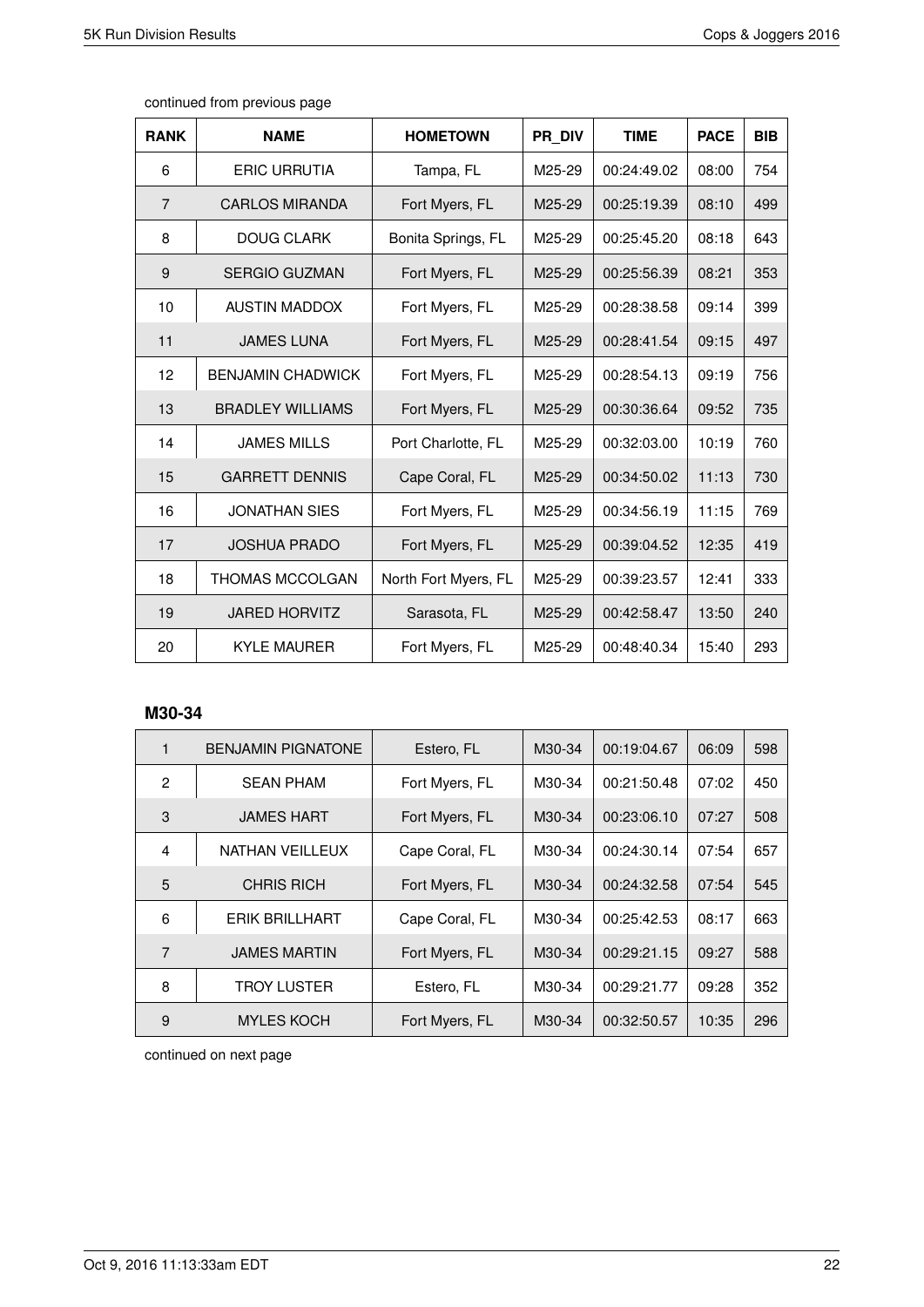| <b>RANK</b> | <b>NAME</b>                 | <b>HOMETOWN</b>  | PR DIV | <b>TIME</b> | <b>PACE</b> | <b>BIB</b> |
|-------------|-----------------------------|------------------|--------|-------------|-------------|------------|
| 10          | <b>CHRISTOPHER LOUGHREN</b> | Cape Coral, FL   | M30-34 | 00:33:26.12 | 10:46       | 357        |
| 11          | <b>DANIEL MATHE</b>         | Lehigh Acres, FL | M30-34 | 00:34:23.85 | 11:05       | 266        |
| 12          | <b>MICHAEL ROSARIO</b>      | Cape Coral, FL   | M30-34 | 00:34:24.72 | 11:05       | 262        |
| 13          | <b>JESSE HARLEY</b>         | Cape Coral, FL   | M30-34 | 00:36:20.53 | 11:42       | 630        |
| 14          | <b>CHRISTOPHER JOCK</b>     | Cape Coral, FL   | M30-34 | 00:36:20.83 | 11:42       | 314        |
| 15          | ROBERT SANCHEZ              | Fort Myers, FL   | M30-34 | 00:36:58.24 | 11:54       | 551        |
| 16          | ROBERT SARAZEN              | Labelle, FL      | M30-34 | 00:51:58.42 | 16:44       | 713        |
|             |                             |                  |        |             |             |            |

#### **M35-39**

| $\mathbf{1}$   | <b>GREGORY ADMAN</b>       | Cape Coral, FL   | M35-39 | 00:19:28.83 | 06:17 | 589 |
|----------------|----------------------------|------------------|--------|-------------|-------|-----|
| $\overline{2}$ | <b>JEREMIAH KROHNFELDT</b> | Fort Myers, FL   | M35-39 | 00:22:22.01 | 07:12 | 494 |
| 3              | <b>BEN WINTERS</b>         | Cape Coral, FL   | M35-39 | 00:25:29.34 | 08:13 | 652 |
| 4              | <b>TODD OLMER</b>          | Cape Coral, FL   | M35-39 | 00:25:30.89 | 08:13 | 662 |
| 5              | <b>SAMMY GONZALEZ</b>      | Cape Coral, FL   | M35-39 | 00:27:04.53 | 08:43 | 358 |
| 6              | <b>DAVID REYCRAFT</b>      | Fort Myers, FL   | M35-39 | 00:27:51.99 | 08:59 | 238 |
| $\overline{7}$ | <b>DAVID NOTTE</b>         | Fort Myers, FL   | M35-39 | 00:31:21.13 | 10:06 | 449 |
| 8              | <b>MICHAEL SWIFT</b>       | Fort Myers, FL   | M35-39 | 00:31:37.84 | 10:11 | 579 |
| 9              | PAUL EMMERLING             | Fort Myers, FL   | M35-39 | 00:31:40.75 | 10:12 | 669 |
| 10             | <b>CHRISTOPHER HENRY</b>   | Fort Myers, FL   | M35-39 | 00:32:23.07 | 10:26 | 244 |
| 11             | <b>WES PARKER</b>          | Fort Myers, FL   | M35-39 | 00:32:59.70 | 10:38 | 646 |
| 12             | <b>BRIAN KENNEDY</b>       | Fort Myers, FL   | M35-39 | 00:33:34.71 | 10:49 | 318 |
| 13             | <b>KEVIN CLARK</b>         | Fort Myers, FL   | M35-39 | 00:36:09.33 | 11:39 | 290 |
| 14             | <b>GREG MCMANUS</b>        | Fort Myers, FL   | M35-39 | 00:41:46.23 | 13:27 | 523 |
| 15             | <b>RICHARD VINCE</b>       | Lehigh Acres, FL | M35-39 | 00:42:33.39 | 13:42 | 442 |
| 16             | <b>MATTHEW HOFFMAN</b>     | Fort Myers, FL   | M35-39 | 00:45:24.36 | 14:37 | 411 |
| 17             | RAFAEL ORTIZ               | Cape Coral, FL   | M35-39 | 00:46:38.63 | 15:01 | 549 |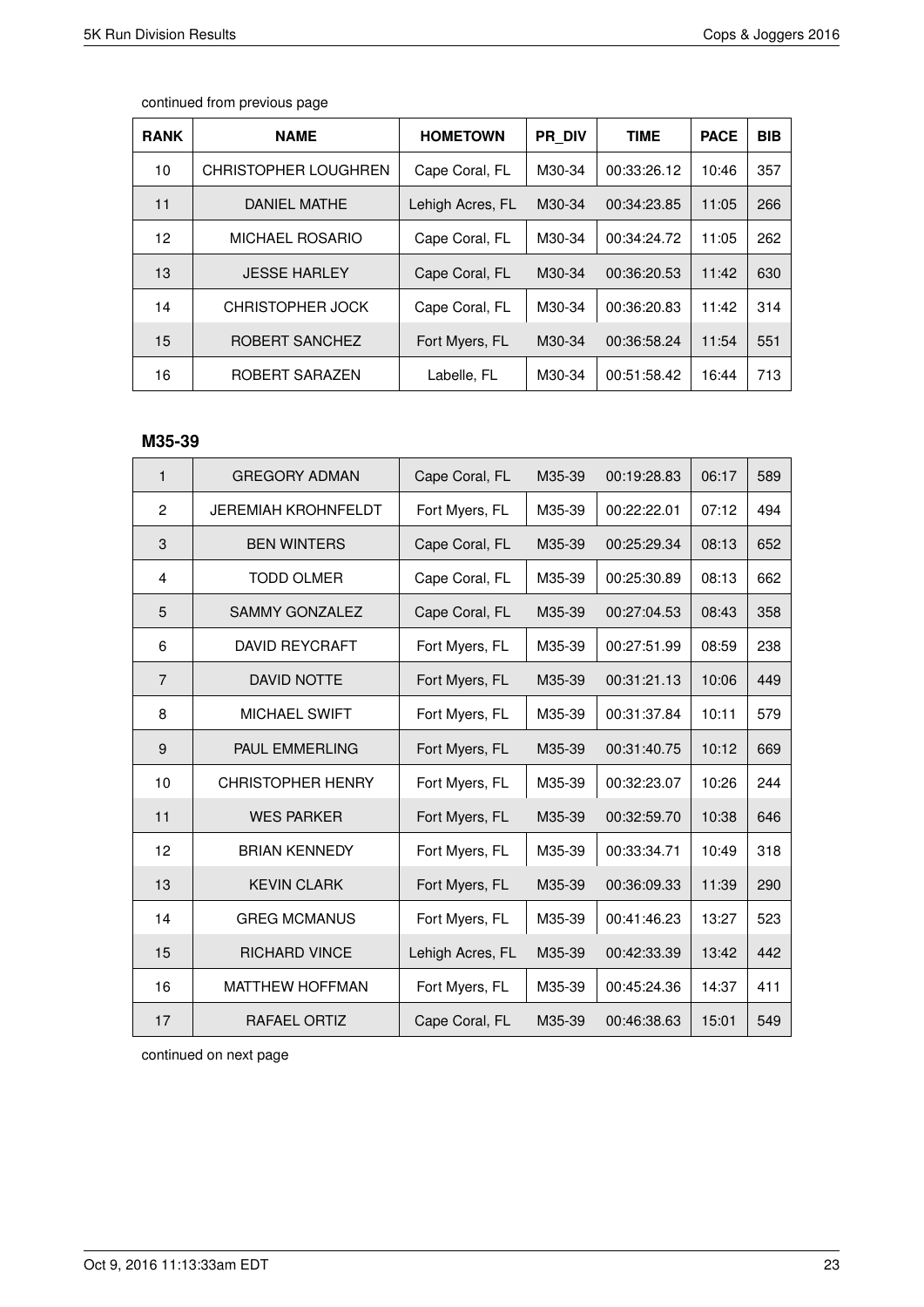continued from previous page

| <b>RANK</b> | <b>NAME</b> | <b>HOMETOWN</b> | <b>PR DIV</b> | <b>TIME</b> | <b>PACE</b> | <b>BIB</b> |
|-------------|-------------|-----------------|---------------|-------------|-------------|------------|
| 18          | LUKE WALSH  | Cape Coral, FL  | M35-39        | 00:50:26.89 | 16:15       | 572        |

#### **M40-44**

| $\mathbf{1}$   | <b>VLAD DOROFEEV</b>   | Fort Myers, FL   | M40-44 | 00:21:30.40 | 06:56 | 642 |
|----------------|------------------------|------------------|--------|-------------|-------|-----|
| $\overline{c}$ | MICHAEL SUCHAN         | Cape Coral, FL   | M40-44 | 00:22:16.93 | 07:11 | 629 |
| 3              | <b>JOHN LIBONATI</b>   | Rotonda West, FL | M40-44 | 00:23:00.15 | 07:25 | 665 |
| $\overline{4}$ | <b>MARK AMATO</b>      | Cape Coral, FL   | M40-44 | 00:23:06.70 | 07:27 | 517 |
| 5              | PAUL DIEMER            | Fort Myers, FL   | M40-44 | 00:23:25.76 | 07:33 | 282 |
| 6              | <b>JASON FIELDS</b>    | Fort Myers, FL   | M40-44 | 00:24:21.44 | 07:51 | 437 |
| 7              | JOSEPH ZEMBAS          | Fort Myers, FL   | M40-44 | 00:27:15.07 | 08:47 | 425 |
| 8              | <b>JOE MCGILVREY</b>   | Fort Myers, FL   | M40-44 | 00:27:55.32 | 09:00 | 736 |
| 9              | <b>MARSHALL SHEDIO</b> | Fort Myers, FL   | M40-44 | 00:28:06.56 | 09:03 | 528 |
| 10             | <b>OLIVER HUTTNER</b>  | Fort Myers, FL   | M40-44 | 00:31:16.92 | 10:05 | 428 |
| 11             | <b>RICK ACOSTA</b>     | Fort Myers, FL   | M40-44 | 00:31:27.02 | 10:08 | 764 |
| 12             | <b>GREG LISTAR</b>     | Fort Myers, FL   | M40-44 | 00:31:27.68 | 10:08 | 417 |
| 13             | <b>RICHARD CALKINS</b> | Fort Myers, FL   | M40-44 | 00:31:41.50 | 10:13 | 595 |
| 14             | ROBERTO FABELA         | Cape Coral, FL   | M40-44 | 00:32:01.76 | 10:19 | 604 |
| 15             | <b>DAVID BUCKNER</b>   | Marietta, GA     | M40-44 | 00:33:47.05 | 10:53 | 719 |
| 16             | <b>MICHAEL AHLBORN</b> | Cape Coral, FL   | M40-44 | 00:34:16.49 | 11:02 | 634 |
| 17             | DAVID SCOZZAFAVA       | Fort Myers, FL   | M40-44 | 00:34:25.52 | 11:05 | 273 |
| 18             | <b>STEFAN HANUSCH</b>  | Berlin, Germany  | M40-44 | 00:35:23.23 | 11:24 | 245 |
| 19             | PATRICK WEDGE          | Cape Coral, FL   | M40-44 | 00:36:47.25 | 11:51 | 313 |
| 20             | <b>ANDREW KEMPEL</b>   | Fort Myers, FL   | M40-44 | 00:37:09.68 | 11:58 | 344 |
| 21             | <b>JEFF HALVERSON</b>  | Fort Myers, FL   | M40-44 | 00:38:29.48 | 12:24 | 376 |
| 22             | <b>MATT CAMPION</b>    | Cape Coral, FL   | M40-44 | 00:39:24.69 | 12:42 | 311 |
| 23             | <b>JASON VOISELLE</b>  | Lehigh Acres, FL | M40-44 | 00:40:04.46 | 12:54 | 671 |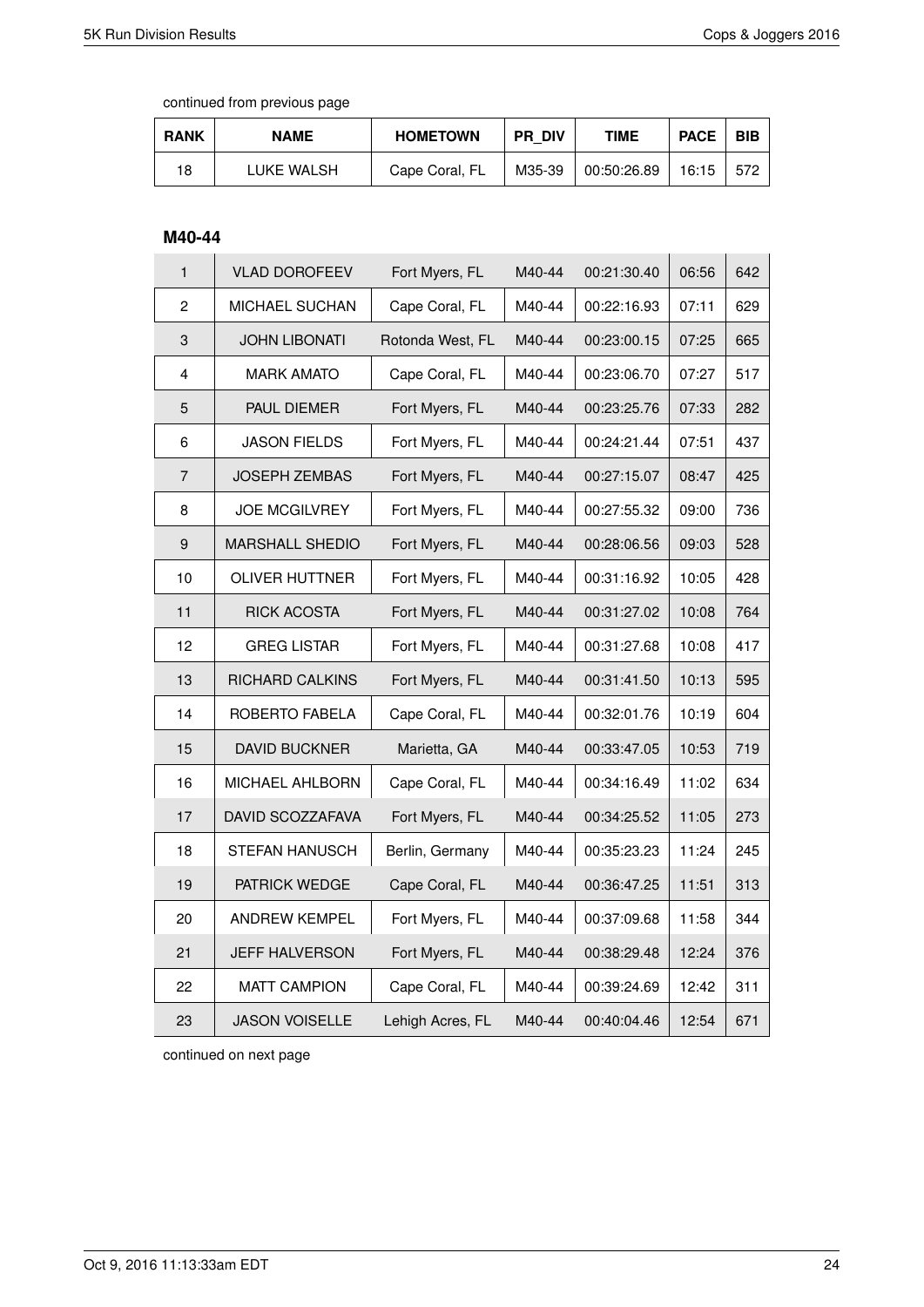| ١NΚ | <b>NAMF</b> | <b>HOMETOWN</b> | <b>DIV</b><br>חר | TIME | <b>DAOF</b><br><b>AUL</b> | ---<br>ווס |
|-----|-------------|-----------------|------------------|------|---------------------------|------------|
|-----|-------------|-----------------|------------------|------|---------------------------|------------|

### **Male Masters**

| $\mathbf{1}$   | <b>LENNY MUSTARI</b>  | Naples, FL            | M55-59 | 00:21:12.40 | 06:50 | 726 |
|----------------|-----------------------|-----------------------|--------|-------------|-------|-----|
| 2              | <b>JERRY ORANGE</b>   | Fort Myers, FL        | M60-64 | 00:21:13.63 | 06:50 | 677 |
| 3              | <b>THOMAS GALVIN</b>  | Tallaght, Ireland     | M45-49 | 00:21:16.04 | 06:51 | 321 |
| 4              | <b>VLAD DOROFEEV</b>  | Fort Myers, FL        | M40-44 | 00:21:30.40 | 06:56 | 642 |
| 5              | <b>MICHAEL SUCHAN</b> | Cape Coral, FL        | M40-44 | 00:22:16.93 | 07:11 | 629 |
| 6              | <b>ROLAND KRAMER</b>  | Suhl, Germany         | M60-64 | 00:22:31.42 | 07:15 | 487 |
| $\overline{7}$ | <b>THOMAS KALLIN</b>  | Fort Myers, FL        | M55-59 | 00:22:42.79 | 07:19 | 707 |
| 8              | PATRICK DUNCAN        | Cape Coral, FL        | M45-49 | 00:22:47.98 | 07:21 | 560 |
| 9              | <b>CH MIRANDA</b>     | Fort Myers, FL        | M50-54 | 00:22:53.04 | 07:22 | 500 |
| 10             | <b>JOHN LIBONATI</b>  | Rotonda West, FL      | M40-44 | 00:23:00.15 | 07:25 | 665 |
| 11             | <b>MARK AMATO</b>     | Cape Coral, FL        | M40-44 | 00:23:06.70 | 07:27 | 517 |
| 12             | <b>WERNER MAYER</b>   | Altmannstein, Germany | M45-49 | 00:23:14.70 | 07:29 | 682 |
| 13             | <b>CHRIS KING</b>     | Fort Myers, FL        | M50-54 | 00:23:16.87 | 07:30 | 603 |
| 14             | PAUL DIEMER           | Fort Myers, FL        | M40-44 | 00:23:25.76 | 07:33 | 282 |
| 15             | <b>JOHN BATES</b>     | Captiva, FL           | M65-69 | 00:24:12.97 | 07:48 | 717 |
| 16             | <b>JASON FIELDS</b>   | Fort Myers, FL        | M40-44 | 00:24:21.44 | 07:51 | 437 |
| 17             | <b>ALAN SILVER</b>    | Fort Myers, FL        | M55-59 | 00:25:25.34 | 08:11 | 611 |
| 18             | <b>TY BURGER</b>      | Cape Coral, FL        | M45-49 | 00:25:26.81 | 08:12 | 304 |
| 19             | <b>LARRY STONE</b>    | Detroit, MI           | M55-59 | 00:26:02.26 | 08:23 | 638 |
| 20             | <b>STEVEN PRIEST</b>  | Fort Myers, FL        | M55-59 | 00:26:11.97 | 08:26 | 447 |
| 21             | <b>JACK BILLS</b>     | Naples, FL            | M55-59 | 00:26:19.91 | 08:29 | 409 |
| 22             | <b>MARK VIDRINE</b>   | Fort Myers, FL        | M50-54 | 00:26:34.80 | 08:34 | 644 |
| 23             | <b>JAMES DALZIEL</b>  | Fort Myers, FL        | M70-74 | 00:26:47.32 | 08:38 | 325 |
| 24             | ED QUILTER            | Cape Coral, FL        | M60-64 | 00:26:55.40 | 08:40 | 608 |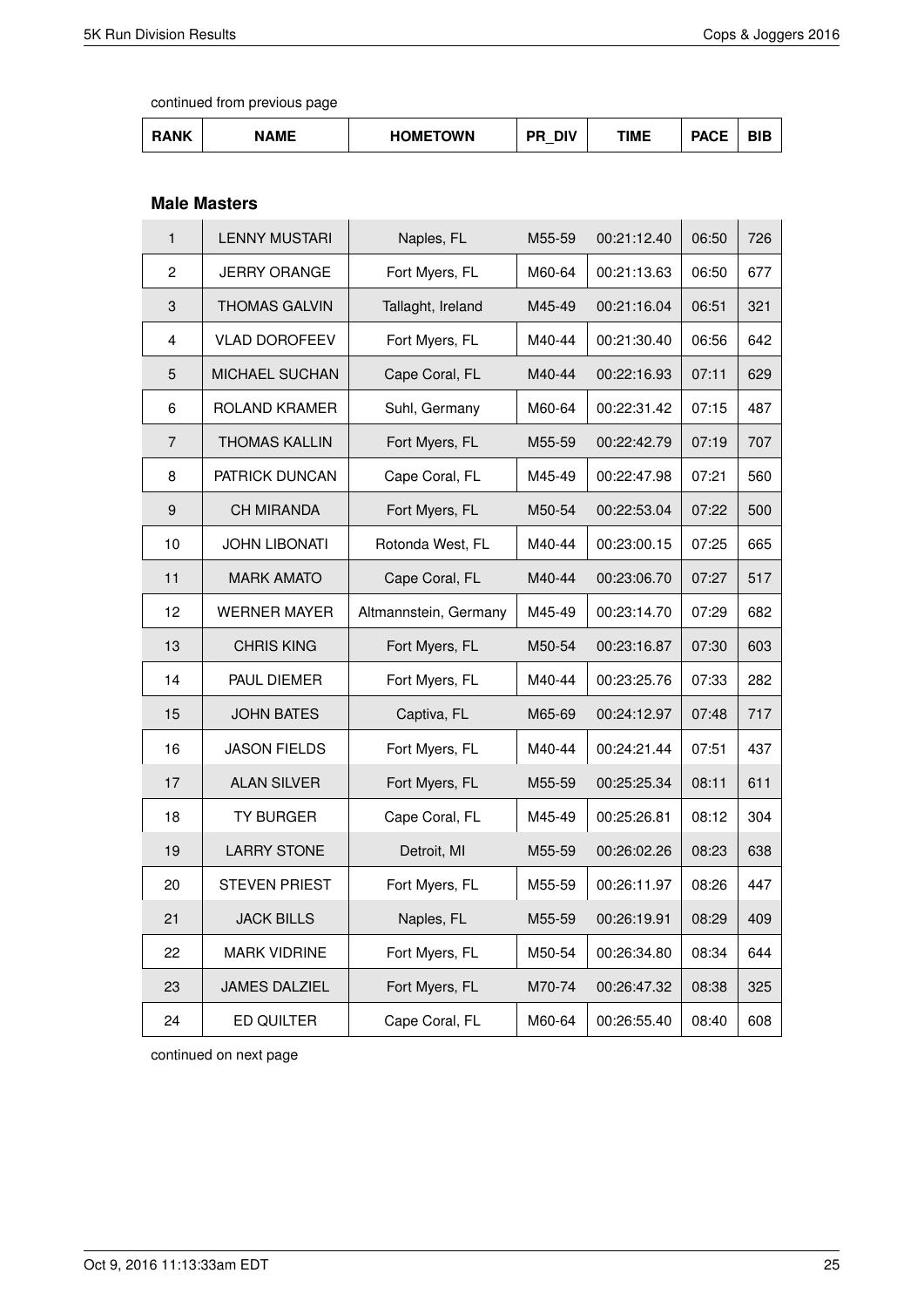| <b>RANK</b> | <b>NAME</b>             | <b>HOMETOWN</b>      | PR DIV | <b>TIME</b> | <b>PACE</b> | <b>BIB</b> |
|-------------|-------------------------|----------------------|--------|-------------|-------------|------------|
| 25          | <b>JOSEPH ZEMBAS</b>    | Fort Myers, FL       | M40-44 | 00:27:15.07 | 08:47       | 425        |
| 26          | <b>DENNIS PERRY</b>     | Cape Coral, FL       | M60-64 | 00:27:52.56 | 08:59       | 309        |
| 27          | <b>JOE MCGILVREY</b>    | Fort Myers, FL       | M40-44 | 00:27:55.32 | 09:00       | 736        |
| 28          | MICHAEL PORTMAN         | Lehigh Acres, FL     | M50-54 | 00:28:02.92 | 09:02       | 231        |
| 29          | <b>MARSHALL SHEDIO</b>  | Fort Myers, FL       | M40-44 | 00:28:06.56 | 09:03       | 528        |
| 30          | <b>BILL JUHL</b>        | Fort Myers, FL       | M55-59 | 00:28:40.31 | 09:14       | 650        |
| 31          | <b>DON MONTGOMERY</b>   | Cape Coral, FL       | M50-54 | 00:28:42.41 | 09:15       | 301        |
| 32          | ROBERT DEMICK           | Cape Coral, FL       | M45-49 | 00:28:54.54 | 09:19       | 720        |
| 33          | PAUL STARK              | Fort Myers, FL       | M65-69 | 00:29:01.27 | 09:21       | 695        |
| 34          | <b>CALVIN CARTER</b>    | Bonita Springs, FL   | M60-64 | 00:29:02.72 | 09:21       | 725        |
| 35          | <b>WILLIAM LOMBARDO</b> | Cape Coral, FL       | M50-54 | 00:29:39.34 | 09:33       | 563        |
| 36          | <b>LOU MARJON</b>       | North Fort Myers, FL | M70-74 | 00:30:12.11 | 09:44       | 268        |
| 37          | <b>THOMAS SAMMONS</b>   | Cape Coral, FL       | M55-59 | 00:30:13.36 | 09:44       | 703        |
| 38          | MICHAEL MCGINNIS        | Fort Myers, FL       | M70-74 | 00:30:15.48 | 09:45       | 546        |
| 39          | <b>SCOTT WERNERT</b>    | Fort Myers, FL       | M45-49 | 00:30:39.74 | 09:53       | 495        |
| 40          | LOUIS CHIAPPETTA        | Cape Coral, FL       | M45-49 | 00:30:41.97 | 09:53       | 569        |
| 41          | <b>JEFF WINTERSTEIN</b> | Cape Coral, FL       | M45-49 | 00:30:58.45 | 09:59       | 331        |
| 42          | <b>JEFF ATTUSO</b>      | Fort Myers, FL       | M45-49 | 00:31:12.10 | 10:03       | 744        |
| 43          | <b>OLIVER HUTTNER</b>   | Fort Myers, FL       | M40-44 | 00:31:16.92 | 10:05       | 428        |
| 44          | RICK ACOSTA             | Fort Myers, FL       | M40-44 | 00:31:27.02 | 10:08       | 764        |
| 45          | <b>GREG LISTAR</b>      | Fort Myers, FL       | M40-44 | 00:31:27.68 | 10:08       | 417        |
| 46          | PETER SAVAGE            | Sanibel, FL          | M45-49 | 00:31:38.56 | 10:12       | 389        |
| 47          | <b>JIM CAHILL</b>       | Cape Coral, FL       | M50-54 | 00:31:40.14 | 10:12       | 708        |
| 48          | RICHARD CALKINS         | Fort Myers, FL       | M40-44 | 00:31:41.50 | 10:13       | 595        |
| 49          | ROBERTO FABELA          | Cape Coral, FL       | M40-44 | 00:32:01.76 | 10:19       | 604        |
| 50          | LOU GELORMINE           | Fort Myers, FL       | M60-64 | 00:32:10.57 | 10:22       | 564        |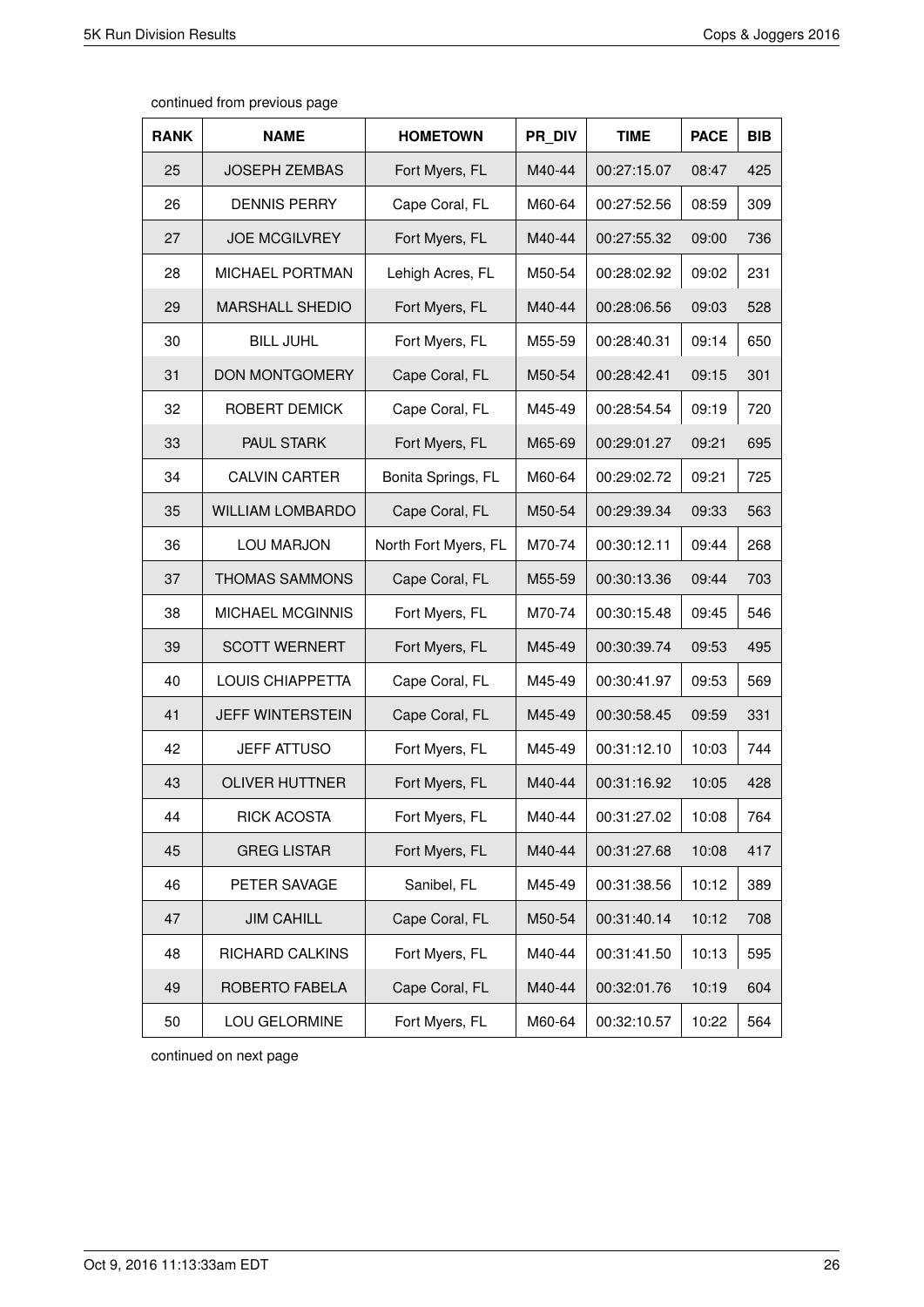| <b>RANK</b> | <b>NAME</b>            | <b>HOMETOWN</b>      | PR DIV | <b>TIME</b> | <b>PACE</b> | <b>BIB</b> |
|-------------|------------------------|----------------------|--------|-------------|-------------|------------|
| 51          | <b>ROBERT KELLY</b>    | Cape Coral, FL       | M50-54 | 00:33:03.99 | 10:39       | 520        |
| 52          | <b>KEITH KYLE</b>      | Fort Myers, FL       | M45-49 | 00:33:21.71 | 10:45       | 459        |
| 53          | <b>DAVID BUCKNER</b>   | Marietta, GA         | M40-44 | 00:33:47.05 | 10:53       | 719        |
| 54          | MIKE SEAGLE SEAGLE     | Fort Myers, FL       | M65-69 | 00:33:58.71 | 10:57       | 542        |
| 55          | <b>JIM PETTUS</b>      | Fort Myers, FL       | M65-69 | 00:34:10.10 | 11:00       | 414        |
| 56          | <b>MICHAEL AHLBORN</b> | Cape Coral, FL       | M40-44 | 00:34:16.49 | 11:02       | 634        |
| 57          | DAVID SCOZZAFAVA       | Fort Myers, FL       | M40-44 | 00:34:25.52 | 11:05       | 273        |
| 58          | <b>WILLIE DENNARD</b>  | Cape Coral, FL       | M50-54 | 00:34:41.83 | 11:11       | 379        |
| 59          | <b>STEFAN HANUSCH</b>  | Berlin, Germany      | M40-44 | 00:35:23.23 | 11:24       | 245        |
| 60          | <b>JUAN PEREZ</b>      | Lehigh Acres, FL     | M45-49 | 00:35:28.12 | 11:25       | 534        |
| 61          | RICHARD AHLBORN        | Cape Coral, FL       | M70-74 | 00:35:58.95 | 11:35       | 633        |
| 62          | <b>GENE MCMULLEN</b>   | Cape Coral, FL       | M50-54 | 00:36:34.40 | 11:47       | 373        |
| 63          | PATRICK WEDGE          | Cape Coral, FL       | M40-44 | 00:36:47.25 | 11:51       | 313        |
| 64          | <b>GUY WORRELL</b>     | Port Charlotte, FL   | M50-54 | 00:36:53.72 | 11:53       | 502        |
| 65          | <b>ROCK BENTLEY</b>    | Cape Coral, FL       | M45-49 | 00:37:02.57 | 11:56       | 236        |
| 66          | <b>ANDREW KEMPEL</b>   | Fort Myers, FL       | M40-44 | 00:37:09.68 | 11:58       | 344        |
| 67          | <b>JOHN GRAY</b>       | Fort Myers Beach, FL | M75-99 | 00:37:59.54 | 12:14       | 474        |
| 68          | <b>TED BLUEY</b>       | Fort Myers, FL       | M65-69 | 00:38:19.55 | 12:21       | 269        |
| 69          | <b>JEFF HALVERSON</b>  | Fort Myers, FL       | M40-44 | 00:38:29.48 | 12:24       | 376        |
| 70          | <b>MATT CAMPION</b>    | Cape Coral, FL       | M40-44 | 00:39:24.69 | 12:42       | 311        |
| 71          | <b>JOHN TAYLOR</b>     | Fort Myers, FL       | M50-54 | 00:39:28.07 | 12:43       | 537        |
| 72          | <b>JASON VOISELLE</b>  | Lehigh Acres, FL     | M40-44 | 00:40:04.46 | 12:54       | 671        |
| 73          | <b>RICH MCCONAHY</b>   | Fort Myers, FL       | M50-54 | 00:40:50.95 | 13:09       | 544        |
| 74          | LEROY VAN DER HEYDE    | Cape Coral, FL       | M55-59 | 00:41:20.47 | 13:19       | 471        |
| 75          | <b>FORREST BANKS</b>   | Fort Myers, FL       | M75-99 | 00:42:45.30 | 13:46       | 700        |
| 76          | LUIS MARINO            | North Fort Myers, FL | M50-54 | 00:44:02.10 | 14:11       | 621        |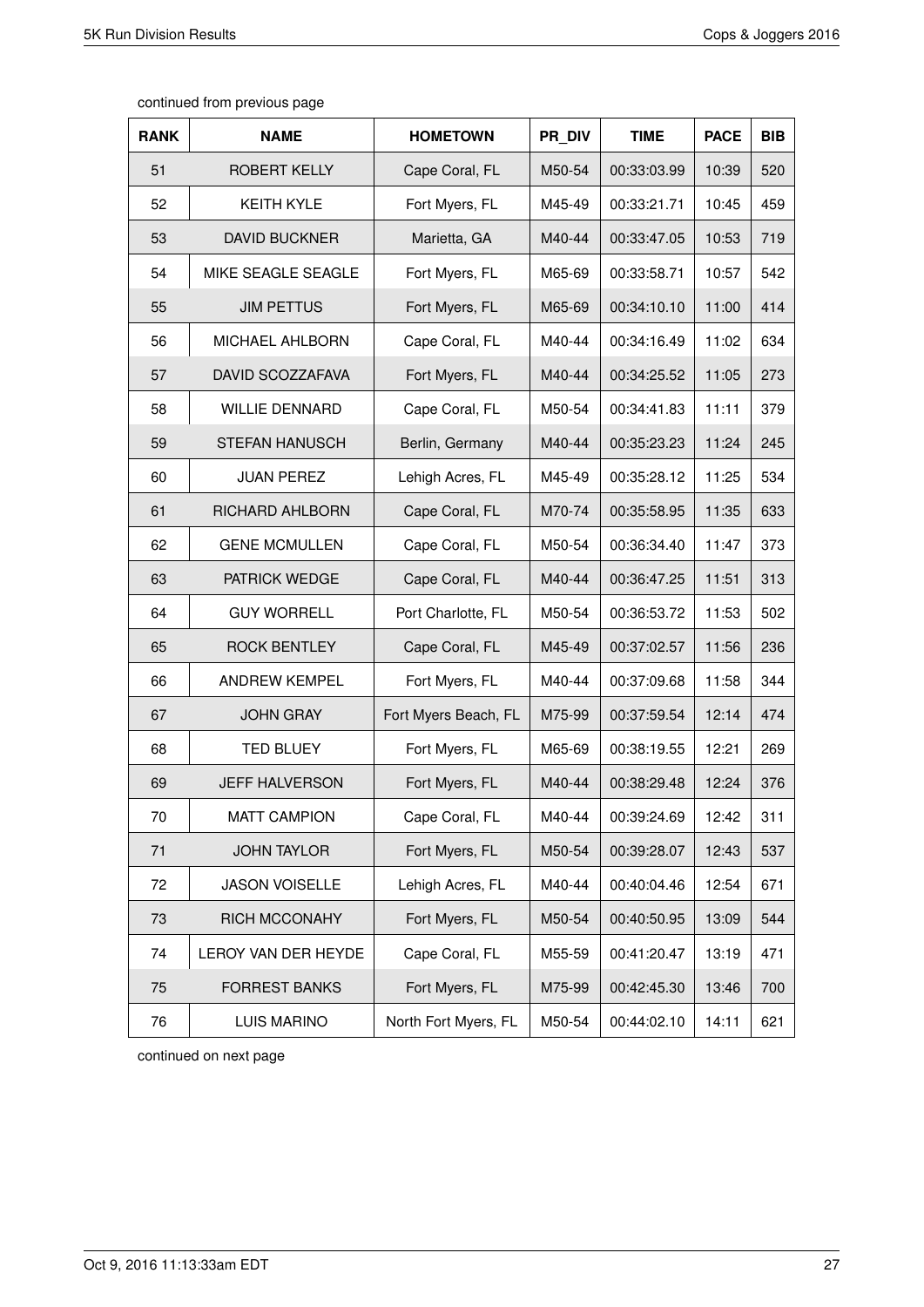| <b>RANK</b> | <b>NAME</b>          | <b>HOMETOWN</b>  | <b>PR DIV</b> | <b>TIME</b> | <b>PACE</b> | <b>BIB</b> |
|-------------|----------------------|------------------|---------------|-------------|-------------|------------|
| 77          | <b>JOSEPH COSTA</b>  | Cape Coral, FL   | M45-49        | 00:46:26.29 | 14:57       | 326        |
| 78          | <b>KEVIN SELLERS</b> | Lehigh Acres, FL | M45-49        | 00:48:22.66 | 15:35       | 668        |
| 79          | <b>DENNIS COLE</b>   | Fort Myers, FL   | M60-64        | 00:50:13.37 | 16:10       | 234        |

## **M45-49**

| 1              | <b>THOMAS GALVIN</b>    | Tallaght, Ireland     | M45-49 | 00:21:16.04 | 06:51 | 321 |
|----------------|-------------------------|-----------------------|--------|-------------|-------|-----|
| $\overline{2}$ | <b>PATRICK DUNCAN</b>   | Cape Coral, FL        | M45-49 | 00:22:47.98 | 07:21 | 560 |
| 3              | <b>WERNER MAYER</b>     | Altmannstein, Germany | M45-49 | 00:23:14.70 | 07:29 | 682 |
| 4              | <b>TY BURGER</b>        | Cape Coral, FL        | M45-49 | 00:25:26.81 | 08:12 | 304 |
| 5              | ROBERT DEMICK           | Cape Coral, FL        | M45-49 | 00:28:54.54 | 09:19 | 720 |
| 6              | <b>SCOTT WERNERT</b>    | Fort Myers, FL        | M45-49 | 00:30:39.74 | 09:53 | 495 |
| $\overline{7}$ | <b>LOUIS CHIAPPETTA</b> | Cape Coral, FL        | M45-49 | 00:30:41.97 | 09:53 | 569 |
| 8              | <b>JEFF WINTERSTEIN</b> | Cape Coral, FL        | M45-49 | 00:30:58.45 | 09:59 | 331 |
| 9              | <b>JEFF ATTUSO</b>      | Fort Myers, FL        | M45-49 | 00:31:12.10 | 10:03 | 744 |
| 10             | PETER SAVAGE            | Sanibel, FL           | M45-49 | 00:31:38.56 | 10:12 | 389 |
| 11             | <b>KEITH KYLE</b>       | Fort Myers, FL        | M45-49 | 00:33:21.71 | 10:45 | 459 |
| 12             | <b>JUAN PEREZ</b>       | Lehigh Acres, FL      | M45-49 | 00:35:28.12 | 11:25 | 534 |
| 13             | <b>ROCK BENTLEY</b>     | Cape Coral, FL        | M45-49 | 00:37:02.57 | 11:56 | 236 |
| 14             | <b>JOSEPH COSTA</b>     | Cape Coral, FL        | M45-49 | 00:46:26.29 | 14:57 | 326 |
| 15             | <b>KEVIN SELLERS</b>    | Lehigh Acres, FL      | M45-49 | 00:48:22.66 | 15:35 | 668 |

#### **M50-54**

|   | <b>CH MIRANDA</b>      | Fort Myers, FL   | M50-54 | 00:22:53.04 | 07:22 | 500 |
|---|------------------------|------------------|--------|-------------|-------|-----|
| 2 | <b>CHRIS KING</b>      | Fort Myers, FL   | M50-54 | 00:23:16.87 | 07:30 | 603 |
| 3 | <b>MARK VIDRINE</b>    | Fort Myers, FL   | M50-54 | 00:26:34.80 | 08:34 | 644 |
| 4 | <b>MICHAEL PORTMAN</b> | Lehigh Acres, FL | M50-54 | 00:28:02.92 | 09:02 | 231 |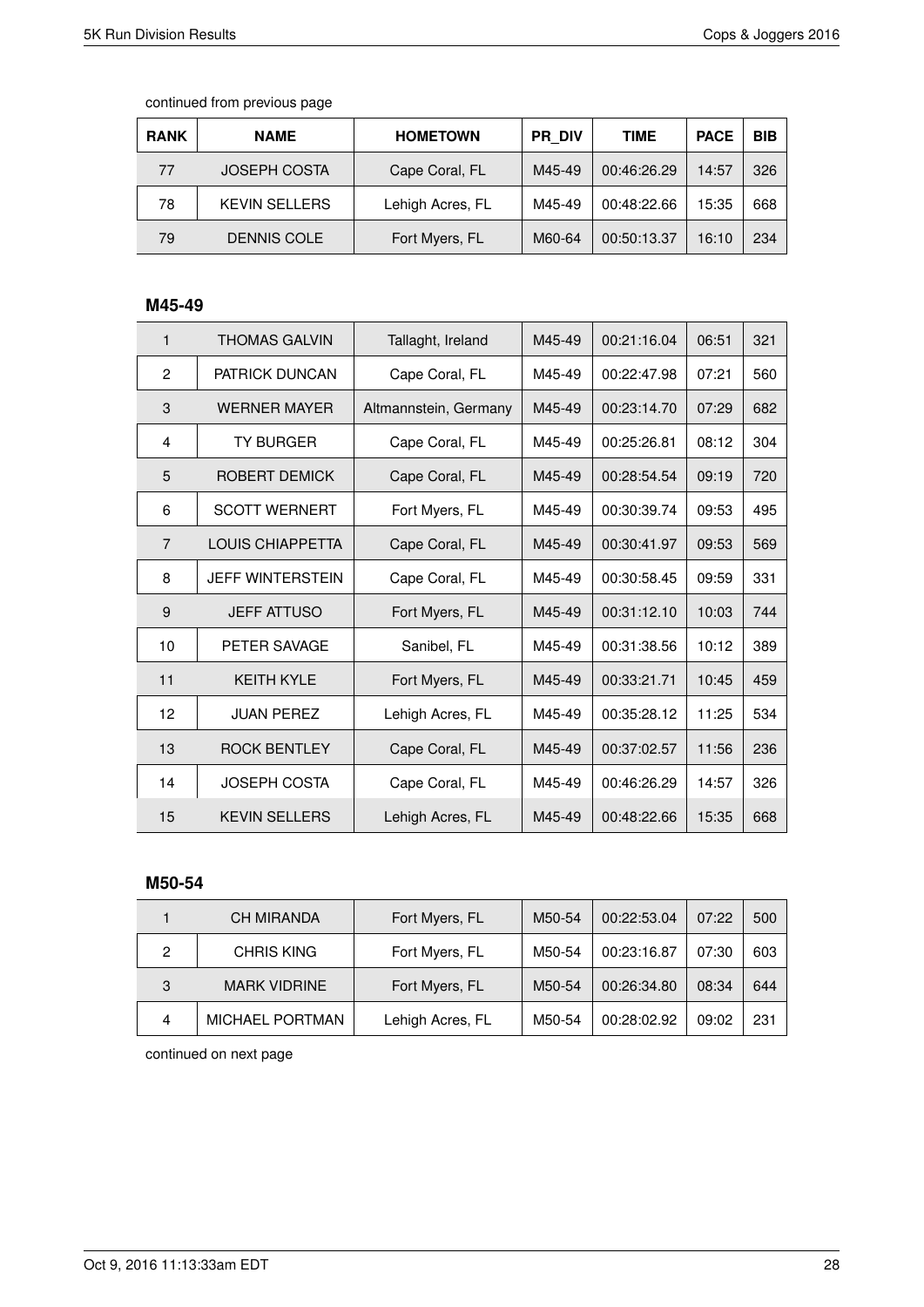$\Gamma$ 

| <b>RANK</b>     | <b>NAME</b>             | <b>HOMETOWN</b>      | PR DIV | <b>TIME</b> | <b>PACE</b> | <b>BIB</b> |
|-----------------|-------------------------|----------------------|--------|-------------|-------------|------------|
| 5               | <b>DON MONTGOMERY</b>   | Cape Coral, FL       | M50-54 | 00:28:42.41 | 09:15       | 301        |
| 6               | <b>WILLIAM LOMBARDO</b> | Cape Coral, FL       | M50-54 | 00:29:39.34 | 09:33       | 563        |
| $\overline{7}$  | <b>JIM CAHILL</b>       | Cape Coral, FL       | M50-54 | 00:31:40.14 | 10:12       | 708        |
| 8               | ROBERT KELLY            | Cape Coral, FL       | M50-54 | 00:33:03.99 | 10:39       | 520        |
| 9               | <b>WILLIE DENNARD</b>   | Cape Coral, FL       | M50-54 | 00:34:41.83 | 11:11       | 379        |
| 10              | <b>GENE MCMULLEN</b>    | Cape Coral, FL       | M50-54 | 00:36:34.40 | 11:47       | 373        |
| 11              | <b>GUY WORRELL</b>      | Port Charlotte, FL   | M50-54 | 00:36:53.72 | 11:53       | 502        |
| 12 <sup>2</sup> | <b>JOHN TAYLOR</b>      | Fort Myers, FL       | M50-54 | 00:39:28.07 | 12:43       | 537        |
| 13              | <b>RICH MCCONAHY</b>    | Fort Myers, FL       | M50-54 | 00:40:50.95 | 13:09       | 544        |
| 14              | <b>LUIS MARINO</b>      | North Fort Myers, FL | M50-54 | 00:44:02.10 | 14:11       | 621        |

continued from previous page

### **Male Grand Masters**

| $\mathbf{1}$   | <b>LENNY MUSTARI</b> | Naples, FL     | M55-59 | 00:21:12.40 | 06:50 | 726 |
|----------------|----------------------|----------------|--------|-------------|-------|-----|
| 2              | <b>JERRY ORANGE</b>  | Fort Myers, FL | M60-64 | 00:21:13.63 | 06:50 | 677 |
| 3              | ROLAND KRAMER        | Suhl, Germany  | M60-64 | 00:22:31.42 | 07:15 | 487 |
| 4              | <b>THOMAS KALLIN</b> | Fort Myers, FL | M55-59 | 00:22:42.79 | 07:19 | 707 |
| 5              | <b>CH MIRANDA</b>    | Fort Myers, FL | M50-54 | 00:22:53.04 | 07:22 | 500 |
| 6              | <b>CHRIS KING</b>    | Fort Myers, FL | M50-54 | 00:23:16.87 | 07:30 | 603 |
| $\overline{7}$ | <b>JOHN BATES</b>    | Captiva, FL    | M65-69 | 00:24:12.97 | 07:48 | 717 |
| 8              | <b>ALAN SILVER</b>   | Fort Myers, FL | M55-59 | 00:25:25.34 | 08:11 | 611 |
| 9              | <b>LARRY STONE</b>   | Detroit, MI    | M55-59 | 00:26:02.26 | 08:23 | 638 |
| 10             | <b>STEVEN PRIEST</b> | Fort Myers, FL | M55-59 | 00:26:11.97 | 08:26 | 447 |
| 11             | <b>JACK BILLS</b>    | Naples, FL     | M55-59 | 00:26:19.91 | 08:29 | 409 |
| 12             | <b>MARK VIDRINE</b>  | Fort Myers, FL | M50-54 | 00:26:34.80 | 08:34 | 644 |
| 13             | <b>JAMES DALZIEL</b> | Fort Myers, FL | M70-74 | 00:26:47.32 | 08:38 | 325 |
| 14             | ED QUILTER           | Cape Coral, FL | M60-64 | 00:26:55.40 | 08:40 | 608 |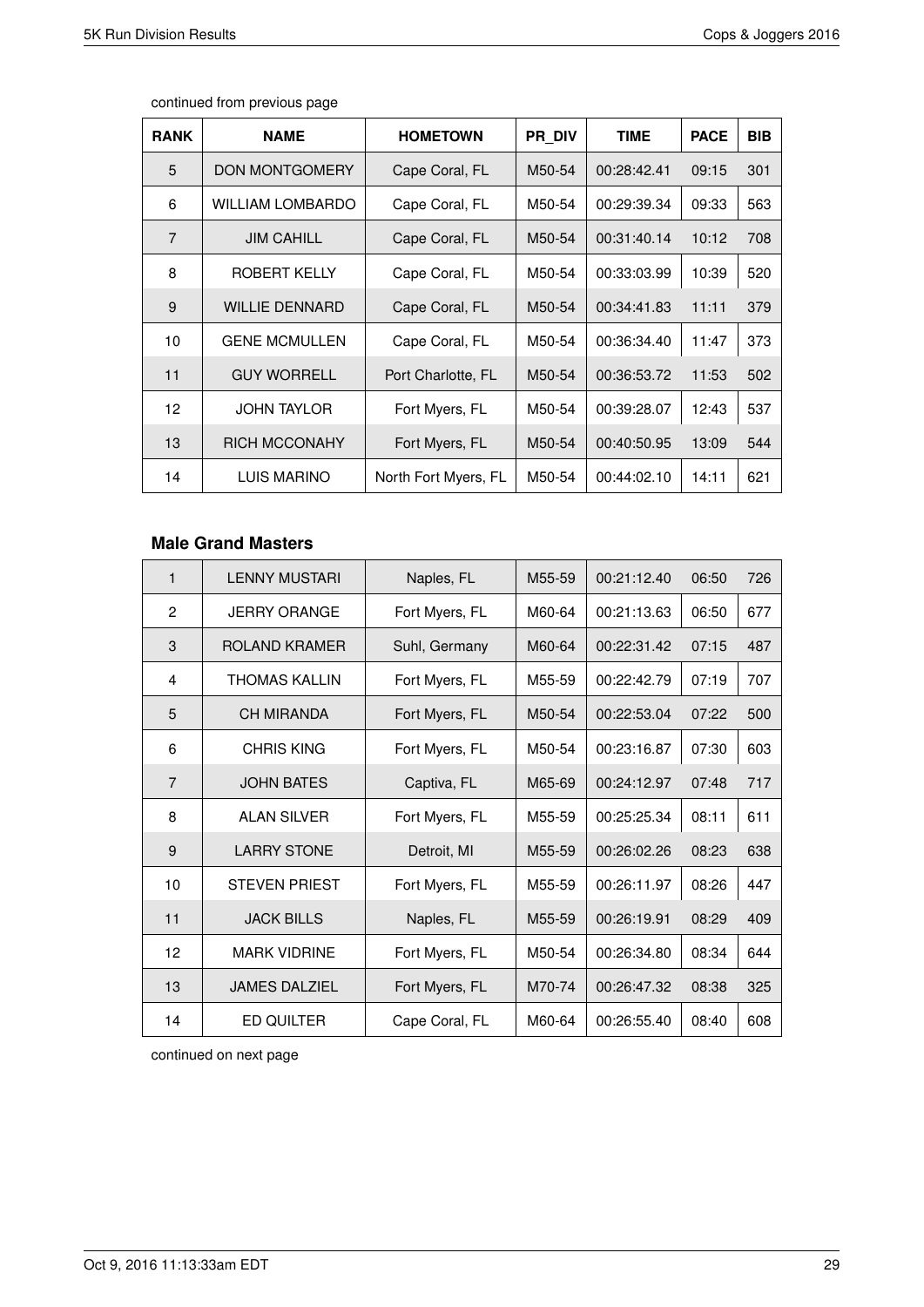| <b>RANK</b> | <b>NAME</b>             | <b>HOMETOWN</b>      | PR DIV | <b>TIME</b> | <b>PACE</b> | <b>BIB</b> |
|-------------|-------------------------|----------------------|--------|-------------|-------------|------------|
| 15          | <b>DENNIS PERRY</b>     | Cape Coral, FL       | M60-64 | 00:27:52.56 | 08:59       | 309        |
| 16          | MICHAEL PORTMAN         | Lehigh Acres, FL     | M50-54 | 00:28:02.92 | 09:02       | 231        |
| 17          | <b>BILL JUHL</b>        | Fort Myers, FL       | M55-59 | 00:28:40.31 | 09:14       | 650        |
| 18          | <b>DON MONTGOMERY</b>   | Cape Coral, FL       | M50-54 | 00:28:42.41 | 09:15       | 301        |
| 19          | PAUL STARK              | Fort Myers, FL       | M65-69 | 00:29:01.27 | 09:21       | 695        |
| 20          | <b>CALVIN CARTER</b>    | Bonita Springs, FL   | M60-64 | 00:29:02.72 | 09:21       | 725        |
| 21          | <b>WILLIAM LOMBARDO</b> | Cape Coral, FL       | M50-54 | 00:29:39.34 | 09:33       | 563        |
| 22          | LOU MARJON              | North Fort Myers, FL | M70-74 | 00:30:12.11 | 09:44       | 268        |
| 23          | <b>THOMAS SAMMONS</b>   | Cape Coral, FL       | M55-59 | 00:30:13.36 | 09:44       | 703        |
| 24          | MICHAEL MCGINNIS        | Fort Myers, FL       | M70-74 | 00:30:15.48 | 09:45       | 546        |
| 25          | <b>JIM CAHILL</b>       | Cape Coral, FL       | M50-54 | 00:31:40.14 | 10:12       | 708        |
| 26          | LOU GELORMINE           | Fort Myers, FL       | M60-64 | 00:32:10.57 | 10:22       | 564        |
| 27          | ROBERT KELLY            | Cape Coral, FL       | M50-54 | 00:33:03.99 | 10:39       | 520        |
| 28          | MIKE SEAGLE SEAGLE      | Fort Myers, FL       | M65-69 | 00:33:58.71 | 10:57       | 542        |
| 29          | <b>JIM PETTUS</b>       | Fort Myers, FL       | M65-69 | 00:34:10.10 | 11:00       | 414        |
| 30          | <b>WILLIE DENNARD</b>   | Cape Coral, FL       | M50-54 | 00:34:41.83 | 11:11       | 379        |
| 31          | RICHARD AHLBORN         | Cape Coral, FL       | M70-74 | 00:35:58.95 | 11:35       | 633        |
| 32          | <b>GENE MCMULLEN</b>    | Cape Coral, FL       | M50-54 | 00:36:34.40 | 11:47       | 373        |
| 33          | <b>GUY WORRELL</b>      | Port Charlotte, FL   | M50-54 | 00:36:53.72 | 11:53       | 502        |
| 34          | <b>JOHN GRAY</b>        | Fort Myers Beach, FL | M75-99 | 00:37:59.54 | 12:14       | 474        |
| 35          | <b>TED BLUEY</b>        | Fort Myers, FL       | M65-69 | 00:38:19.55 | 12:21       | 269        |
| 36          | <b>JOHN TAYLOR</b>      | Fort Myers, FL       | M50-54 | 00:39:28.07 | 12:43       | 537        |
| 37          | <b>RICH MCCONAHY</b>    | Fort Myers, FL       | M50-54 | 00:40:50.95 | 13:09       | 544        |
| 38          | LEROY VAN DER HEYDE     | Cape Coral, FL       | M55-59 | 00:41:20.47 | 13:19       | 471        |
| 39          | <b>FORREST BANKS</b>    | Fort Myers, FL       | M75-99 | 00:42:45.30 | 13:46       | 700        |
| 40          | <b>LUIS MARINO</b>      | North Fort Myers, FL | M50-54 | 00:44:02.10 | 14:11       | 621        |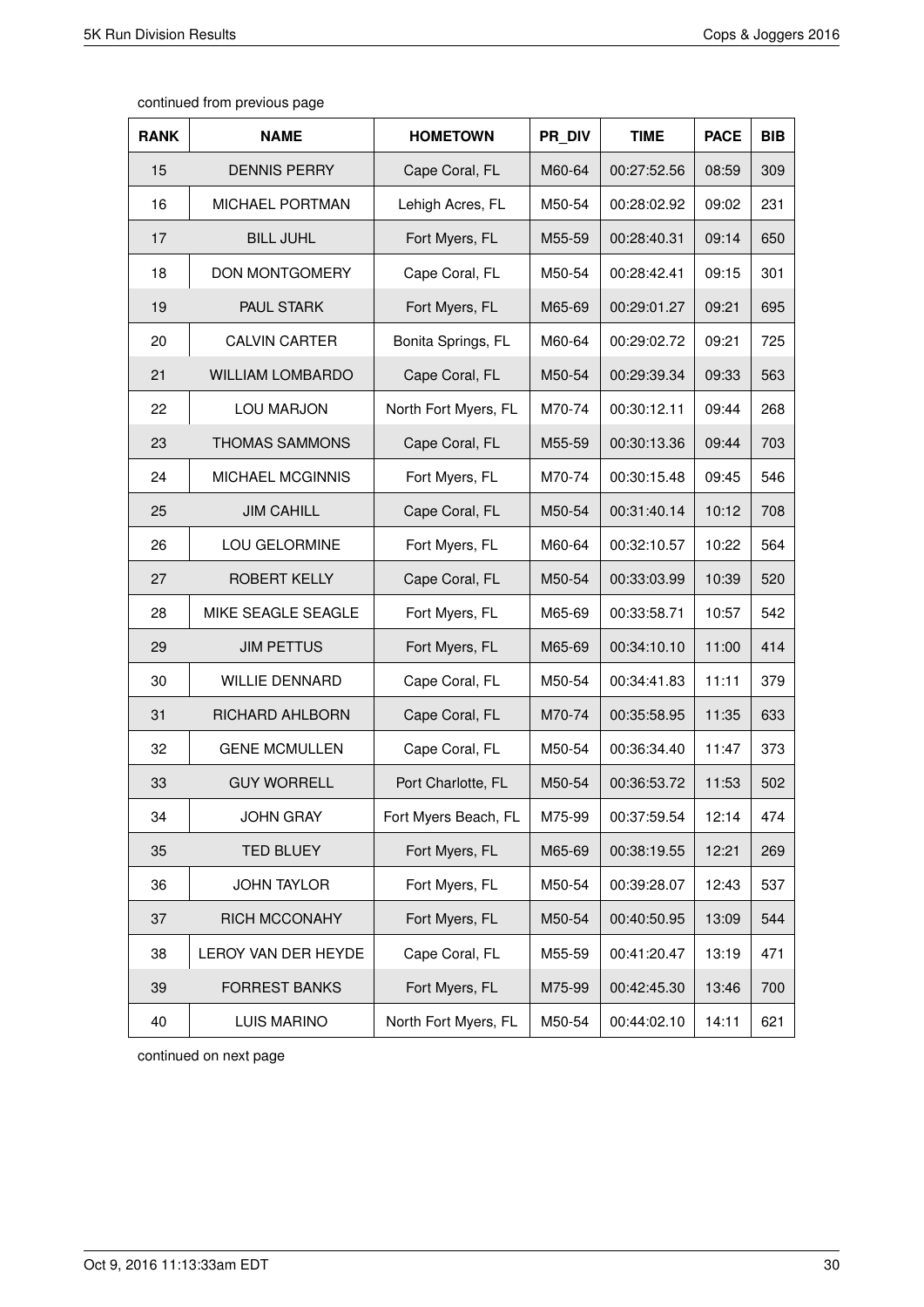| <b>RANK</b> | <b>NAME</b>        | <b>HOMETOWN</b> | <b>PR DIV</b> | <b>TIME</b> | <b>PACE</b> | <b>BIB</b> |
|-------------|--------------------|-----------------|---------------|-------------|-------------|------------|
| 41          | <b>DENNIS COLE</b> | Fort Myers, FL  | M60-64        | 00:50:13.37 | 16:10       | 234        |

### **M55-59**

|                | <b>LENNY MUSTARI</b>  | Naples, FL     | M55-59 | 00:21:12.40 | 06:50 | 726 |
|----------------|-----------------------|----------------|--------|-------------|-------|-----|
| $\overline{2}$ | THOMAS KALLIN         | Fort Myers, FL | M55-59 | 00:22:42.79 | 07:19 | 707 |
| 3              | <b>ALAN SILVER</b>    | Fort Myers, FL | M55-59 | 00:25:25.34 | 08:11 | 611 |
| 4              | <b>LARRY STONE</b>    | Detroit, MI    | M55-59 | 00:26:02.26 | 08:23 | 638 |
| 5              | <b>STEVEN PRIEST</b>  | Fort Myers, FL | M55-59 | 00:26:11.97 | 08:26 | 447 |
| 6              | <b>JACK BILLS</b>     | Naples, FL     | M55-59 | 00:26:19.91 | 08:29 | 409 |
| $\overline{7}$ | <b>BILL JUHL</b>      | Fort Myers, FL | M55-59 | 00:28:40.31 | 09:14 | 650 |
| 8              | <b>THOMAS SAMMONS</b> | Cape Coral, FL | M55-59 | 00:30:13.36 | 09:44 | 703 |
| 9              | LEROY VAN DER HEYDE   | Cape Coral, FL | M55-59 | 00:41:20.47 | 13:19 | 471 |

#### **M60-64**

|   | <b>JERRY ORANGE</b>  | Fort Myers, FL     | M60-64 | 00:21:13.63 | 06:50 | 677 |
|---|----------------------|--------------------|--------|-------------|-------|-----|
| 2 | ROLAND KRAMER        | Suhl, Germany      | M60-64 | 00:22:31.42 | 07:15 | 487 |
| 3 | <b>ED QUILTER</b>    | Cape Coral, FL     | M60-64 | 00:26:55.40 | 08:40 | 608 |
| 4 | <b>DENNIS PERRY</b>  | Cape Coral, FL     | M60-64 | 00:27:52.56 | 08:59 | 309 |
| 5 | <b>CALVIN CARTER</b> | Bonita Springs, FL | M60-64 | 00:29:02.72 | 09:21 | 725 |
| 6 | <b>LOU GELORMINE</b> | Fort Myers, FL     | M60-64 | 00:32:10.57 | 10:22 | 564 |
| 7 | <b>DENNIS COLE</b>   | Fort Myers, FL     | M60-64 | 00:50:13.37 | 16:10 | 234 |

### **Male Senior Grand Master**

|   | <b>JERRY ORANGE</b> | Fort Myers, FL | M60-64 | 00:21:13.63 | 06:50 | 677 |
|---|---------------------|----------------|--------|-------------|-------|-----|
|   | ROLAND KRAMER       | Suhl, Germany  | M60-64 | 00:22:31.42 | 07:15 | 487 |
| 3 | <b>JOHN BATES</b>   | Captiva, FL    | M65-69 | 00:24:12.97 | 07:48 | 717 |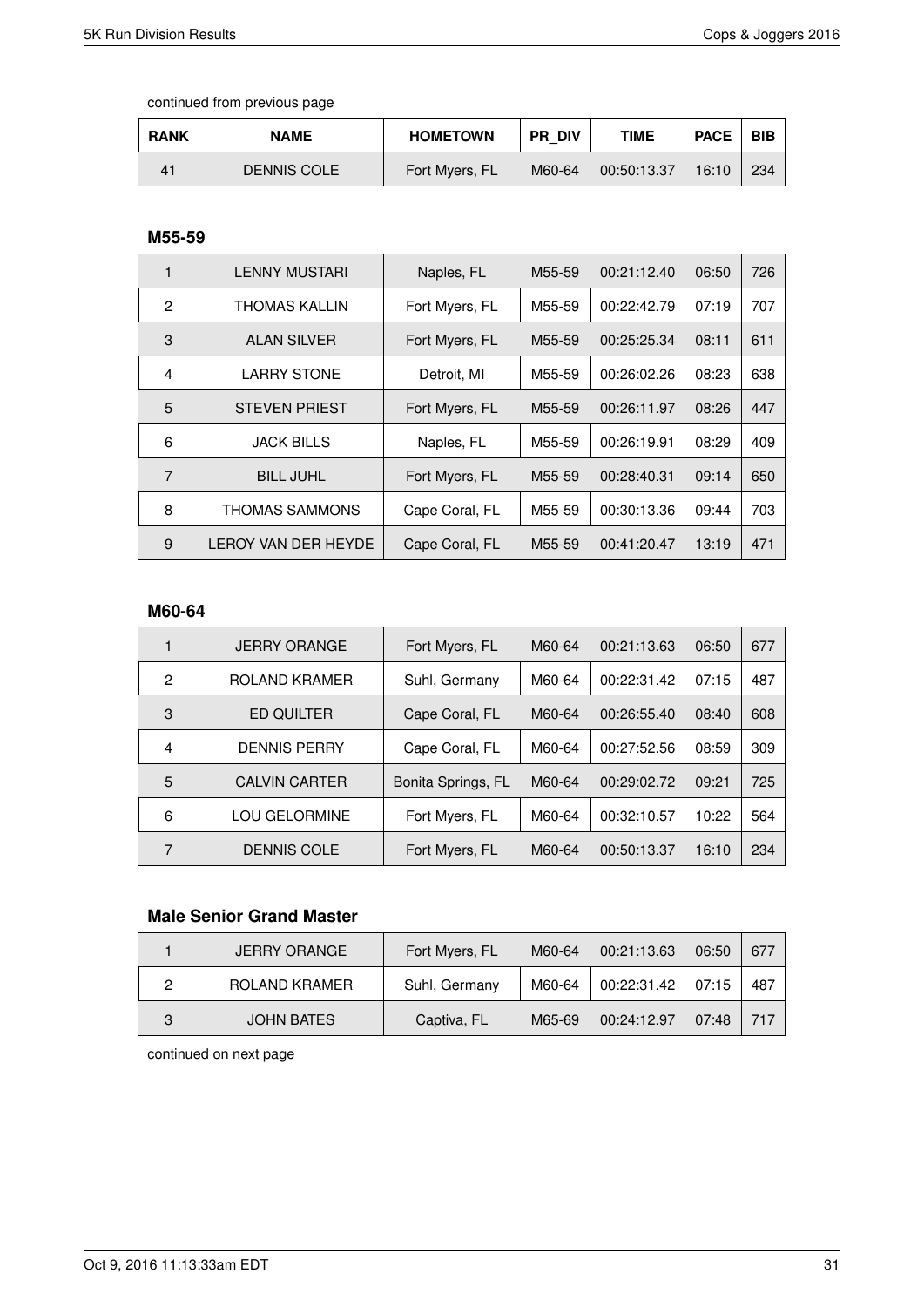| <b>RANK</b>    | <b>NAME</b>             | <b>HOMETOWN</b>      | PR DIV | <b>TIME</b> | <b>PACE</b> | <b>BIB</b> |
|----------------|-------------------------|----------------------|--------|-------------|-------------|------------|
| 4              | <b>JAMES DALZIEL</b>    | Fort Myers, FL       | M70-74 | 00:26:47.32 | 08:38       | 325        |
| 5              | <b>ED QUILTER</b>       | Cape Coral, FL       | M60-64 | 00:26:55.40 | 08:40       | 608        |
| 6              | <b>DENNIS PERRY</b>     | Cape Coral, FL       | M60-64 | 00:27:52.56 | 08:59       | 309        |
| $\overline{7}$ | <b>PAUL STARK</b>       | Fort Myers, FL       | M65-69 | 00:29:01.27 | 09:21       | 695        |
| 8              | <b>CALVIN CARTER</b>    | Bonita Springs, FL   | M60-64 | 00:29:02.72 | 09:21       | 725        |
| 9              | <b>LOU MARJON</b>       | North Fort Myers, FL | M70-74 | 00:30:12.11 | 09:44       | 268        |
| 10             | <b>MICHAEL MCGINNIS</b> | Fort Myers, FL       | M70-74 | 00:30:15.48 | 09:45       | 546        |
| 11             | <b>LOU GELORMINE</b>    | Fort Myers, FL       | M60-64 | 00:32:10.57 | 10:22       | 564        |
| 12             | MIKE SEAGLE SEAGLE      | Fort Myers, FL       | M65-69 | 00:33:58.71 | 10:57       | 542        |
| 13             | <b>JIM PETTUS</b>       | Fort Myers, FL       | M65-69 | 00:34:10.10 | 11:00       | 414        |
| 14             | RICHARD AHLBORN         | Cape Coral, FL       | M70-74 | 00:35:58.95 | 11:35       | 633        |
| 15             | <b>JOHN GRAY</b>        | Fort Myers Beach, FL | M75-99 | 00:37:59.54 | 12:14       | 474        |
| 16             | <b>TED BLUEY</b>        | Fort Myers, FL       | M65-69 | 00:38:19.55 | 12:21       | 269        |
| 17             | <b>FORREST BANKS</b>    | Fort Myers, FL       | M75-99 | 00:42:45.30 | 13:46       | 700        |
| 18             | <b>DENNIS COLE</b>      | Fort Myers, FL       | M60-64 | 00:50:13.37 | 16:10       | 234        |

#### **M65-69**

|   | <b>JOHN BATES</b>  | Captiva, FL    | M65-69 | 00:24:12.97 | 07:48 | 717 |
|---|--------------------|----------------|--------|-------------|-------|-----|
| 2 | <b>PAUL STARK</b>  | Fort Myers, FL | M65-69 | 00:29:01.27 | 09:21 | 695 |
| 3 | MIKE SEAGLE SEAGLE | Fort Myers, FL | M65-69 | 00:33:58.71 | 10:57 | 542 |
| 4 | <b>JIM PETTUS</b>  | Fort Myers, FL | M65-69 | 00:34:10.10 | 11:00 | 414 |
| 5 | <b>TED BLUEY</b>   | Fort Myers, FL | M65-69 | 00:38:19.55 | 12:21 | 269 |

### **M70-74**

| <b>JAMES DALZIEL</b> | Fort Myers, FL       | M70-74           | 00:26:47.32 | 08:38 | 325 |
|----------------------|----------------------|------------------|-------------|-------|-----|
| LOU MARJON           | North Fort Myers, FL | $^+$ M70-74 $^+$ | 00:30:12.11 | 09:44 | 268 |